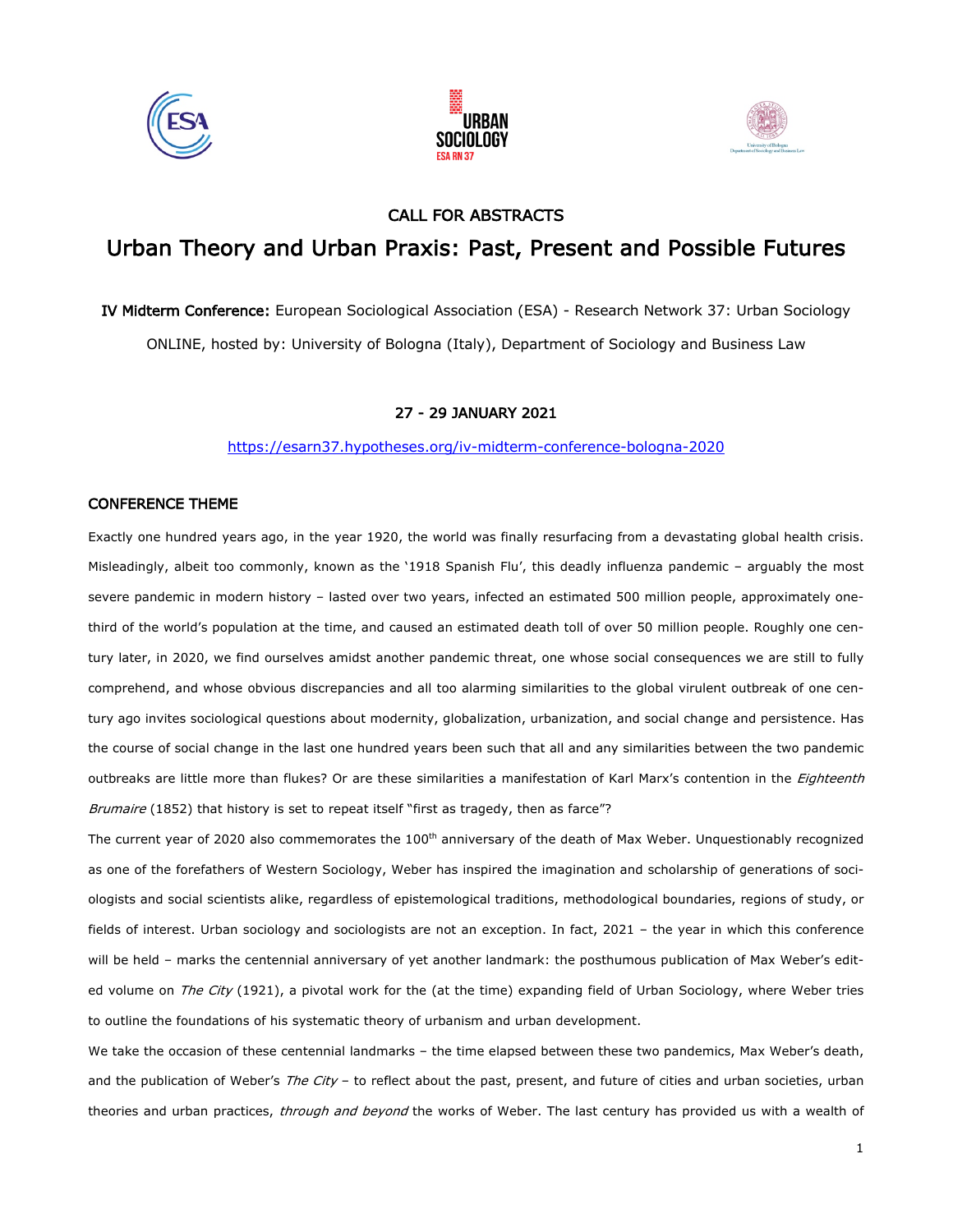theoretical perspectives on the city and its development, from the ecological theories of the Chicago School, through neo-Marxist and political economic approaches, to the more recent rise of post-structural, postmodern, and postcolonial urban studies. Cities have changed greatly in the *past* one hundred years, and so have our ways of conceptualizing theoretically, approaching methodologically, and pragmatically acting upon, cities. And, as the present pandemic situation shows all too well, cities keep changing every day, and will continue to do so in the *future*, creating a continuous demand for the reconsideration and redefinition of urban theories and urban practices.

We thus encourage contributions looking at past, present and prospective processes of urban transformation, at how those shifts have affected urban social structures and livelihoods, and at how urban theories (and theorists) and urban practices (and practitioners) have (or could have) addressed such changes and acted towards the promotion of more just cities and societies. Analyses of the characteristics and effects of the current global health crisis for urban areas worldwide are especially welcome. Please see information on how to submit your abstract and/or participate in the midterm conference below. We look forward to receiving your contributions!

#### CONFERENCE VENUE AND FORMAT

We opted to follow a stepwise process of submission for this midterm conference. We first opened a call for thematic session proposals. After reviewing all the sessions submitted, we decided to accept a total of 24 sessions for the conference. We are now opening a call for abstracts for those sessions. The final list as well as detailed descriptions of the sessions can be found below, and individually on the conference's website. Abstracts must be submitted online using a form posted on the conference's website. In that form, you will be asked to select one session for which you want to submit your abstract to. Decisions regarding the abstracts will be conducted primarily by the respective session chairs.

Most sessions will follow a traditional format based on an open call for abstracts and equal time allocation (expectedly 15- 20 minutes, in time slots of 90 minutes) for each participating presenter. Nonetheless, there are several sessions based on other formats, such as: author-meets-critics, roundtables, and workshops. The abstracts of these sessions include information about their format (see below). In case of any doubts, please contact the chair(s) of the session you are interested in or the conference's organizing committee. Please note that each presenter may submit only one abstract for the conference as the first author, regardless of the session they are submitting to. In case a presenter submits more than one abstracts, only one abstract (the one submitted first) will be considered for review.

IMPORTANT NOTE: Due to the uncertainty and risks surrounding the current (and likely future) global health situation, the organizing committee has made the (hard) decision to postpone the conference from its initial date (September 2-4, 2020) to a new date (JANUARY 27-29, 2021) AND move the conference entirely to an ONLINE FORMAT.

We are working on the details and logistics of this new format, but the latest information available points to the conference being hosted by the University of Bologna (Italy) and held online using a web-conferencing platform (e.g. Zoom or Microsoft Teams). We will provide updates timely to all the (prospective) participants, as soon as we have further news. For submitting an abstract, as well as for news and further information, please visit the conference website.

2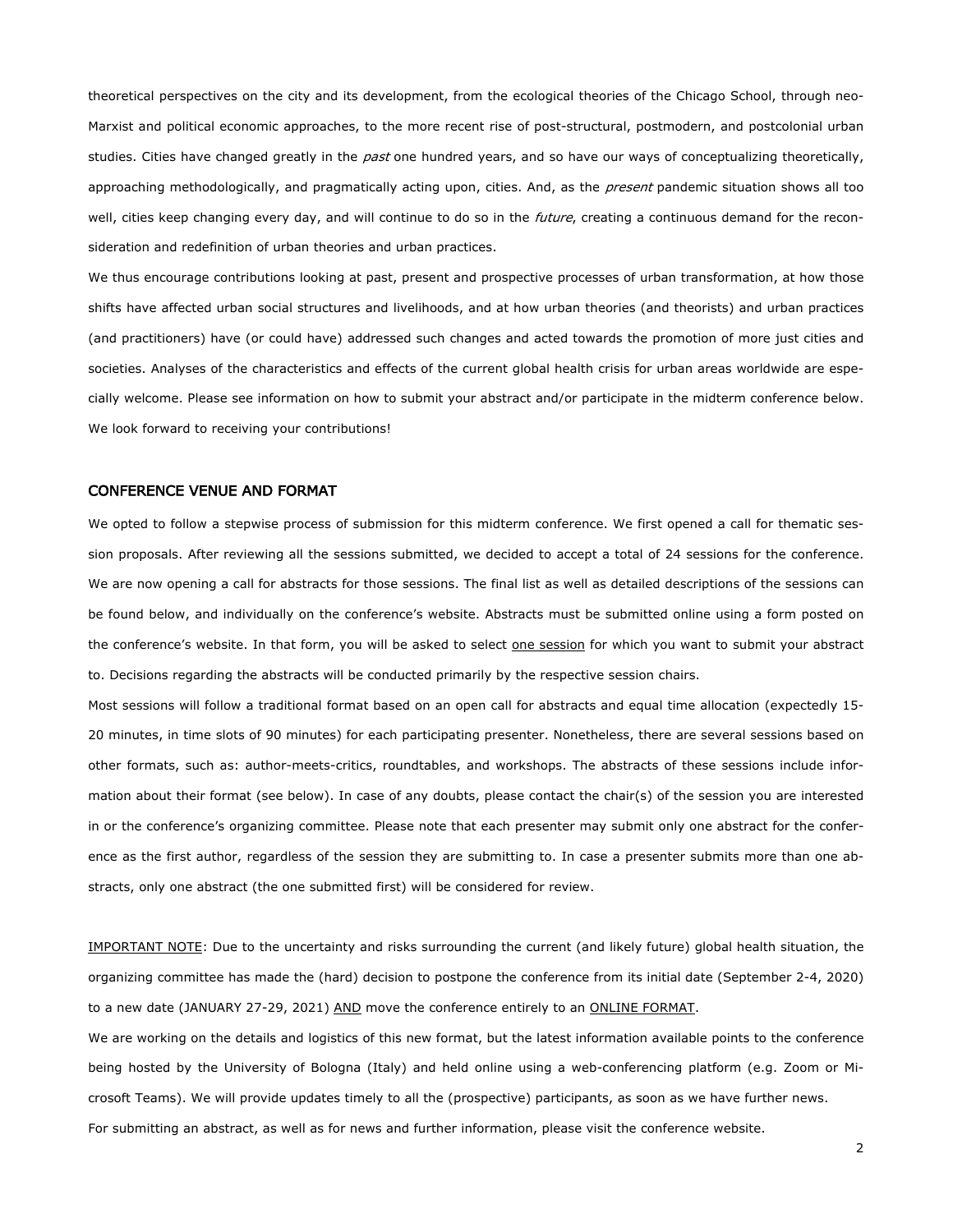Many authors already submitted an abstract a few months ago, but they are kindly requested to submit it again. The peculiar situation we are living has forced us to re-consider most of our choices, and we think that resubmission is the best solution for the management of the review process. We thank you and apologize for the inconveniences (as you have already seen, however, submission is simple and fast).

#### TIMELINE AND FEES

The organizing committee has decided to not charge any fees for this conference. Nonetheless, please note that all participants (presenters and not) are required to register for the conference timely. Be sure to watch out for and add the following dates to your calendar. Please note that these dates are final.

- JUNE 19, 2020: Call for individual abstracts opens.
- SEPTEMBER 6, 2020: Abstract submission deadline.
- OCTOBER 12, 2020: Notification of decision regarding the abstracts. Registration for the conference opens.
- NOVEMBER 6, 2020: Deadline for individual presenters and session chairs to register for the conference.
- DECEMBER 4, 2020: Final conference program is published.
- JANUARY 3, 2021: Deadline for non-presenters to register for the conference (this option only for ESA members).
- JANUARY 27-29, 2021: IV Midterm Conference of the ESA-RN37 Urban Sociology (ONLINE).

#### KEYNOTE SPEAKERS

Ayse Caglar: Professor of Social and Cultural Anthropology, University of Vienna and Permanent Fellow at the Institute for Human Sciences (IWM), Vienna. Profile: https://ksa.univie.ac.at/institut/mitarbeiterinnen/professorinnen/caglar-ayse/

Giampaolo Nuvolati: Professor of Sociology of Environment and Territory, Vice-Rector for Public Engagement and Director of the Department of Sociology and Social Research, University of Milan-Bicocca. Also, Scientific Coordinator of the Territory Section of Italian Association of Sociology (AIS). Profile: https://www.unimib.it/giampaolo-nuvolati

Terry N. Clark: Professor of Sociology at the University of Chicago. President of ISA RC03 Community, International Coordinator of the Fiscal Austerity and Urban Innovation Project. Profile: https://sociology.uchicago.edu/directory/terry-n-clark

#### CONFERENCE ORGANIZING COMMITTEE:

MARTA SMAGACZ-POZIEMSKA, Jagiellonian University (Krakow, Poland) GABRIELE MANELLA University of Bologna (Bologna, Italy) M. VICTORIA GÓMEZ, Universidad Carlos III de Madrid (Madrid, Spain) PATRÍCIA PEREIRA, Universidade Nova de Lisboa (Lisbon, Portugal) RUI F. CARVALHO, Brown University (Providence, United States) KATRIN PAADAM, Tallinn University of Technology (Tallinn, Estonia) JAN ÜBLACKER, EBZ Business School (Bochum, Germany)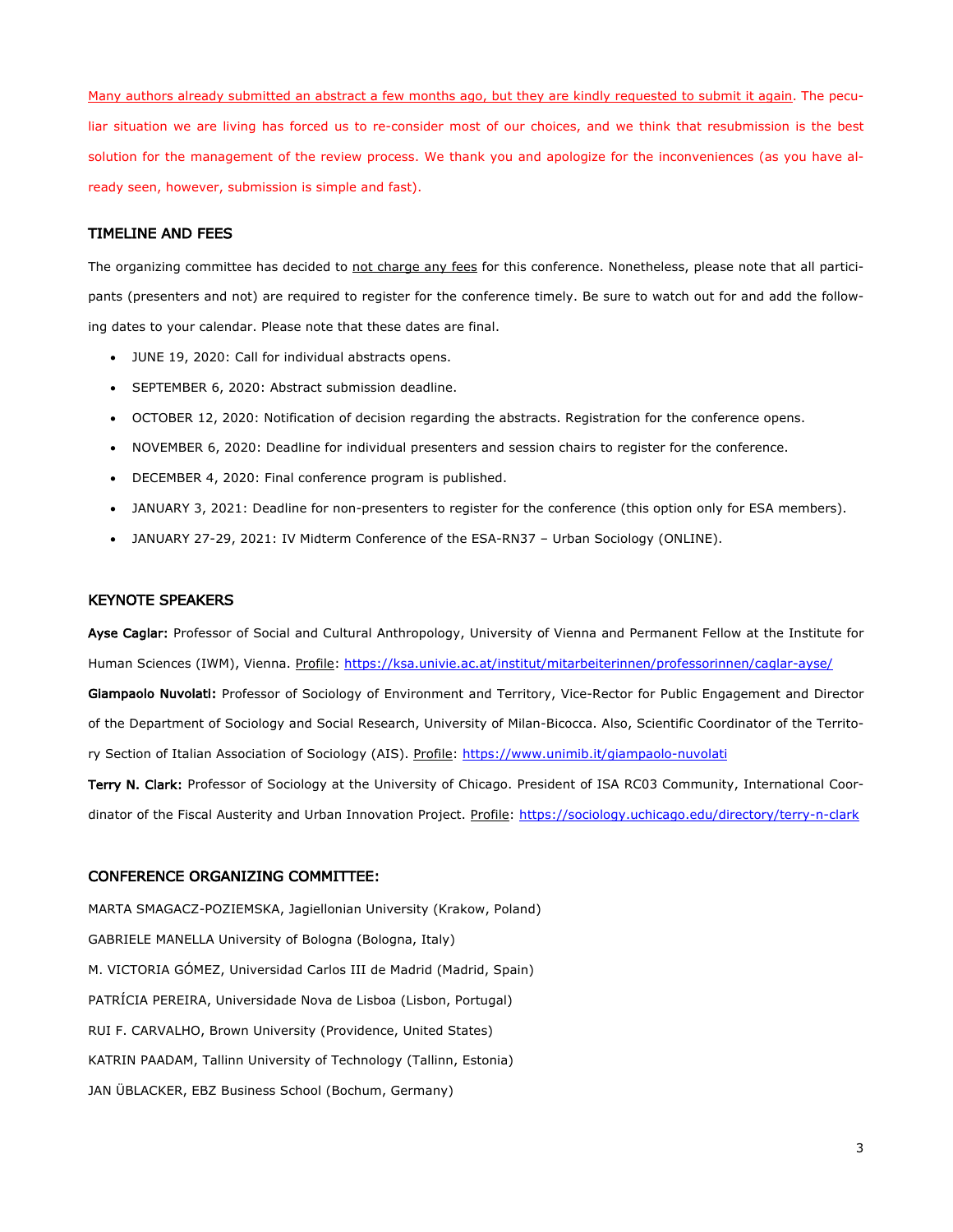# **SESSIONS LIST**

|    | 4. FROM NEIGHBOURHOOD TO COMMUNITY, OR FROM COMMUNITY TO NEIGHBOURHOOD?  9            |  |
|----|---------------------------------------------------------------------------------------|--|
|    |                                                                                       |  |
| 6. |                                                                                       |  |
| 7. | HOUSING IN A POST-COVID SOCIETY: TRENDS, POLICIES AND CHALLENGES  14                  |  |
| 8. |                                                                                       |  |
| 9. |                                                                                       |  |
|    | 10. CARE THEORY MEETS THE CITY: EXPLORING IMPLICATIONS FOR THE STUDY OF URBAN         |  |
|    |                                                                                       |  |
|    | 11. INNOVATIVE STREETS IN EUROPE. EXPLORING PRACTICES AND GOVERNANCE OF ALTERNATIVE   |  |
|    |                                                                                       |  |
|    |                                                                                       |  |
|    | 13. HOUSING INFORMALITY IN THE GLOBAL NORTH: A SOCIO-HISTORICAL APPROACH 27           |  |
|    | 14. URBAN IMAGINATION AND TECHNOLOGY OF DATA VISUALISATION IN URBAN STUDIES  28       |  |
|    | 15. REWRITING BELONGING AND IDENTITY THROUGH URBAN SPACES: EVERYDAY CITY-MAKING IN    |  |
|    |                                                                                       |  |
|    | 16. CONFRONTING URBAN REGENERATION POLICIES IN EUROPE BETWEEN NEW FORMS OF            |  |
|    |                                                                                       |  |
|    | 17. RESIDENTIAL SEGREGATION AND THE STUDY OF SOCIAL STRUCTURE OF TOWNS AND            |  |
|    | METROPOLISES. EMPIRICAL AND METHODOLOGICAL ADVANCEMENTS IN URBAN SOCIOLOGY 33         |  |
|    | 18. WELCOMING SPACES? OPPORTUNITIES AND CHALLENGES FOR NEWCOMERS 35                   |  |
|    | 19. URBAN PRACTICES AND URBAN INSTITUTIONS: THOUGHTS ON SEGREGATION AND THE           |  |
|    | SPATIALITY OF EVERYDAY RESOURCE ORGANIZATION, SOCIAL NETWORKS AND SOCIAL CAPITAL 36   |  |
|    |                                                                                       |  |
|    |                                                                                       |  |
|    | 22. RESPONSIBLE CITIES: IMAGINARIES, PRACTICES, AND POLICIES IN A CHALLENGING ERA  42 |  |
|    |                                                                                       |  |
|    |                                                                                       |  |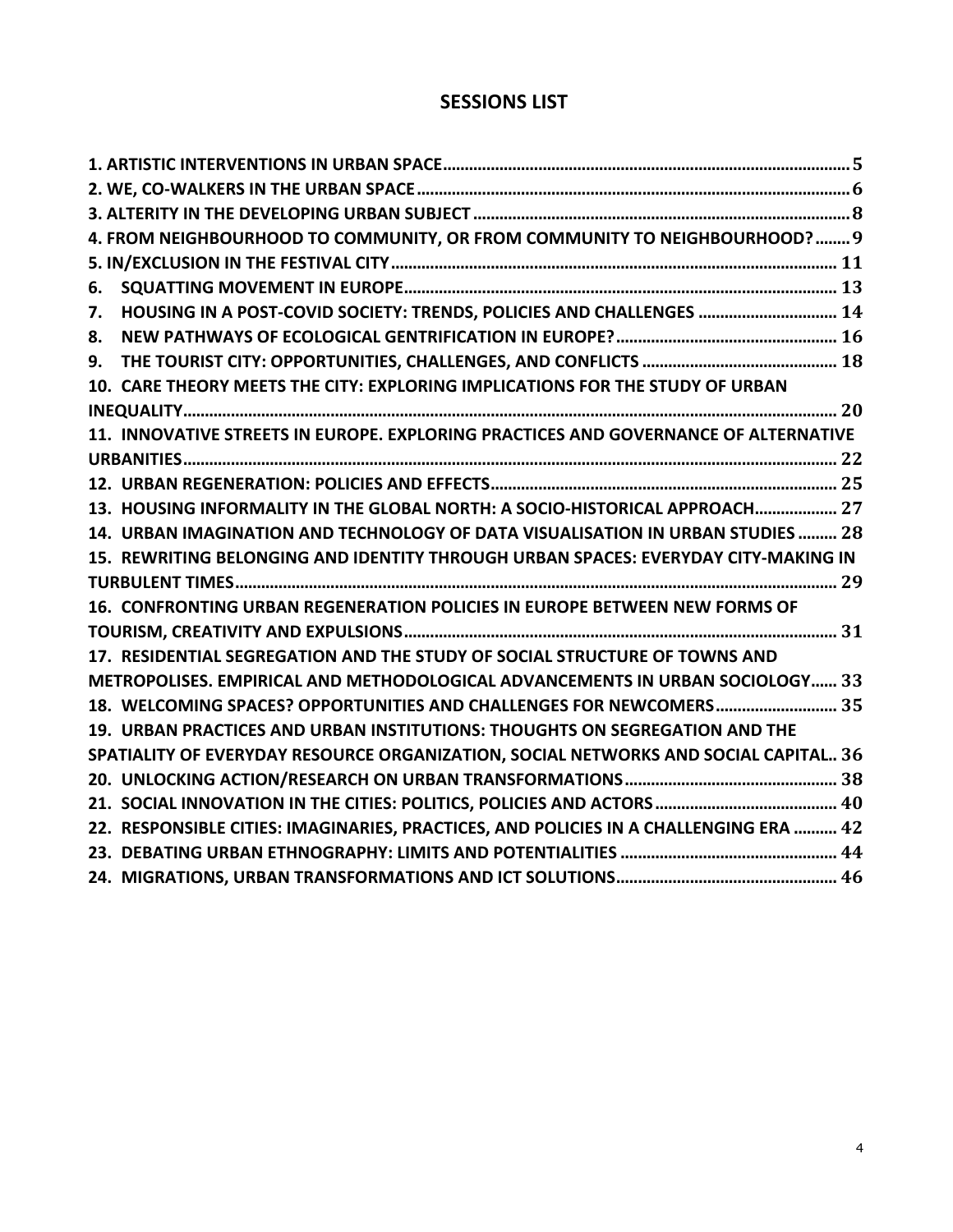## **1. Artistic interventions in urban space**

Chairs: Andrea Glauser and Barbara Kremser (University of Music and Performing Arts, Vienna, glauser@mdw.ac.at, kresmer@mdw.ac.at)

Format: Traditional (call for abstracts and individual presentations of around 15 minutes)

This session focuses on artistic interventions in urban space and explores their manifold implications in connection with urban politics. Of particular interest are the forms of (self-authorized) artistic appropriation and perception of urban space, especially artistic interventions that address the norming of public spaces, for example, by questioning and irritating prohibitions and surveillance tendencies. What forms of such interventions exist in which specific urban spaces and how is the relationship to a broader public shaped? How are different urban actors addressed and – beyond the classic notions of the public – made part of the intervention itself? On the other hand, this session sheds light on the strategies and objectives of urban authorities in their approach to art in urban space. An important question here is in which areas of the city are artistic interventions supported and encouraged by public or private funding agencies, and in which areas are they mostly obstructed. What kind of works and interventions are being supported with what justifications and which ones are being fought against as 'vandalism or 'disturbance'? Also of interest are the consequences of the respective urban policies: does the encouragement of artistic interventions in urban space open up new forms of participation and involvement (in private as well as in public)? And in this connection, what about increasing tendencies of displacement and social segregation? Last but not least, contributions are very welcome in this session that mainly deal with the methodological questions of research on artistic interventions and urban politics. Of particular interest are discussions on how sociological research can be expanded through interdisciplinary and transdisciplinary approaches and what similarities and differences can be discovered with respect to artistic research. For example, artists who make the norming of urban spaces the subject of their work often adopt similar strategies as those known in the sociological context from ethnomethodology – Garfinkel's concept of 'crises experiments' – while the practice of 'dérive', cultivated by the Situationist International, has been increasingly taken up in social urban research in the last years. Given these trends, it is of central interest in this session to explore the relationship between sociological and artistic strategies in urban research more closely.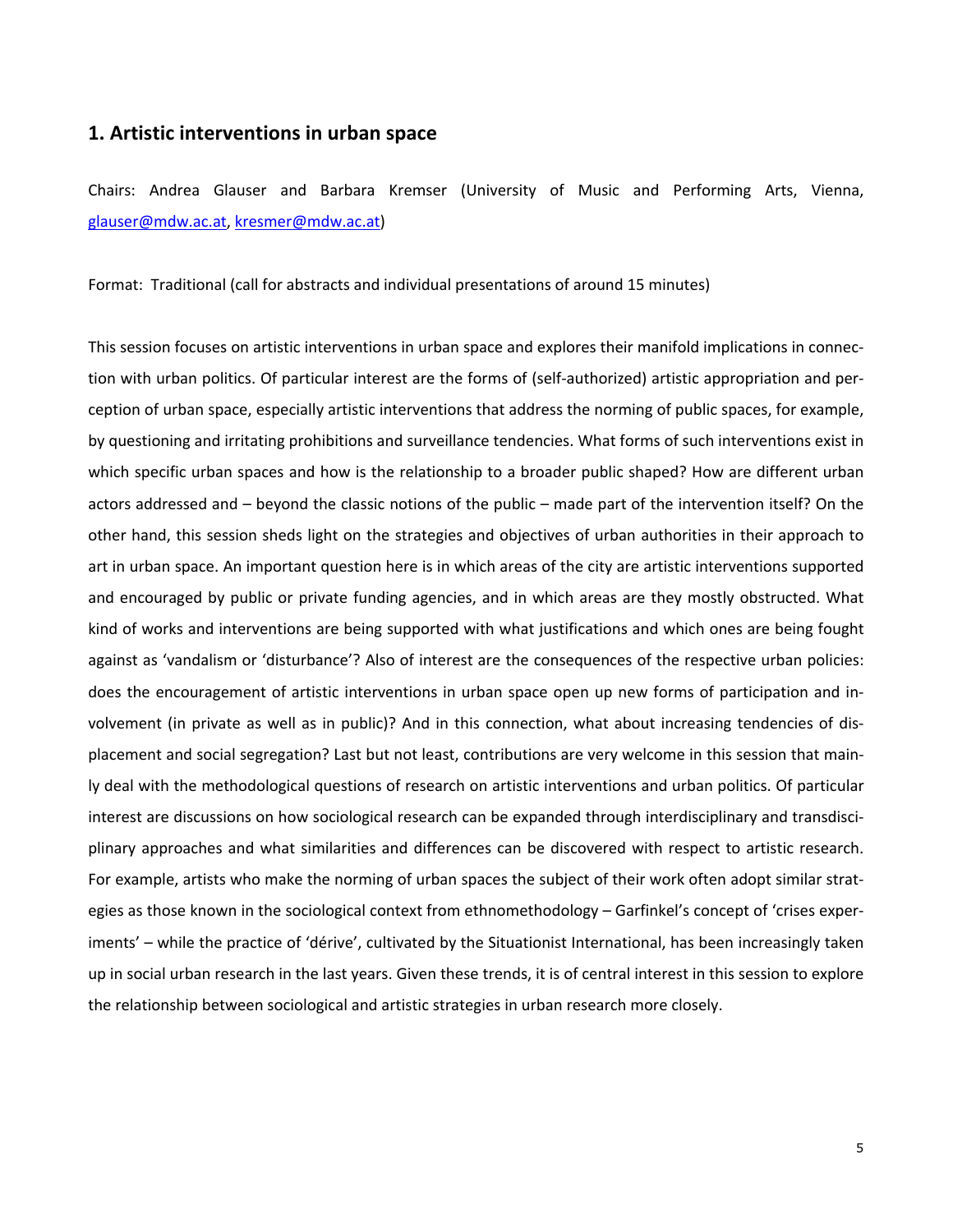## **2. We, co-walkers in the urban space**

Chairs: Dorota Bazuń (d.bazun@is.uz.zgora.pl), Mariusz Kwiatkowski (m.kwiatkowski@is.uz.zgora.pl), University of Zielona Góra, Institute of Sociology

Session format: pilot study and open panel debate

According to literature, more and more social researchers are engaged in walking research. Excellent examples of this trend are the extensive collections published in recent years containing theoretical and methodological analyses and research reports (Bates, Rhys Taylor 2018; Prominski, von Seggern 2019; O'Neill, Roberts 2020). These studies were carried out by representatives of various disciplines and served multiple purposes. Their common element is that the researchers not only conduct research in motion, but they also take on the role of a co-walker. This unique experience of being a researcher and co-walker in an urban space is going to be a subject of reflection during the session.

The purpose of the session is to create a platform for the exchange of opinions and experiences regarding conducting research walks in urban space and the role of social researchers in such activities. We invite to participation in two interrelated parts of the session.

1. "Exploratory walks in urban space" is going to be practising exploratory walk in an urban space. We want to conduct a short exploratory walk (30 minutes) for volunteers in a purposefully selected area in Bologna as a pilot study. The aim of it is to familiarise participants with the author's concept of the exploratory walk as a method of researching and co-creating local cohesion. The experience may be a reference point during the second part of the session.

2. "Social researchers as co-walkers" (The open panel debate). This part of the session would be presenting the participants' papers about their studies with the "walking methodology". During the panel, taking into account presented papers and conclusions from the pilot study, we will jointly seek answers to the questions: What are cognitive benefits and risks associated with the researcher as a cowalker in the process of learning about social life in urban space? Which research goals can be achieved using the walking method? What forms of research walks can be considered the most beneficial from the perspective of specific research goals? How can people from vulnerable environments be included in the walks? What mistakes should be avoided during research walks?

We invite to the session both people who already deal with the issues of walks and those who are interested in expanding their knowledge and research experience.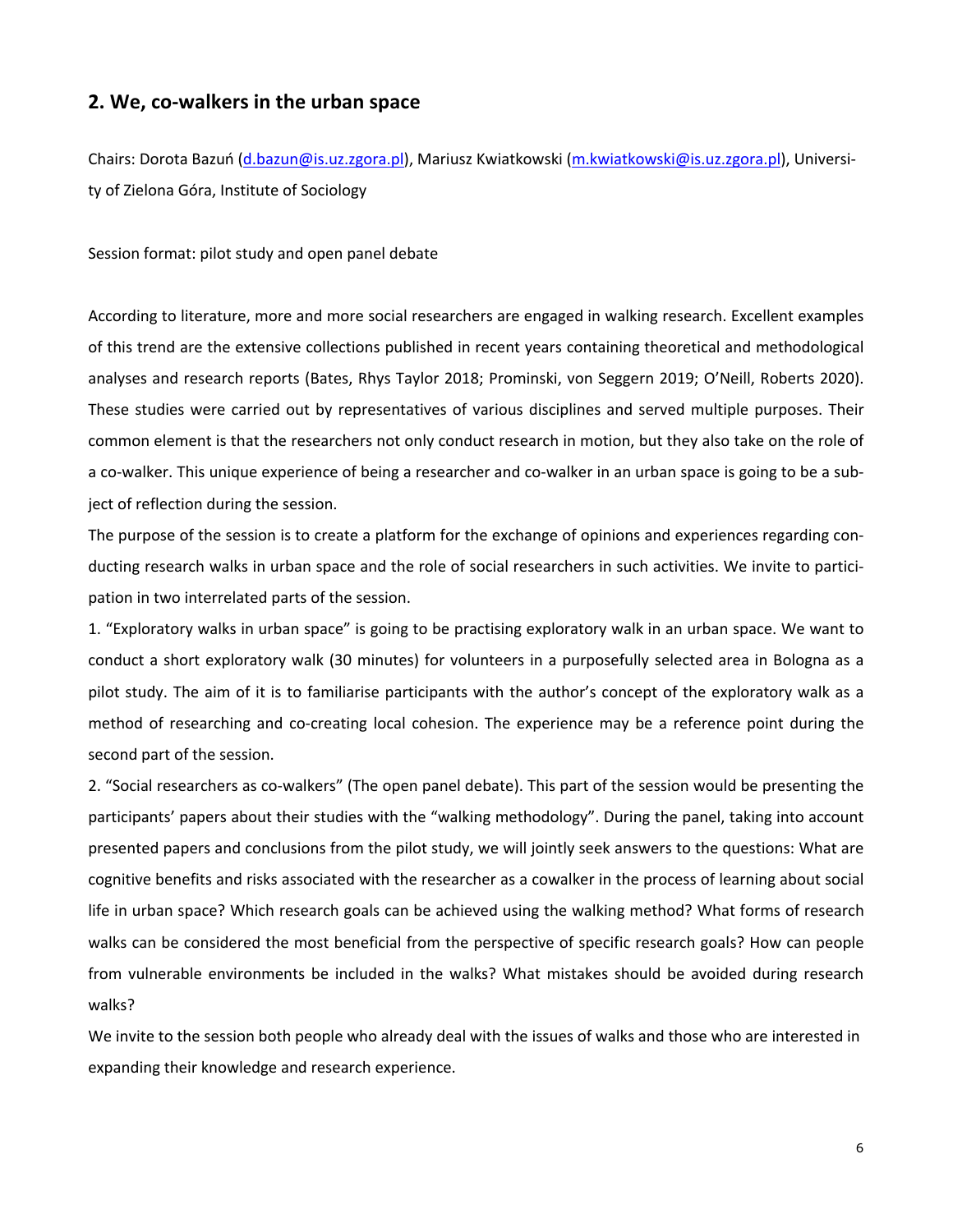Proposing the indicated topic and form of the session, we took into account our experience and developed a research approach. That is why we assume that the term "exploratory walks" (Kwiatkowski 2016) reflects the nature of the fieldwork research in the urban space the best. However, as researchers, we go beyond the walking interview only. The role of the participants is broader than just answering researcher questions, paying attention to the participation of people from marginalised environments. The term exploratory walk refers to the mobile version of participatory action research. According to this method participants as the "co-walkers" moving together on foot in a selected space, explore the relationship between this space and community life, conduct conversations regarding observed phenomena, processes and regularities.

#### References

Bates Charlotte, Rhys-Taylor Alex (ed.), 2018, Walking Through Social Research, London and New York: Routledge. Kwiatkowski Mariusz (2016), Exploratory walks as an example of networking research, "Rocznik Lubuski" n. 42, part 2, pp. 137-148. O'Neill Maggie, Roberts Brian (2020), Walking Methods. Research on the Move, Routledge: London and New York. Prominski Martin, von Seggern Hille (ed.), 2018, Design Research for Urban Landscapes. Theories and Methods, London and New York: Routledge.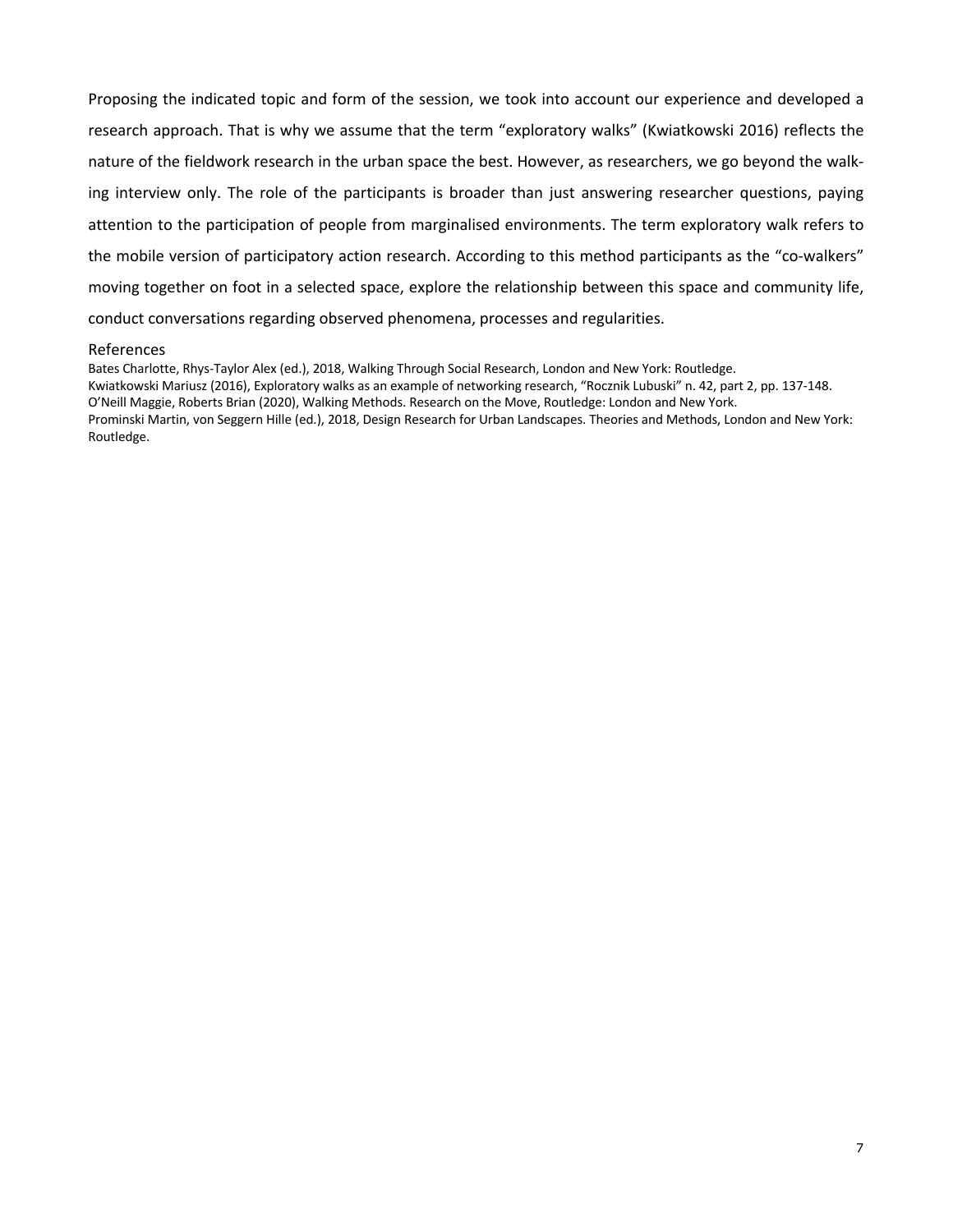# **3. Alterity in the Developing Urban Subject**

Chair: Mitchell Atkinson III (The Graduate School for Social Research, IFiS PAN, atkinson.mitchell@gmail.com)

### Session Format: Workshop

The field of Alterity Studies is still undertheorized. In the 21st century, eruptions of urban violence and unrest point to changes in the formation of urban identities that may indicate an internalization of social standing as "outside" of standard citizenship and the denial of access to the fruits of social participation. At the same time, an increasing professionalization of social sciences, and its attendant emphasis on quantification, can impoverish the tools of social scientists with respect to theory-building. The work of many theorists such as Guyatri Spivak, Isaac Reed, Pierre Bourdieu, Jeffrey Nealon, Jean Baudrillard, Jacques Derrida, and Immanuel Levinas speaks about the importance of understanding the other in an interdisciplinary way while maintaining focus on the pressing day-to-day privations experienced as a result of urban othering.

From whose perspective does alterity manifest? What is the relation between alterity and power? Is alterity a class, race, regional, psychological, discursive, or other type of phenomenon? In what ways do the evolving conditions in urban areas fuel the development of alterity as a constitutive feature of intersubjective dynamics? This session aims to analyse alterity as a subjective position and asks whether alterity as such can be taken as a constitutive feature of social identity.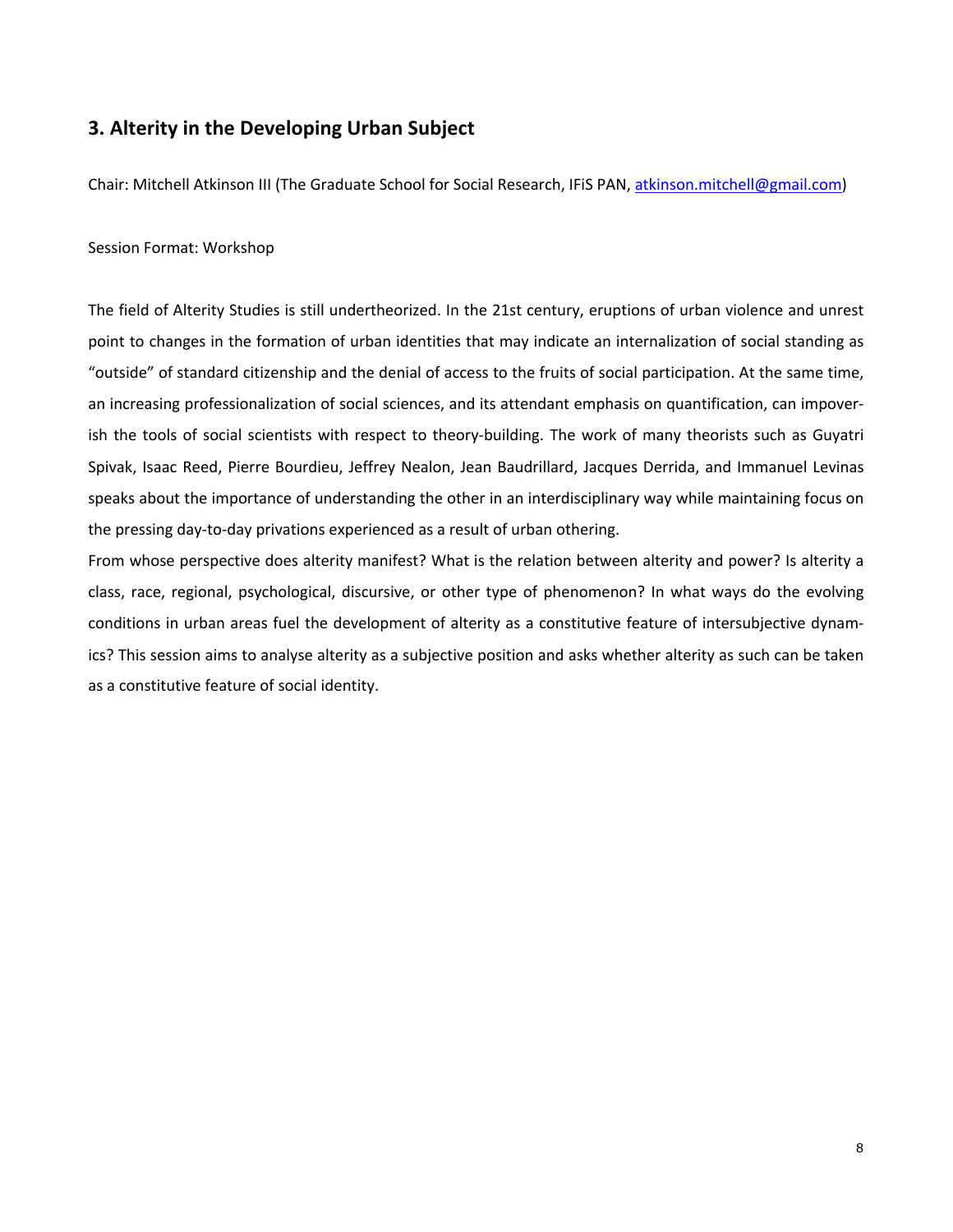## **4. From Neighbourhood to Community, or from Community to Neighbourhood?**

Chairs: Marek Nowak (Adam Mickiewicz University of Poznań, marek.nowak@amu.edu.pl), Przemysław Pluciński (Adam Mickiewicz University of Poznań, przemyslaw.plucinski@amu.edu.pl)

Format: traditional (call for abstracts and individual presentations of around 15 minutes)

Issues related to the urban neighbourhood comprise one of the classic themes of sociology, as well as one of the longest-running issues in the modern urban studies (cf. Chicago School: Thomas, Znaniecki 1918-20, Blumer 1986, Abbott 1997, Merriman 2015). From the very beginning, the building of neighbourly relations in an urban context illustrated succinctly the transition from Gemeinschaft to Gesellschaft, seen as a subjective strategy for dealing with the experience of the "big change" coping with "anomy" and taming turbulent times or traumatic experiences. We therefore assume that similar – at least to some extent – premises that historically triggered interest in the urban neighbourhood should be reconsidered. Furthermore, and even more importantly, the real effects of their impact need to be taken into account and re-evaluated. Examples of these conditions are the transformation of neighbourhood relations as a result of systemic changes and radical marketization in Central and Eastern Europe, resulting in their strong individualization and mercantilization (Rykiel 2016), or the more contemporary experience of the 2008 crisis and its consequences for contemporary Southern European cities (Donald, Glasmei, Grayc 2014; Petmesidou, Guillén 2015). However, we are also interested in the experiences of other countries, societies, and communities: speaking the language of Immanuel Wallerstein's system theory, both from the countries of the capitalist "core" and its "semiperipheries" or "peripheries". We are primarily interested in specific case studies and fieldwork results in the urban environment, though not abstracted from the macrostructural and cultural context.

The session will focus on two interconnected dimensions of the analysis of neighbourhood relations: (1) neighbourhood as spatial nearness (neighbourhood) (Lewicka 2010) and (2) neighbourhood as social closeness community) (Clark 2009). Each of these contexts is well-developed in the literature of social geography and sociology of the city (Grannis 2009). Both are also interconnected through their embedded social experience and individual or collective action (Rofé, 1995; French, Foster, Wood, Giles-Corti, 2013; Cornwell, Behler, 2015). We are calling for submissions on the following topics:

- Neighbourhood as a platform of social self-organization in the city;
- Neighbourhood as a framework for conflict and ways of dealing with conflict;
- Relationships between space and social interactions in the field of urban studies;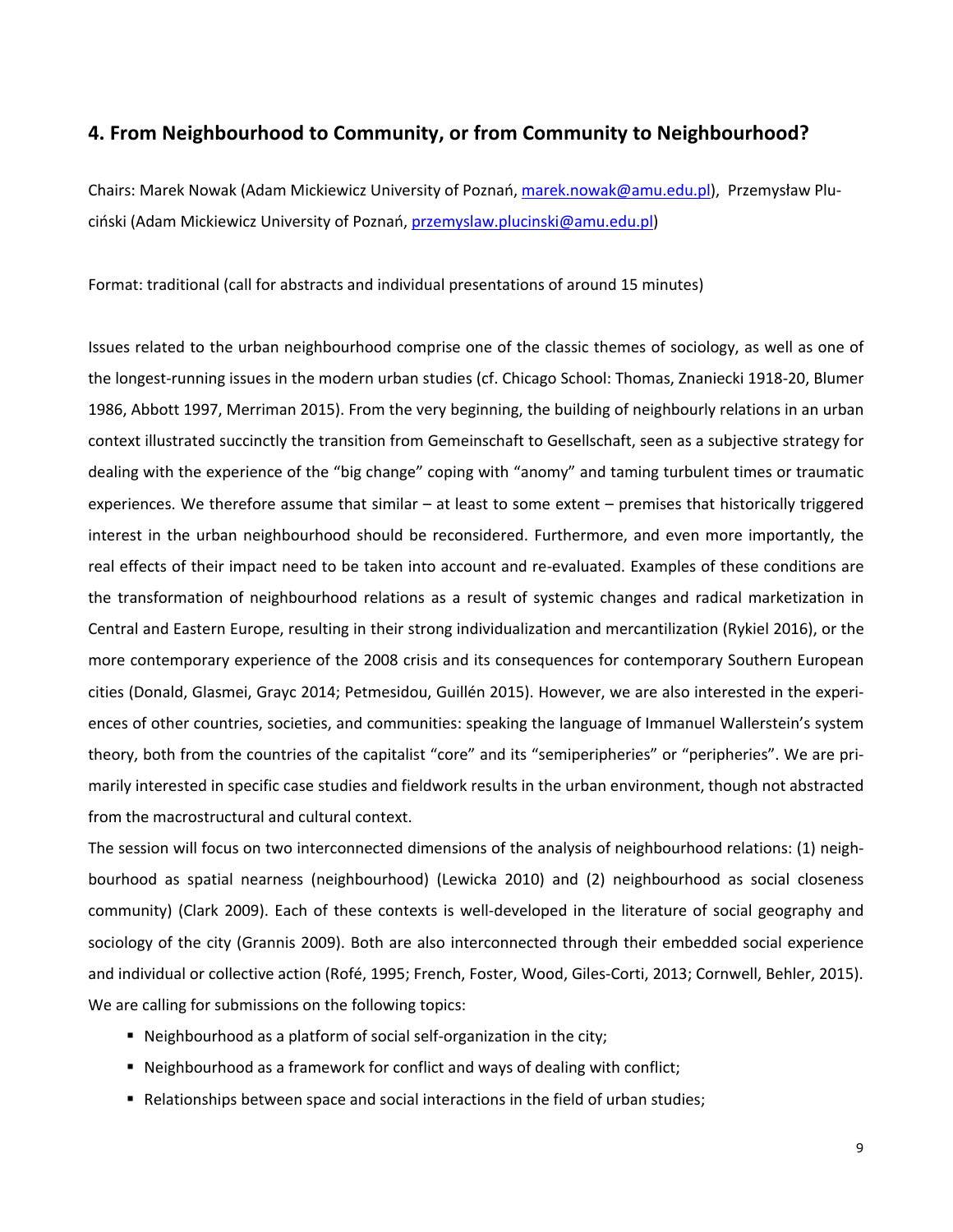- Case studies of urban cooperation;
- § Social movements, e.g. urban, tenant movements in the perspective of neighbourly relations;
- Building a neighbourhood.

As the organisers, we do not wish to solely generate demand for specific types of empirical studies, but also

work on the assumption that urban studies are a multidisciplinary and multi-theoretical space.

### References

Betsy Donalda, Amy Glasmei, Mia Grayc, Linda Lobaod (2014) Austerity in the City: Economic Crisis and Urban Service Decline? "Cambridge Journal of Regions, Economy and Society", 7, p. 3–15.

Sarah French, Lisa Wood, Sarah Alexandra Foster, Billie Giles-Corti, Lawrence Frank, Vincent Learnihan (2014), Sense of Community and Its Association with the Neighborhood Built Environment, "Environment and Behavior", 46 (6), p. 677–697.

Rick Grannis (2009), From the Ground up: Translating Geography into Community Through Neighbor Networks. Princeton University Press.

Maria Lewicka (2010), What makes neighborhood different from home and city? Effects of place scale on place attachment, "Journal of Environmental Psychology" 30, p. 35–51.

Tim May, Beth Perry, Patrick Le Galès, Saskia Sassen and Mike Savage (2005), The Future of Urban Sociology "Sociology", 39 (2), p. 343- 270.

Ben Merriman (2015), Three Conceptions of Spatial Locality in Chicago School Sociology (and Their Significance Today), "The American Sociologist", 46, p. 269–287.

Maria Petmesidou, Ana Guillén (2015), Economic crisis and austerity in Southern Europe: threat or opportunity for a sustainable welfare state? "OSE Research Paper", 18, available on-line:

http://www.ose.be/files/publication/OSEPaperSeries/Petmesidou\_Guillen\_2015\_OseResearchPaper18.pdf

Yodan Rofé (1995), Space and Community - The Spatial Foundations of Urban Neighborhoods: An Evaluation of Three Theories of Urban Form and Social Structure and Their Relevance to the Issue of Neighborhoods, "Berkeley Planning Journal", 10(1), p. 107-125.

Zbigniew Rykiel (2016), Władza i panowanie w neoliberalnym mieście semiperyferyjnym. Zarys problemu, "Opuscula Sociologica", 4, p. 19-32.

Erin York Cornwell, Rachel L. Behler (2015), Urbanism, Neighborhood Context, and Social Networks, "City Soc (Wash)", 14(3), p. 311– 335.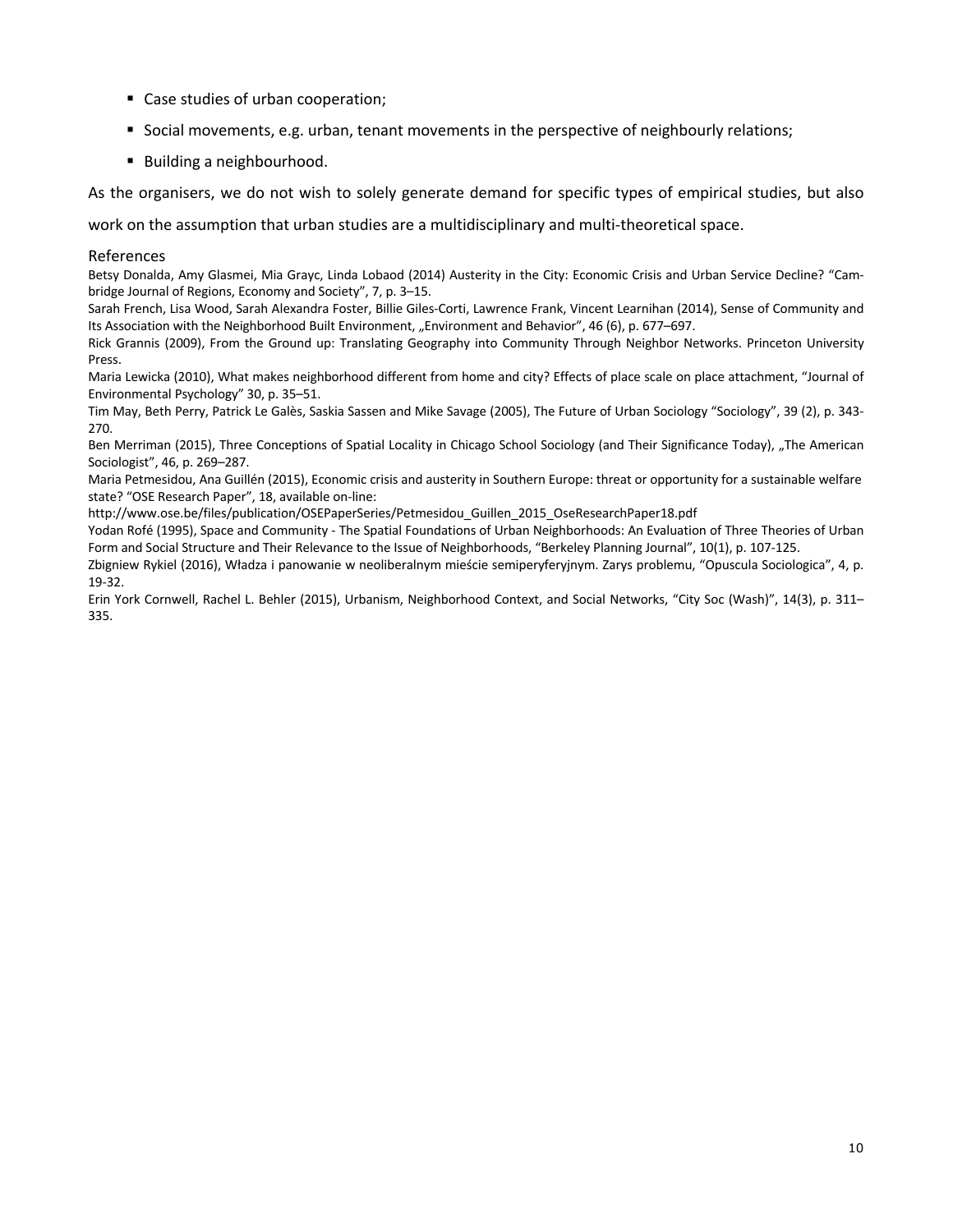## **5. In/exclusion in the Festival City**

Chairs: Rebecca Finkel (Queen Margaret University, rfinkel@qmu.ac.uk), Briony Sharp (University of the West of Scotland, brionysharp.bs@gmail.com), Louise Platt (Manchester Metropolitan University, l.platt@mmu.ac.uk)

Format: traditional (call for abstracts and individual presentations of around 15 minutes)

Urban centres have been sites for celebration and festivity throughout time, linking communities with place. Historically, festivals were temporary escapes from the mundanity of everyday routines, which brought people out of the ordinariness of their lives to celebrate shared heritage and values (Featherstone, 1992). Along with this escapist function, special events and festivals also are considered social, economic, and political entities, constructed by societal influences of a specific place and culture. As Finkel, Sharp & Sweeney (2018, 1) state, "Special events are microcosms of society. Because they are temporary and usually bound by geographic space, they can be considered reflections of or responses to societal norms at the time they take place." Recent urban festivals now exhibit complex tensions between the socio-economic strategies of neoliberal urban policies on the one hand, and the cultural needs of diverse communities on the other. As a strategic device of the urban cultural economy toolkit, festivals have been utilized more and more by cities around the world to leverage marketing, tourism, and other socio-economic benefits. Indeed, scholars have reflected on the city as 'theme park' (Sorkin, 1992) as part of discourses surrounding the Disneyization of society (Zukin, 1993) driven by cultural consumption and the experience economy (Pine & amp; Gilmore, 2011), of which festivals tend to be the commodified vehicle of choice (Waitt, 2008). As argued by Finkel & Platt (2020), "Festivals and cities have an ongoing relationship, which is now mainly commercialized and politicized, and this has diverse impacts on communities, urban spaces, and cultural identities." This can often create an unequal city, where urban celebrations have become exclusionary to those who do not fit in to the 'city brand'. For example, there is criticism that tourists are often prioritized over residents in such situations, with many controversies around housing, transportation, and crowding hitting media headlines in recent years. As more and more cities around the world adopt festivalization strategies, this session seeks to explore in/exclusionary policies and practices. Thus, it is expected that session papers would include interdisciplinary and international approaches to the inequalities and accessibility issues surrounding the increasing festivalization of cities. Innovative praxis at the intersection of urban, cultural, and event studies are welcome. This could include, but is not limited to, ideas involving:

- The impacts of urban festivals on local and marginalized communities.
- The festivalized city and disability rights.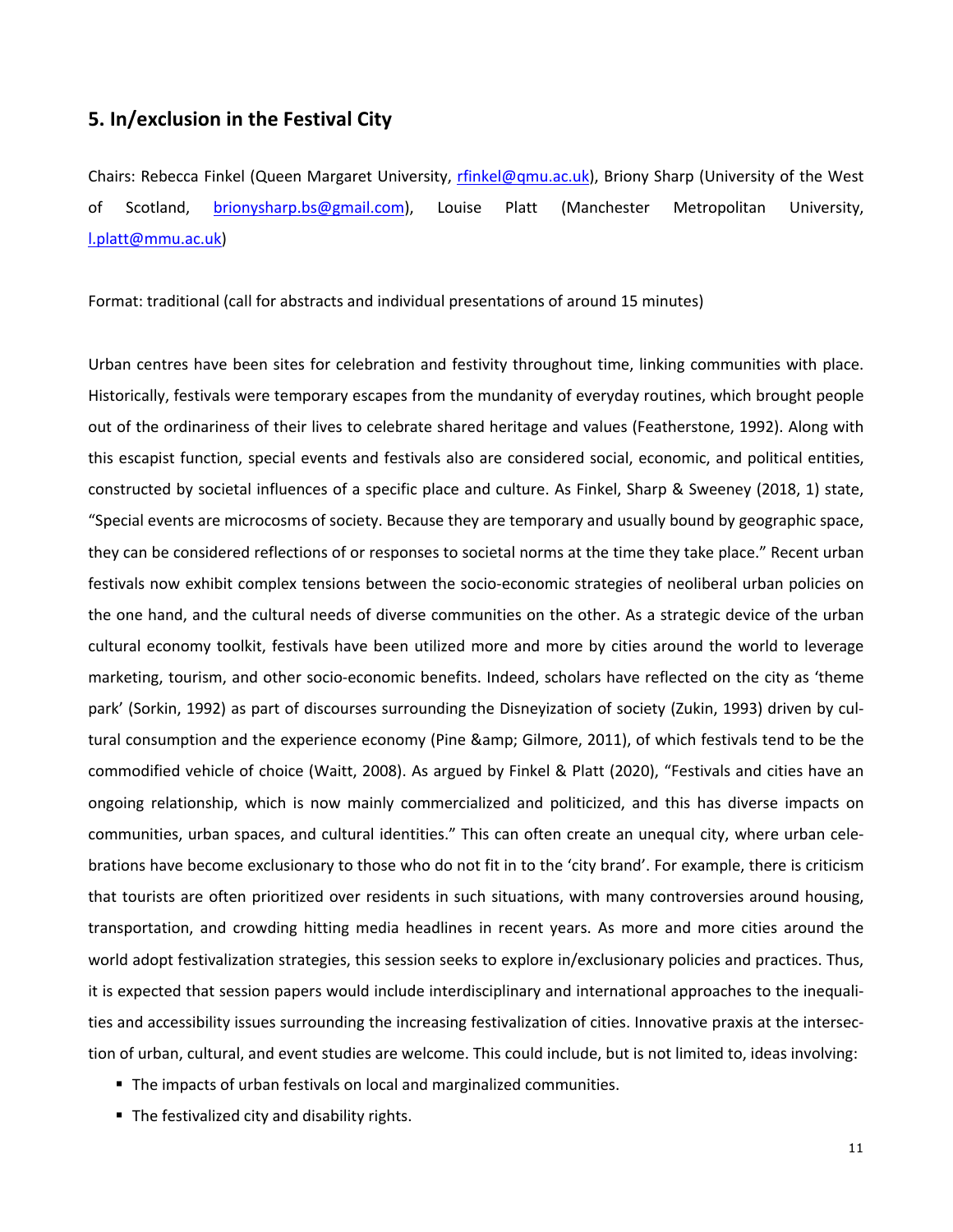- Symbolic and physical barriers to urban celebrations and experiences.
- Diversity in urban celebrations and experiences.
- Safety issues, especially related to gender, in the festival city.
- Tourism, over-tourism, and local experiences.
- § Urban festival spaces as sites of disruption, subversion, protest, education, and platforms for change.
- Urban policies involving festivals and impacts on communities.
- In/exclusionary practices in the festival city.

Empirical research is preferred, but conceptual and creative approaches will be considered, especially those

theorizing the topic with regard to identity, symbolic meaning, and affective geographies.

### *References*

Featherstone, M. (1992). Postmodernism and the aestheticization of everyday life. In Lash, S., Friedman, J. (eds.) Modernity and identity, 265-290. Oxford: Blackwell.

Finkel, R., Sharp, B., Sweeney, M. (eds.) (2018). Accessibility, inclusion, and diversity in critical events studies. Oxford: Routledge.

Finkel, R. & Platt, L. (2020). Cultural festivals and the city. Geography Compass.

Pine, J. & Gilmore, J. (2011). The experience economy. Cambridge MA: Harvard Business Review Press.

Sorkin, M. (1992). Variations on a theme park. New York: Hill and Wang.

Waitt, G. (2008). Urban festivals: Geographies of hype, helplessness and hope. Geography Compass, 2(2), 513-537.

Zukin, S. (1993). Landscapes of power: From Detroit to Disney World. Oxford: Blackwell.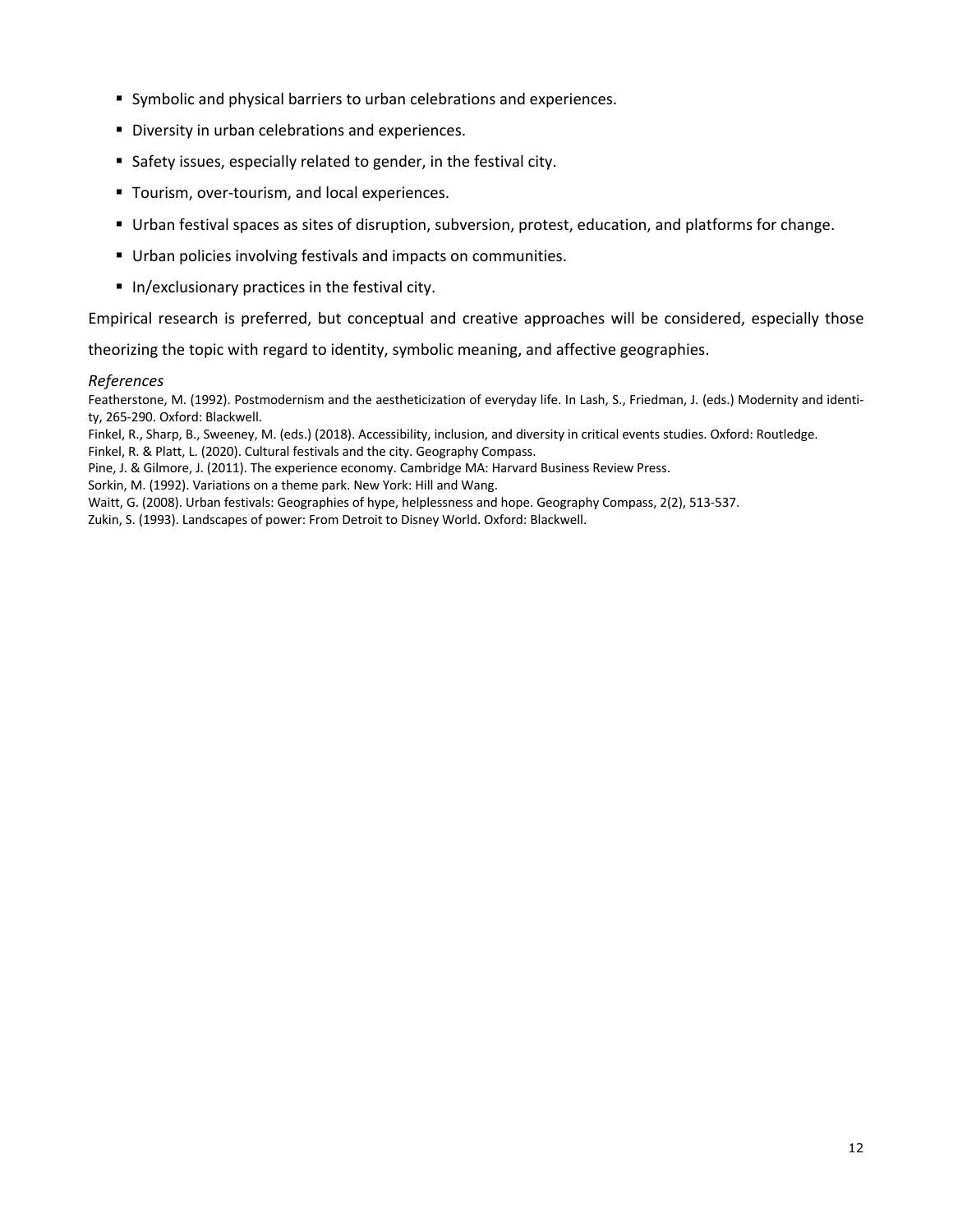# **6. Squatting movement in Europe**

Chair: Miguel A. Martinez (Uppsala University, miguel.martinez@ibf.uu.se)

## Format: workshop

There has been a substantial number of publications about urban squatting in European cities over the last two decades. This workshop calls for scholars, activist-scholars and activists who want to discuss this academic production and address some critical features of the sociological analysis of urban movements such as squatting. In particular:

- § What social, political and spatial dimensions help explaining the historical development of the squatting movements in European cities?
- § What contextual differences and similarities are worth considering when comparing squatting practices and movements?
- § To what extent squatters are locally rooted and, at the same time, transnationally connected?
- How many types of squatters, squats and forms of squatting can be identified, and what do we know about them?
- How issues related to housing and urban politics are intersecting with each other?
- What are the conditions for squatting to occur, grow and make an impact in urban capitalism?
- How are the interactions between squatters, authorities, property owners and other social groups?
- Is squatting and similar radical urban protests functional to neoliberal urbanism?
- § How repression, legalisation, neutralisation, or cooptation phenomena affected the development of squatting?
- Is it possible to single out ideological views prevailing in squatting movements such as autonomy, right to the city and urban commons?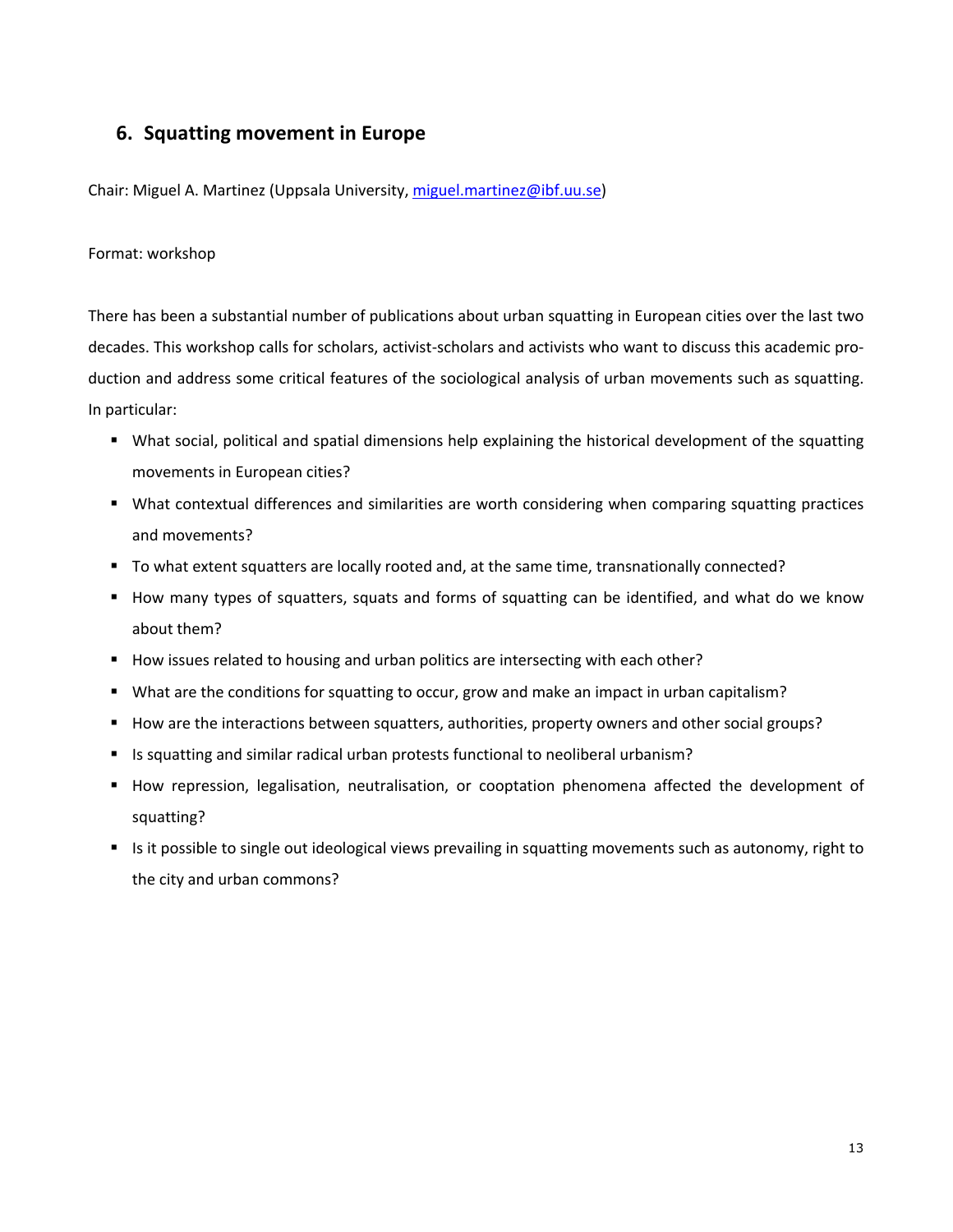## **7. Housing in a post-Covid society: trends, policies and challenges**

Chairs: Silvia Mugnano (University of Milan Bicocca, silvia.mugnano@unimib.it), Igor Costarelli (University of Milan Bicocca, *i.costarelli@campus.unimib.it*), Alfredo Agustoni (University "G. D'Annunzio" of Chieti-Pescara, alfredo.agustoni@unich.it; Alfredo Alietti, University of Ferrara, alfredo.alietti@unife.it)

Format: traditional (call for abstracts and individual presentations of around 15 minutes

The outbreak of Covid-19 in the beginning of 2020 has brought in new housing-related issues and challenges which add to and amplify pre-existing ones. Housing and health issues have always been strictly connected. Indeed, back to the beginning of 20th century, the development of social housing was also meant to tackle substandard living conditions of most urban dwellers, including newly formed urban working class. The massive state-led social housing production that started during the so called "thirty glorious years" provided access to housing on a large scale. This golden age for social housing, which had been governed almost entirely by public action, came to an end since the mid–1970s when the restructuring of the labour market and reduction in welfare investments under the influence of neo-liberal politics resulted in social housing being increasingly residual. Concerns about the growing social exclusion of its inhabitants led state actor to launch large scale urban renewal programmes aimed at increasing social mix through tenure diversification. Before the outbreak of Covid-19, the 21st century was already posing several urgent housing-related challenges for contemporary cities, including growing socio-economic inequalities reflected in rising levels of residential segregation, increasing commodification of housing, the crisis of housing affordability affecting a pool of different social categories. Facing the weakening role of social housing in responding to complex housing needs, a growing number of innovative community-led initiatives re-emerged to tackle housing affordability issues.

We invite theoretical reflections and empirical contributions on the following themes:

1) The lockdown has forced millions of people to stay in their homes. The home has then acquired a central dimension in everyday lives. How have people negotiated the internal and external domestic place? How have unequal availability of spaces and overcrowding conditions impacted the everyday life activities? How have neighbours' relationships and the use of shared space played out in times of isolation?

2) The confinement has amplified existing differences in housing conditions. Besides reflecting existing inequalities among those who can benefit from 'a roof over their head', this pandemic suggests us to reflect on the harder living conditions experienced by those who suffer from extreme housing deprivation: rough sleepers, people living in informal settlements and overcrowded places. How has the lockdown impacted the lives of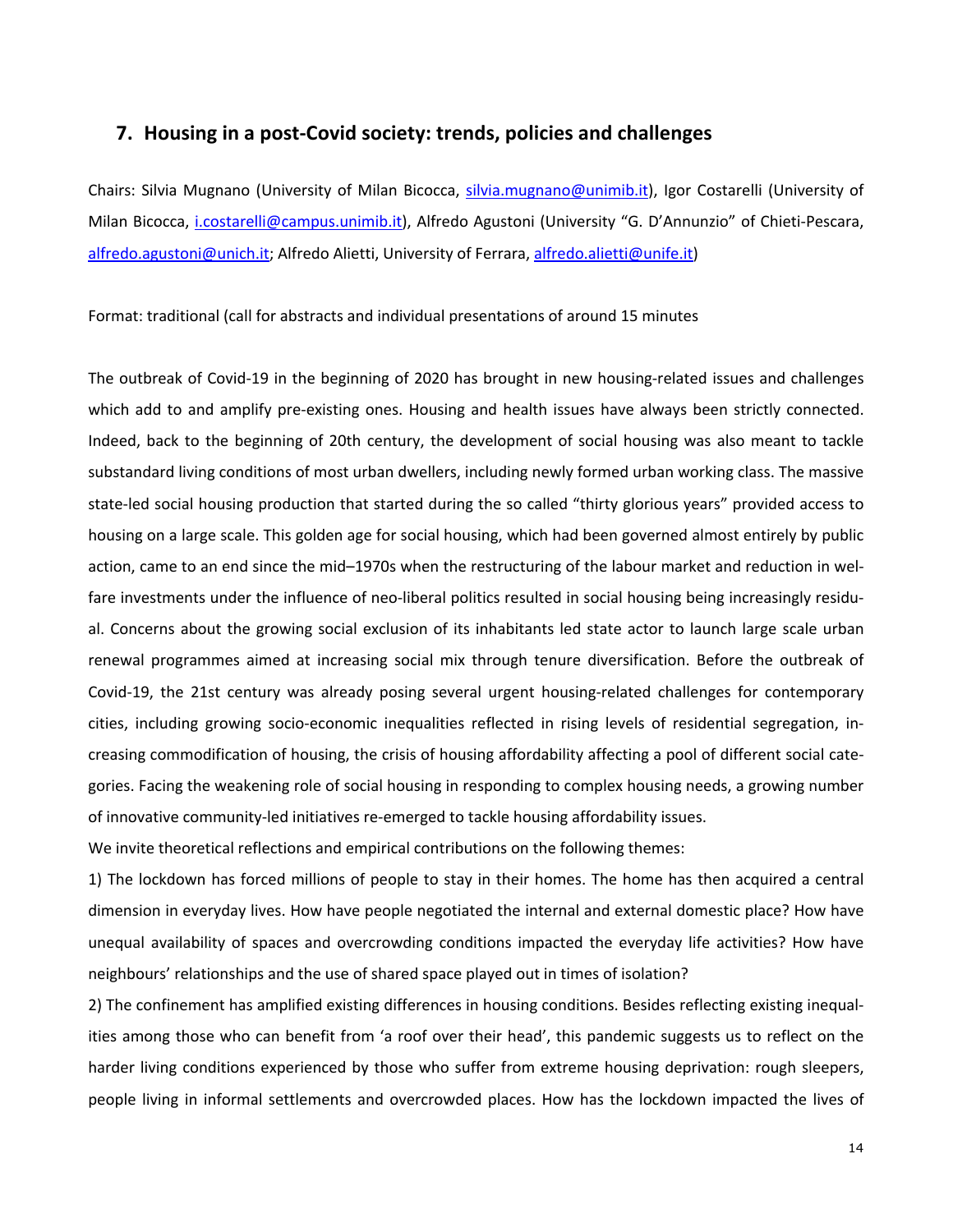people in extreme forms of housing deprivation? Which implications for their health conditions and which impacts on the reproduction of health inequalities?

3) By forcing many economic activities to 'shut down', the lockdown has led to an increase in the number of people who are at the risk of losing their job. The rising uncertainty about households' income stability exacerbates the problem of affordability in both social and private housing sectors, reinforcing tenure insecurity and eviction as households increasingly struggle to meet the housing costs (either rent or mortgage). The crisis of affordability is likely to be widespread involving an array of different household typologies. In this light, how will the Covid-led economic crisis impact households' capacity to afford their homes? Which social profiles will be mostly affected?

4) The current crisis is also providing an opportunity for the public actor to support households in need by introducing specific measures to mitigate the impact of the lockdown on the capacity to maintain the dwelling (e.g. through rent moratorium). In a similar vein, in many national and local contexts we have observed the rise of social movements aiming to safeguard people' right to housing through bottom up strategies like rent strike. How have public policies at both national and local level addressed the new housing challenges? Which outcomes have grassroots movements achieved for the most vulnerable residents?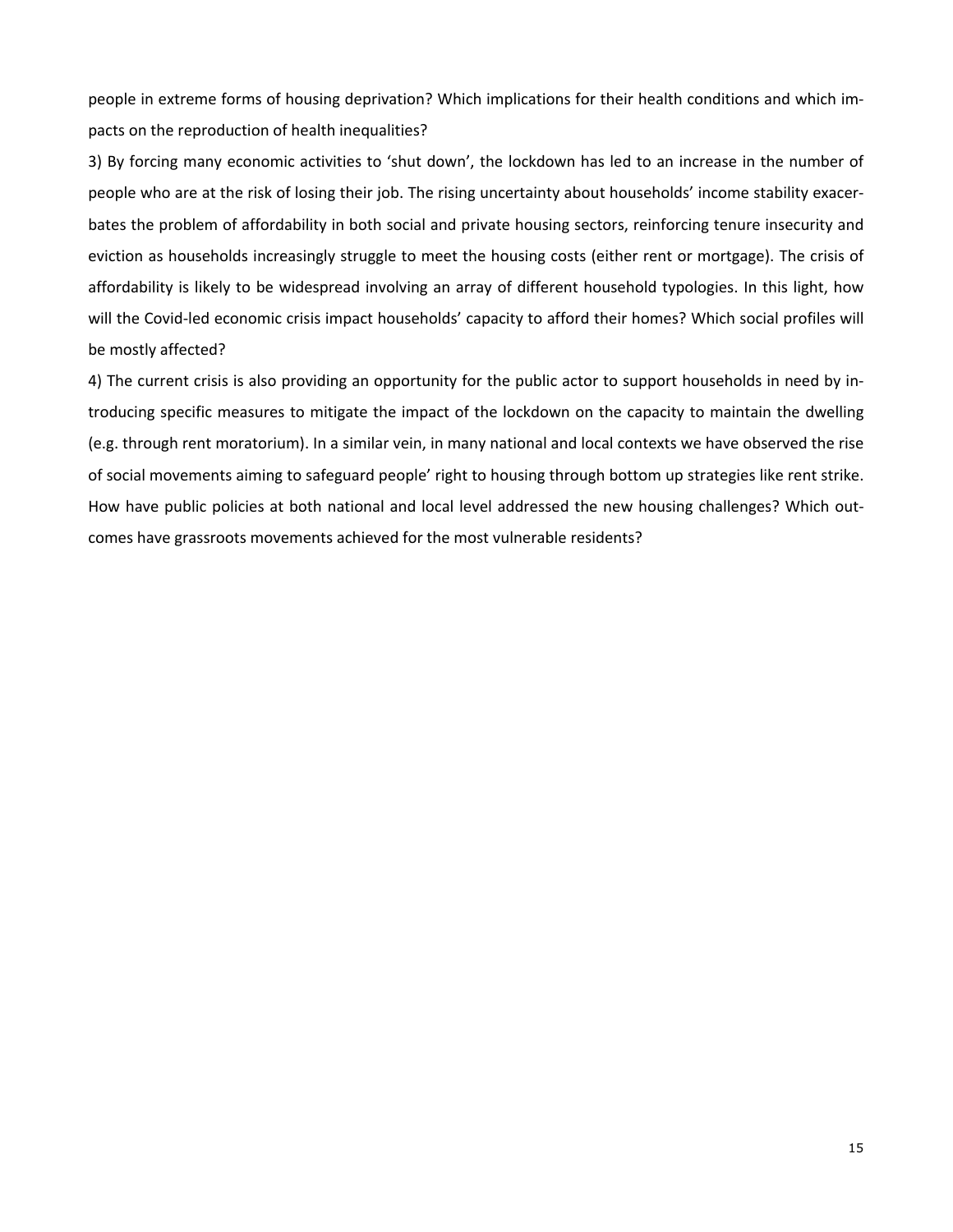# **8. New pathways of ecological gentrification in Europe?**

Chairs: Michael Friesenecker (University of Vienna, michael.friesenecker@univie.ac.at), Giorgio Osti (University of Trieste, giorgio.osto@dispes.units.it), Roberta Cucca (NMBU – Norwegian University of Life Sciences, Oslo, roberta.cucca@nmbu.no), Jan Üblacker (EBZ Business School, Bochum, j.ueblacker@ebz-bs.de), Ilaria Beretta (Catholic University of the Sacred Hearth, Brescia campus, ilaria.beretta@unicatt.it), Tim Lukas (BUW – University of Wuppertal, lukas@uni-wuppertal.de)

Format: traditional (call for abstracts and individual presentations of around 15 minutes)

The term 'gentrificaton' was introduced in the academic debate more than 35 years ago, when sociologist Ruth Glass described the changes she observed in the social structure and housing market of parts of inner London: "One by one, many of the working class quarters of London have been invaded by the middle classes – upper and lower. Once this process of 'gentrification' starts in a district it goes on rapidly until all or most of the original working class occupiers are displaced and the whole social character of the district is changed' (Glass, 1964, p. xviii).

Since then, social sciences have continued to study this process, although it has partly changed. For example, it gradually transformed from a private-induced process to a state led gentrification process (together with big financial investor). Moreover, the location of gentrification processes sometimes has moved from inner city to different urban areas, such as ex-industrial districts, ports, tourist villages and, more in general, areas close to mobility infrastructures. Finally, gentrification has also changed in its nature, and in the last few years often it has coloured 'green', in line with major indications developed by public institutions and greater attention to ecological aspects by consumers.

Within this framework, recent studies highlight new forms of urban restructuring promoted in the name of environment protection, for example:

- blue gentrification (linked to cities reshaping their relationships with waterfronts and flows (harbours, channels, riverfronts, etc.);
- transport infrastructure gentrification (linked to urban restructuring of areas around railway stations, cycle paths, and similar places of mobility);
- climate gentrification (linked to the adaptation to climate change);
- low-carbon gentrification (linked to renovation of buildings).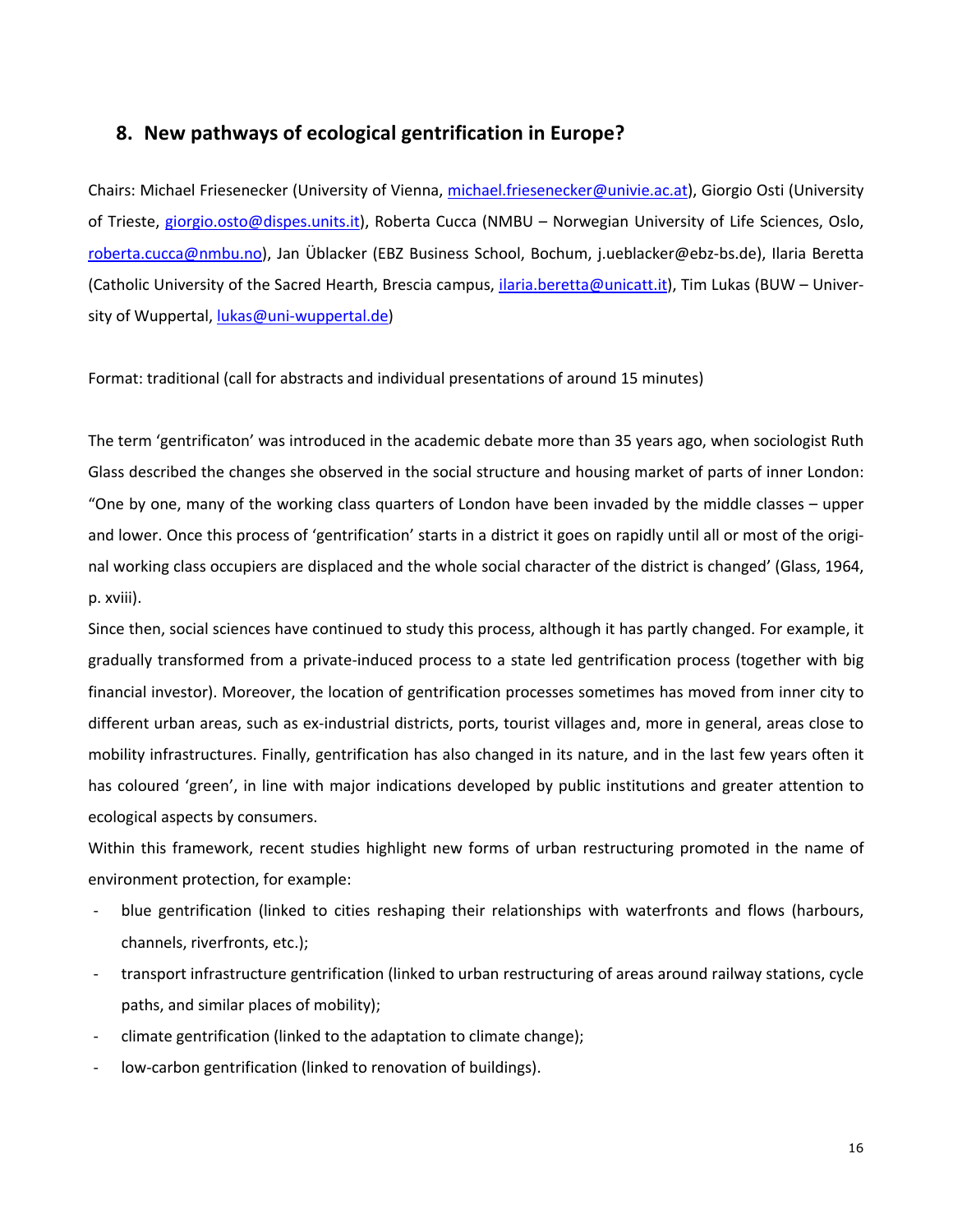The session aims to collect empirical evidences and theoretical contributions, in order to paint a more comprehensive picture of the specific causes, pathways and consequence of new forms of gentrification. Empirical investigations and more theoretical approaches focusing on social justice and urban restructuring in connection with the following topics are welcomed. Social consequences of urban projects, such as:

- the effects of uncovered channels and rivers previously covered or deviated;
- regeneration of urban harbours;
- redevelopments of railway stations and the surrounding districts;
- neighbourhood redevelopment for climate change adaptation reasons;
- low-carbon building renovation; etc.

We also welcome contributions that focus on the wider effects of these processes, such as residential changes or non-residential use of space (e.g. tourism or passers-by), but also contributions that deal more generally with question how specific forms of gentrification and/or urban restructuring differ from each other.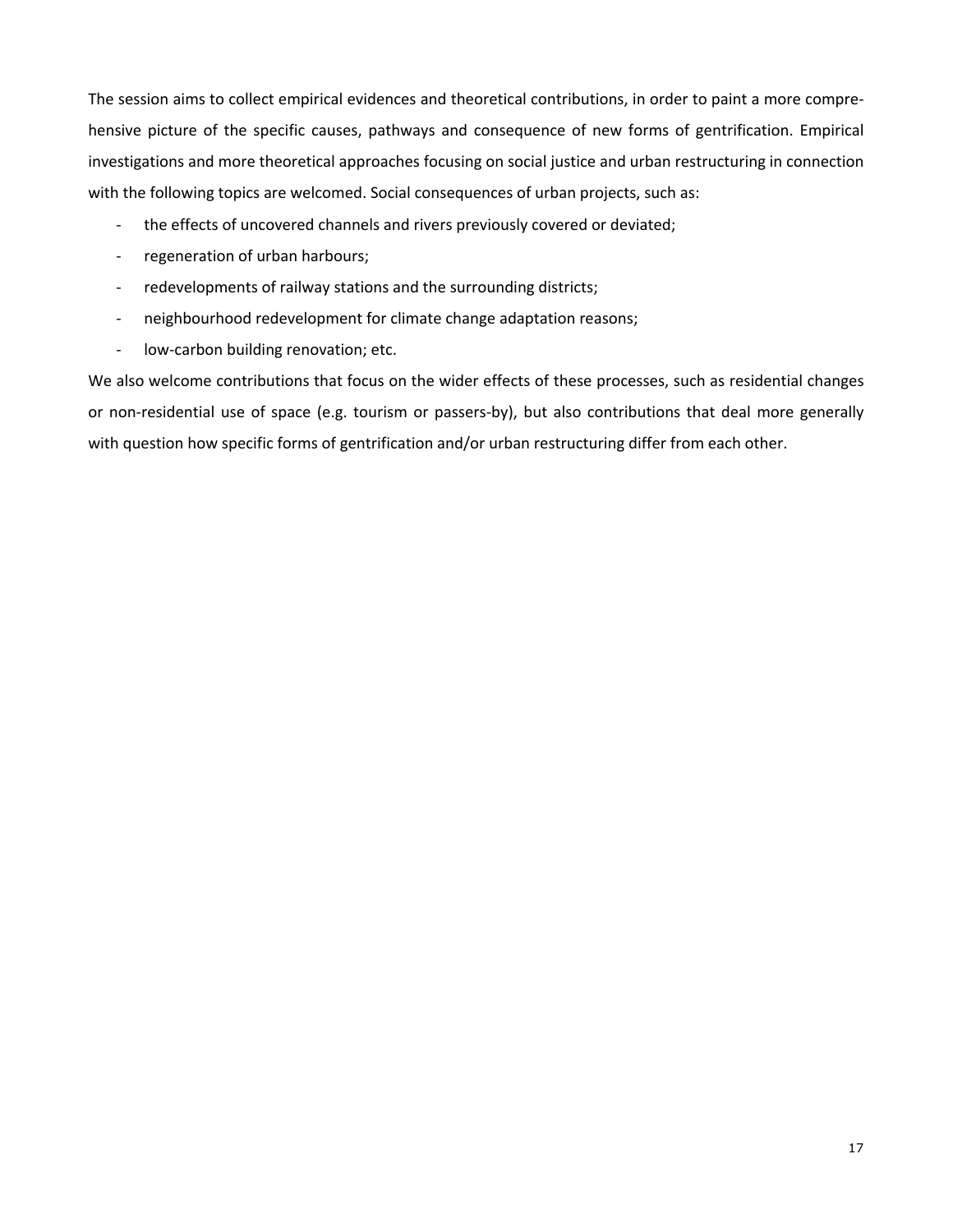## **9. The tourist city: opportunities, challenges, and conflicts**

Charis: Alexandre Vaz (CICS.NOVA of Lisbon, avazphoto@yahoo.com), Paolo Giaccaria (University of Turin, paolo.giaccaria@unito.it), Frédéric Vidal (UAL - Autonomous University of Lisbon, fvidal@autonoma.pt), Maria Cristina Martinengo (University of Turin, mariacristina.martinengo@unito.it), Francesca Zanutto (University of Turin, francesca.zanutto@unito.it)

Format: traditional (call for abstracts and individual presentations of around 15 minutes)

For centuries cities have been points of arrival and departure of people, the place where different cultures and religions meet. During the modern period, tourism and tourists have been perceived and described as an important factor of urban transformation. A positive vision of tourism and tourist presence in the city have dominated: linked to the idea of modernity, economical potential, openness, cosmopolitanism and the durable transformative potential of travel and tourism in the formation of modern conceptions about urban space, urban sociability, and leisure. Over time, tourists and their selective routing of territories have left an imprint in urban planning, design, and culture. This process generated tensions and contestations (disputes) that have changed according to the evolution of nature and scales of tourism phenomena. Tourism and tourist practices have been described as source of potential conflicts and worries for the economic, environmental, and cultural or political balances with the host communities. Accelerating changes in tourism (volume, intensity and profile of tourism in circumscribed contexts or areas) brought new patterns such as "impact" of "mass tourism" and more recently "resistance" and "protest" have been stressed, creating new approaches and conceptual framework to analyse urban tourism. The growth of low-cost travel flights along with short term rentals through online APPs is drastically changing the former inner city residential neighbourhoods. The study of urban tourism is characterized also by a series of paradoxes that provide topics for more scientific investigation. Ironically, in old city centres, where cultural heritage is nowadays transformed into main touristic attraction, commodification and disneyfication processes may pave the way for a caricature stripped of the "essence" that is supposed to be preserved both for branding and cultural heritage purposes. Conflicts are key processes of city and urban identity making, and they can occur and be part of a wide variety of situations and contexts that convene social actors with different roles, positions, purposes and benefits in the tourist practices and places. Instead of a rigid dichotomy between tourists and locals, new categorizations emerge that seek to capture the new ways of mobility and living. Even if urban tourism has become extremely important for city policies, it has received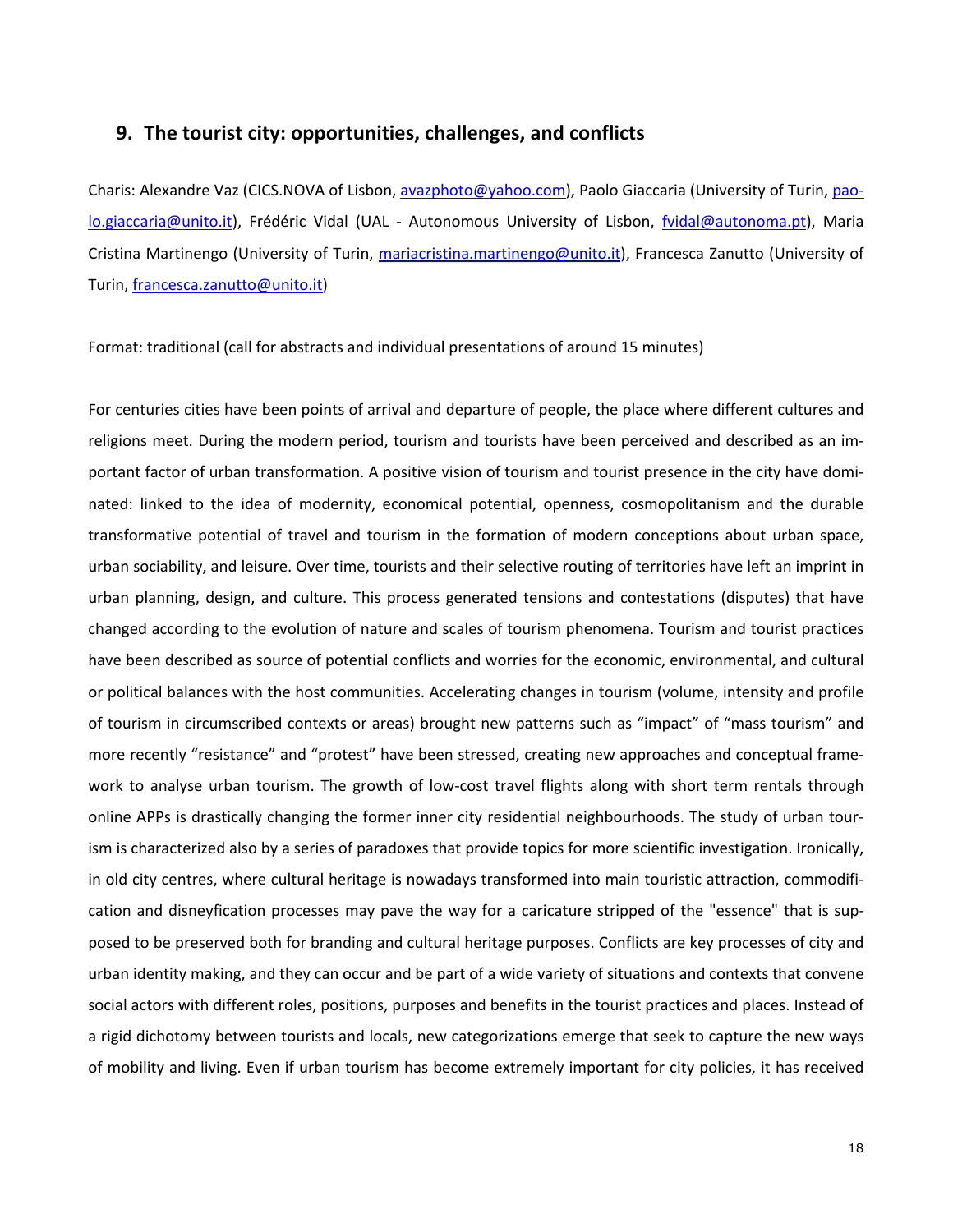little attention from interdisciplinary theoretical research and more specific contributions on practical aspects such as over-tourism management and coping with tourism resistance and protest.

This session has the aim to discuss the power of tourism and the conflicts that come attached to it in reshaping cities both real and imagined and to promote the exchange of ideas and practices around the urban tourism theme, especially concerning a sociological approach but also open to other disciplines (eg. history, geography, and anthropology). It will investigate topics such as platform urbanism, city imaging and branding, urban regeneration and gentrification, disneyfication, foodscapes and foodification, urban policies and urban functions, redefining urban citizenship, city belonging and anti-tourism movements.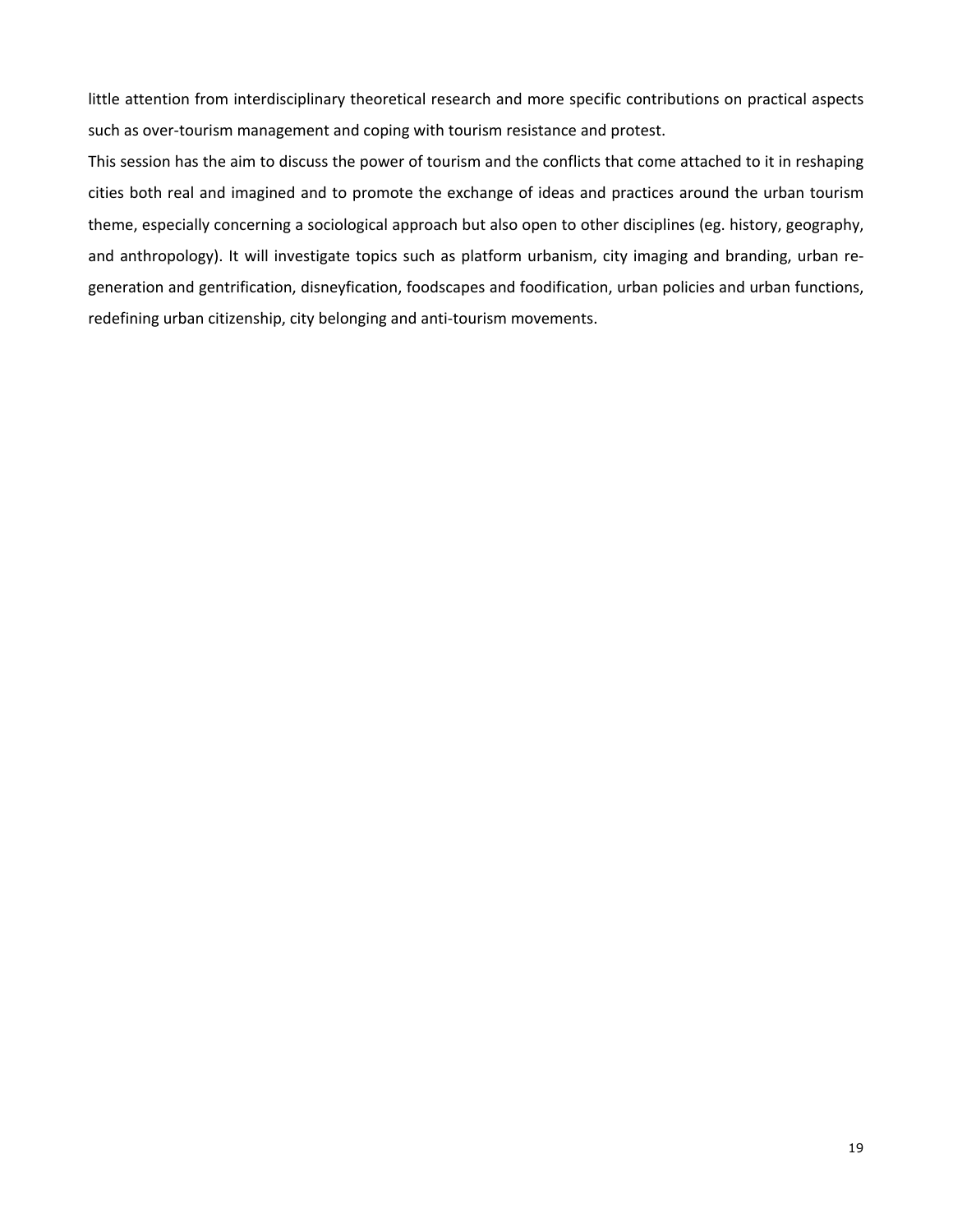# **10. Care Theory Meets the City: Exploring Implications for the Study of Urban Inequality**

Chairs: Mare Knibbe (Maastricht University, M.knibbe@maastricthuniversity.nl), Daniela Krüger (Humboldt University of Berlin, daniela.krueger@hu-berlin.de), Hannah Schilling (Technical University of Berlin, Hannah Schilling@gmx.de)

Format: Workshop with selected participants, introduced and moderated by the organizers. If you are interested in participating, please contact one of the organizers with a short description of your research interests, pointing to your engagement with care theory and the urban. Two months before the conference, each participant prepares a 1-page discussion note which will be shared with all participants.

Residents in many European cities find themselves in a transforming welfare landscape. While there are local variations, many cities deal with a similar set of developments that have relocated caring responsibilities. The persons and institutions involved in care changed under the influence of neoliberal governance, shifting from state actors to private actors and reinforcing inequalities in the distribution of burdens and benefits of care. While these developments have given rise to a wide array of new care practices moving along with or against the tides, consolidating social boundaries or crossing them in new caring figurations, it raises questions about how to empirically study or theorize care practices and the city. Moreover, the concept of care or care theory have rarely been used in urban sociology.

The aim of this session therefore is to discuss how care theory and urban sociology can be conceptually and empirically brought together, i.e. how to relate care practices and different urban spaces and institutions. From this methodological and theoretical discussion, we hope to explore the implications for studying urban inequalities. Inequalities in city life have been conceptualized in a variety of ways: e.g. in the form of residential segregation, different cultural repertoires for performing in the 'theater' of public life or the socially differentiated uses of urban opportunity structures. Ideas of social class as categories people 'have' or 'come to own' have been a central perspective in urban sociology. To these static approaches of social categories in the city, 'care' adds a relational sociological perspective to the analysis of urban inequalities. While 'care' practices aim to "satisfy socially recognized needs" (Thelen 2015: 508), the actual access to care and resources are embedded in social relations and norms of deservingness. Further conceptual and empirical work on care practices in the city might help to better grasp the (re)production of relations and social categories or the negotiation of boundaries of the public or private sphere (Thelen 2015 & Tronto 2013).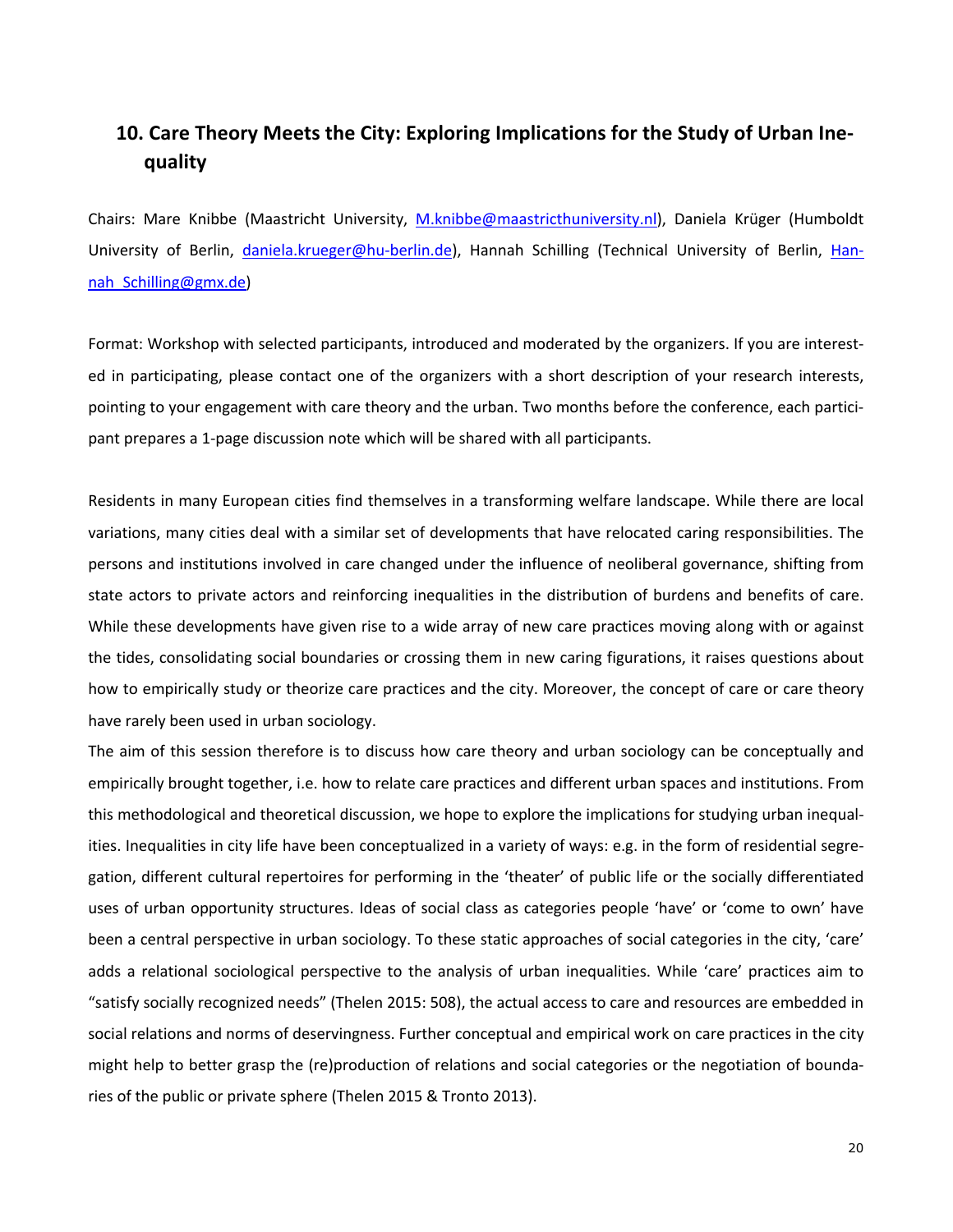We aim to facilitate an intimate discussion on these questions. Each participant prepares a 1-page discussion note which presents their standpoint (empirical and/or analytical) in the debate on care and the urban. The notes will be shared amongst all participants in the month before the workshop. We (as organizers) will circulate 1-2 core readings in before hand with the participants, as a starting point for discussion. At the workshop, we will moderate a focused discussion based on the statements and readings.

#### *References*

Thelen, Tatjana. 2015. "Care as Social Organization: Creating, Maintaining and Dissolving Significant Relations." Anthropological Theory 15 (4):497-515.

Tronto, Joan C. 2013. Caring Democracy: Markets Equality, and Justice. New York: New York University Press.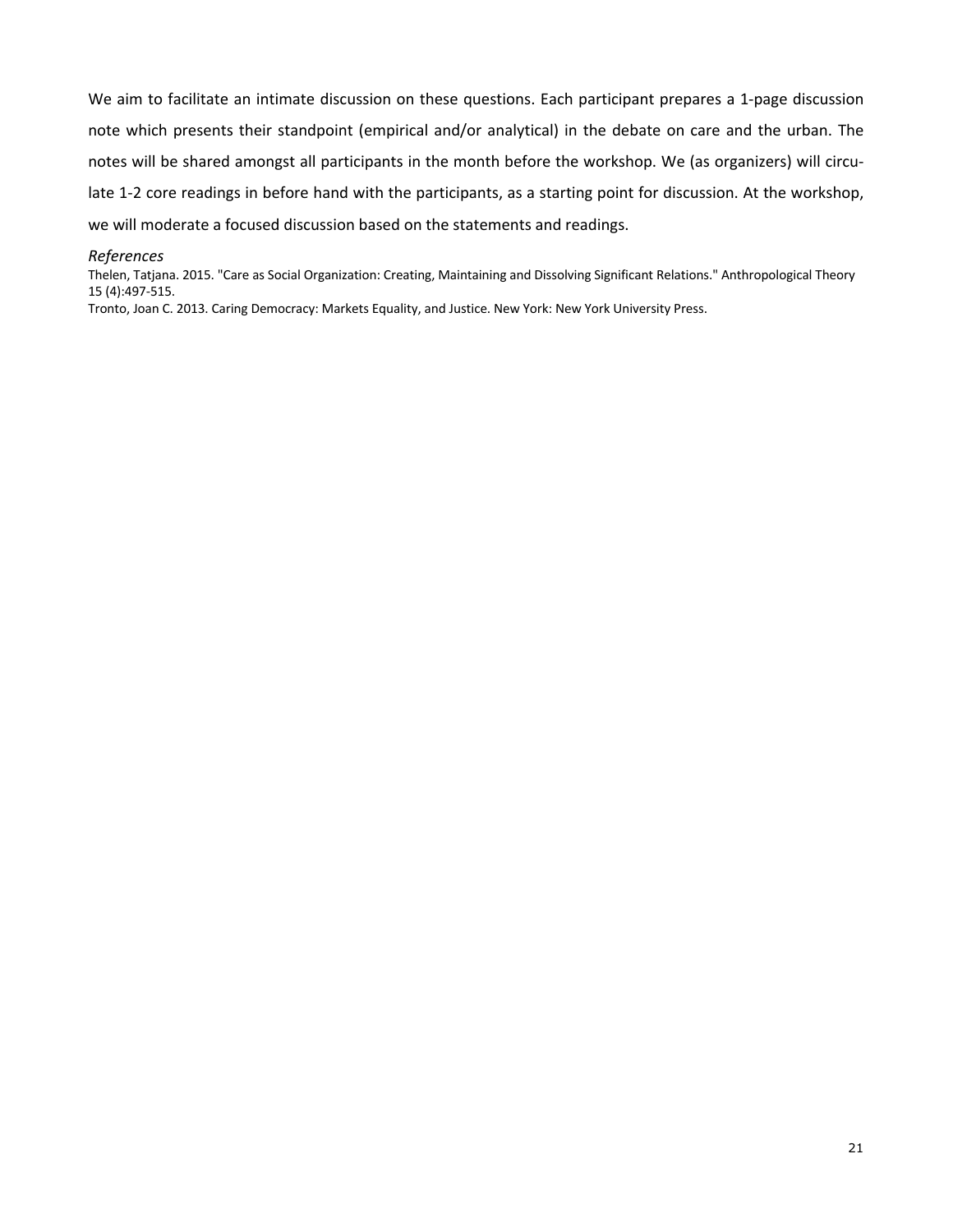# **11.Innovative streets in Europe. Exploring practices and governance of alternative urbanities**

Chairs**:** Giulia Ganugi (University of Bologna, giulia.ganugi2@unibo.it), Riccardo Prandini (University of Bologna, riccardo.prandini@unibo.it)

Format: traditional (call for abstracts and individual presentations of around 15 minutes)

Today's urban public spaces seem to be confronted with numerous issues and Western European countries are facing problems with respect to a decreasing quality of life of local communities in urban neighbourhoods. The urban spaces undergo a period of deep crisis, which is determined by many factors. One factor is the decline of collective spaces (Simmel 1969; Forrest and Kearns 2001; Amin and Thrift 2002), in suburbs and in central areas, in the moment of transformation of facilities and during their maintenance. A second factor occurs when citizens gradually lose their attention for the public spaces, perceiving them as nobody's or local authority's spaces, rather than everybody's or common places (Becattini 2015; Iaione 2015). A third factor is the commodification of urban collective resources by the public actors to face the "regulatory slippage" phenomenon (Foster 2013), referring to the decline of the local government control or oversight of the urban resources (Augè 2009; Sassen 2015; 2017; Blokland 2017).

Therefore, in the last decade, forms of social action are increasing, together with the tendency of reembedding, that is to shape again territory-founded communities (Nuvolati 2014; Becattini 2015). In many cities, the growth of, and interest in, a range of spatial urban practices is reshaping urban places. Some of these practices deal with the street as the place where exploring alternative urbanities, re-appropriating public spaces and injecting them with new functions and meanings (Iveson 2003; Moulaert 2010). However, the general label of "alternative urbanities" hides a multi-faceted variety of elements, due to the hyper-diversity of contemporary urban contexts (Tasan-Kok et a. 2013; Wessendorf 2014). Therefore, some of these innovative practice conjugates community and identity concerns with claims for equality, collective consumption, and universal rights, by tackling recognition and empowerment and challenging the established distribution of power within the urban decision-making arena (Moulaert et al. 2010; Van Dyck and Van den Broeck 2013). Some others, instead, develop from individual claims for control and privatization of public spaces, or claims for personal safety in the neighbourhood, without then representing participatory and civic instances and without generating communities with collective identities and shared values about the common good (Eliasoph and Lichterman 2003; Lichterman and Eliasoph 2014).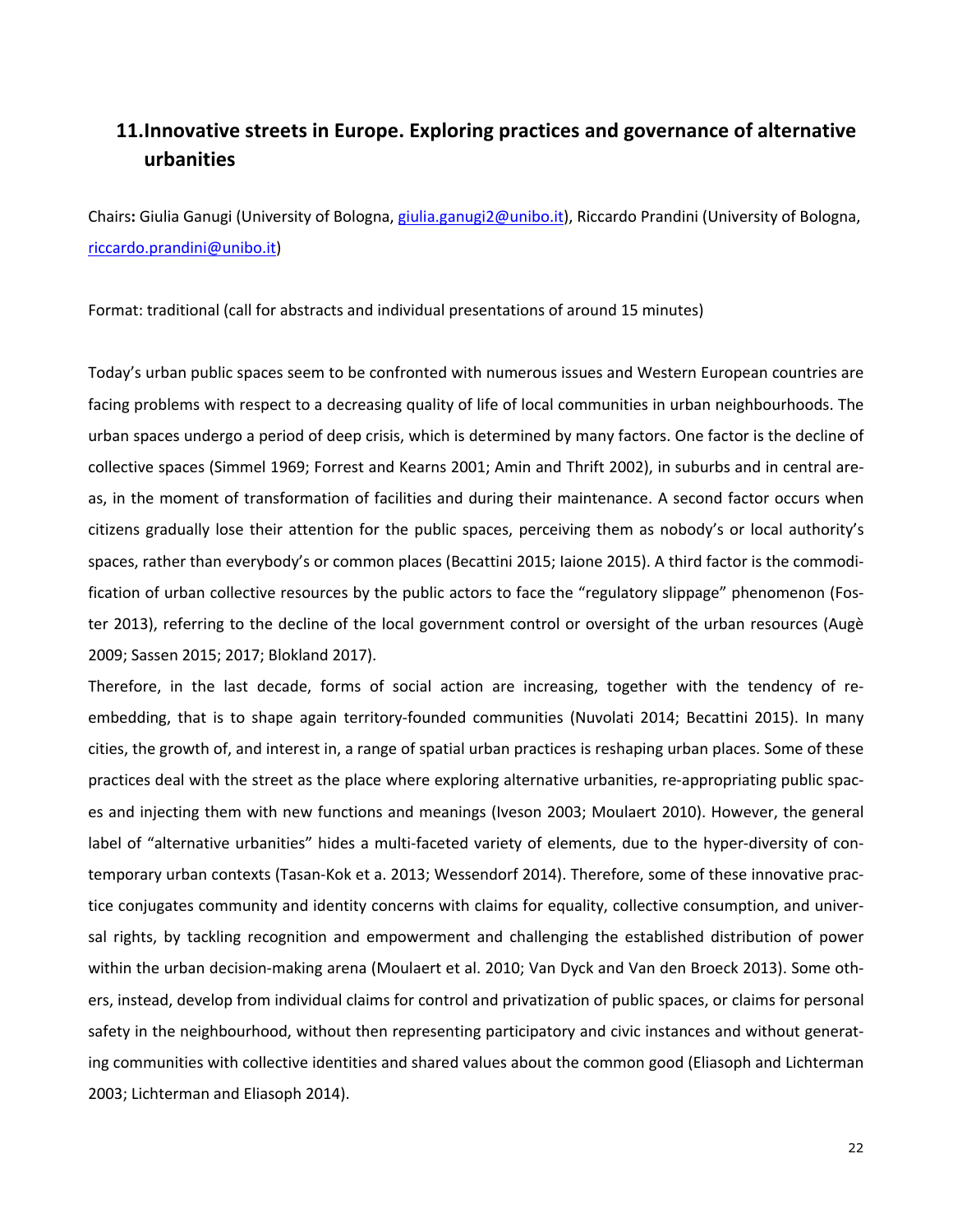There are many examples of socially innovative urban practices in Europe: among others, the Social Streets, mainly spread in Italy, but also in some European cities; the Living Streets European project fostering temporarily urban experiments in many cities, such as Brussels and Ghent (BE), La Rochelle (FR), Zadar and Ivanić-Grad (HR), Rotterdam (NL); the Toekomststraat (Future Street) in Antwerp (BE); the Play Streets in the United Kingdom. Even if characterized by different socio-political contexts and by different claims and concerns, all these innovative practices also need to face the issues connected to the local urban governance. Indeed, they confront with internal organization, institutional public actors, other civil organizations, existing urban regulations, market actors, etc.

This session seeks to explore, on the one hand, what types of community and individual/collective engagement take shape around these practices and, on the other hand, the dynamics between socially innovative practices concerning urban streets and the arrangements of urban governance within the spatial context of Europe. We refer mainly to the potential development of innovative models of governance, such as the bottom-linked governance (Moulaert and MacCallum 2019) and the experimentalist governance (Sabel 2019), analyzed as new forms of cooperation across territorial scales and networks in which policy and practice are not dictated from any one level of governance but transformed by the cooperation itself and routinely corrected in light of the ground-level experience of implementing them. The session aims at collecting mainly empirical contributions that analyse how the governance influences urban innovative practices and how the latter impact and, potentially, transform, the governance, by eventually reflecting on the sustainability and the scaling up/out of the innovative practices. The research carried out during the period of the Covid-19 pandemic, focusing on the reactions and re-organization of innovative urban practices to face the emergency, are also considered.

#### References

Amin, A., & Thrift, N. (2002). Cities: Reimagining the Urban. Cambridge: Polity.

Augè, M. (2009). Non-luoghi. Introduzione a una antropologia della surmodernità. Milano: Elèuthera.

Becattini, G. (2015). La coscienza dei luoghi. Il territorio come soggetto corale. Roma: Donzelli Editore.

Blokland, T. (2017). Community as Urban Practice. Cambridge: Polity Press.

Eliasoph, N., & Lichterman, P. (2003). Culture in Interaction. American Journal of Sociology, 108(4), 735-794.

Forrest, R., & Kearns, A. (2001). Social Cohesion, Social Capital and the Neighbourhood. Urban Studies, 38(12), 2125-2143.

Foster, S. R. (2013). Collective Action and the Urban Commons. Notre Dam Law Review, 87(1), 57 133.

Iaione, C. (2015). Governing the Urban Commons. Italian Journal of Public Law, 7(1), 170-221.

Iveson, K. (2013). Cities within the City: Do-It-Yourself Urbanism and the Right to the City. International Journal of Urban and Regional Research, 37(3), 941-956.

Lichterman, P., & Eliasoph, N. (2014). Civic action. American Journal of Sociology, 120(3), 798-863.

Moulaert, F. (2010). Social Innovation and Community Development. Concepts, Theories and Challenges. In F. Moualert, F. Martinelli, E. Swyngedouw, & S. Gonzalez, Can Neighbourhoods Save the City? Community Development and Social Innovation (p. 4-16).Abingdon: Routledge.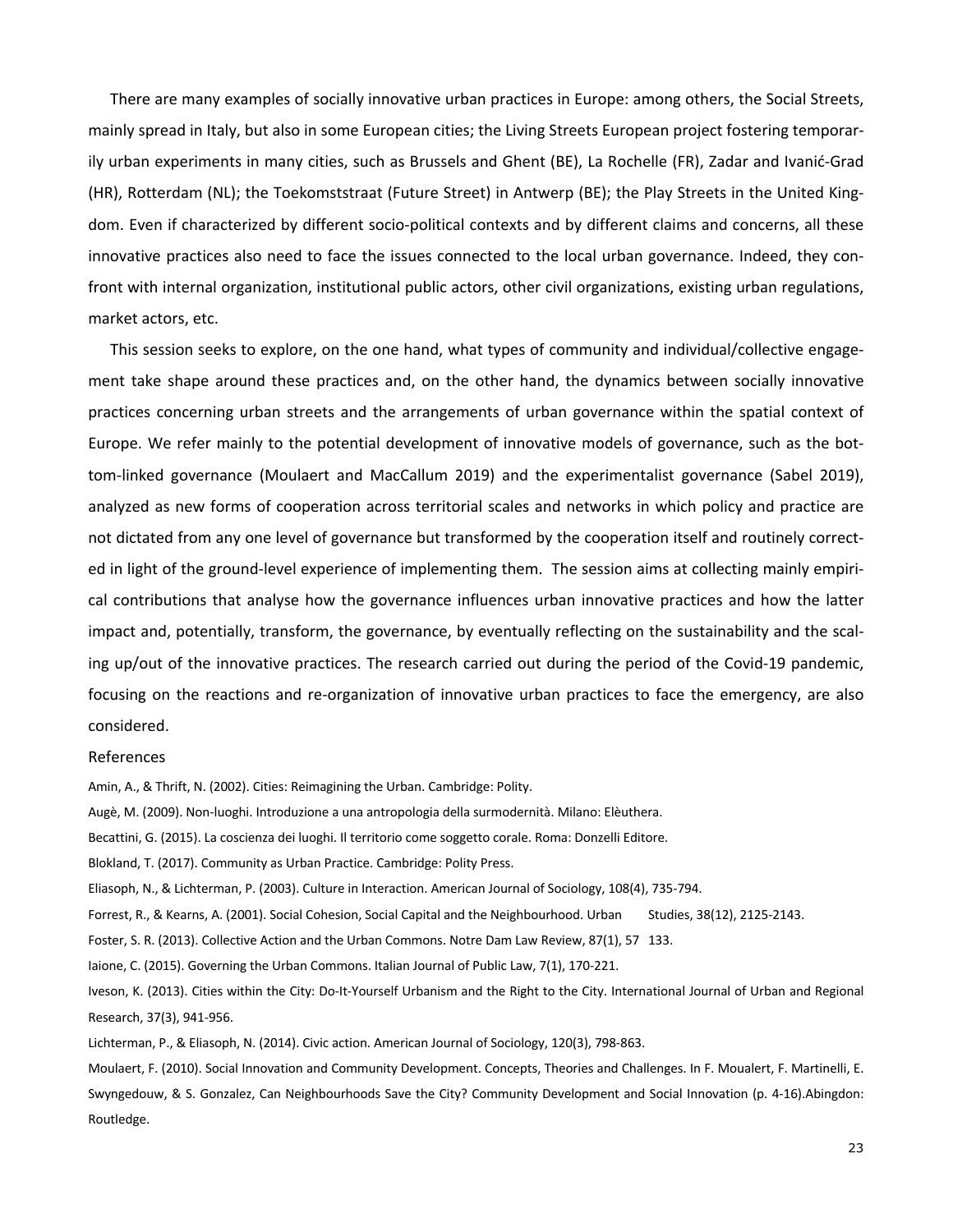Moulaert, F., Martinelli, F., Swyngedouw, E., & Gonzàlez, S. (2010). Can Neighbourhoods Save the City? Community Development and Social Innovation. Abingdon: Routledge.

Nuvolati, G. (2014). Innovazione sociale, partecipazione e social street. EyesReg, Giornale di Scienze Regionali, 4(5), 130-134.

Sabel, C. (2019). Sovereignty and Complex Interdependence: Some Surprising Indications of their Compatibility. In A. Lever and D. Satz (eds). Ideas that Matter: Democracy, Justice, Rights. Oxford: Oxford University Press.

Sassen, S. (2015, November 24). Who owns our cities – and why this urban takeover should concern us all. The Guardian: http://bit.ly/2RU8hYI.

Sassen, S. (2017). The City: A Collective good? The Brown Journal of World Affairs, 23(2), 119 -126.

Simmel, G. (1969). Soziologie der Geselligkeit. In Verhandlungen des 1. Deutschen Soziologentages vom 19. Bis 22. Oktober 1910 in Frankfurt am Main (S. 1-16). Frankfurt am Main: Sauer u. Auvermann.

Tasan-Kok, T., Van Kempen, R., Raco, M., & Bolt, G. (2013). Towards Hyper-Diversified European Cities. A Critical Literature Review. Utrecht: Utrecht University, Faculty of Geosciences.

Van Dyck, B., & Van Den Broeck, P. (2013). Social Innovation: a Territorial Process. In F. Moualert, D. MacCallum, A. Mehmood, & A. Hamdouch, The International Handbook on Social Innovation. Collective Action, Social Learning and Transdisciplinary Research (p. 131- 141). Cheltenham: Edward Elgar.

Wessendorf, S. (2014). Commonplace Diversity: Social Relations in a Super-Diverse Context. New York: Palgrave Macmillan.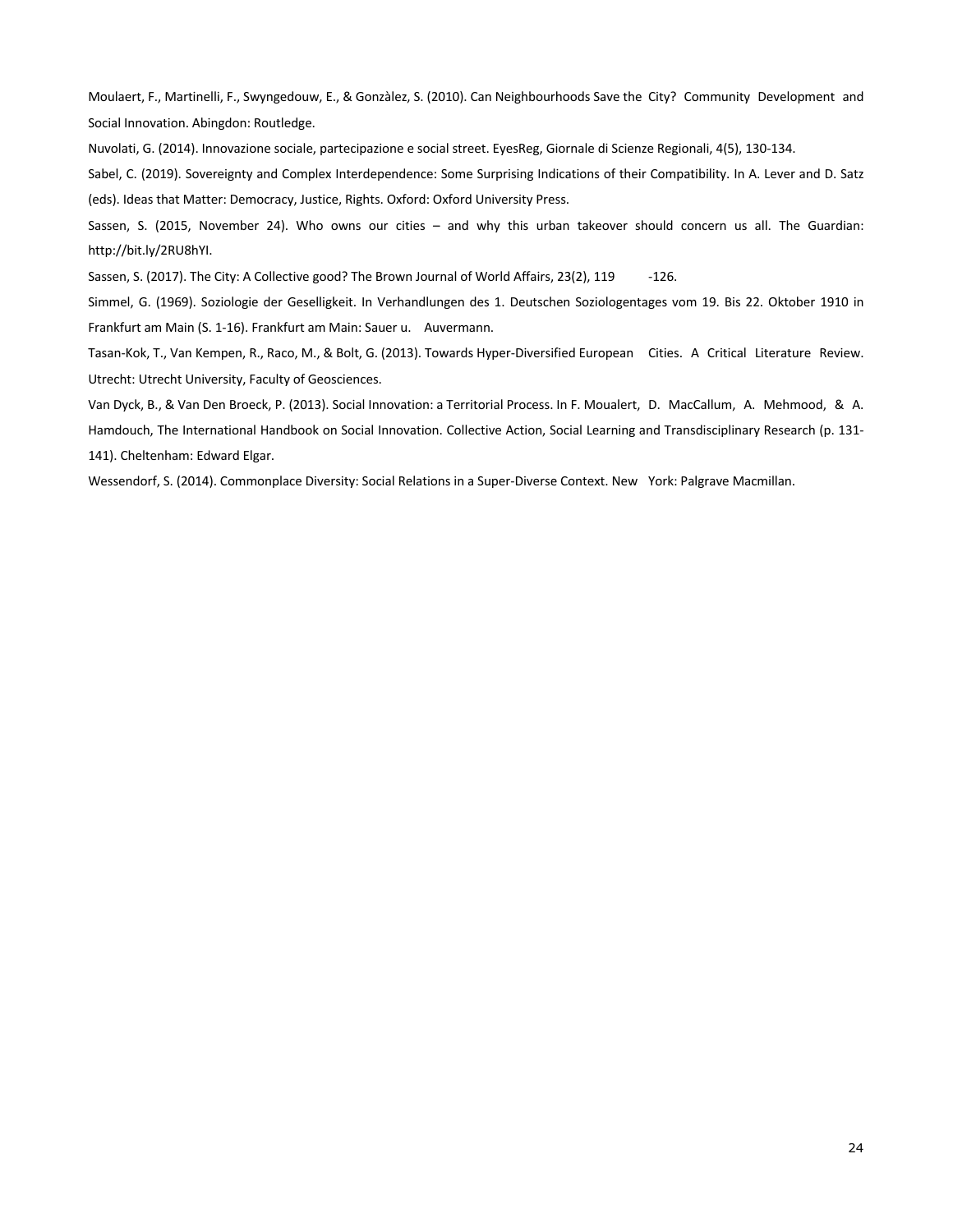## **12. Urban Regeneration: Policies and Effects**

Chairs: Davide Olori (University of Bologna, davide.olori@unibo.it), Hans Thor Andersen (Aalborg University, hta@sbi.aau.dk), Veronica Conte (University of Milan Bicocca, v.conte12@campus.unimib.it), Sónia Alves (University of Lisbon, sonia.alves@ics.ulisboa.pt)

Format: traditional (call for abstracts and individual presentations of around 15 minutes)

Over the last decades, many large-scale urban areas have been dismissed, thus losing their traditional functions. At the same time, urban growth has altered the classical center-periphery dichotomy by integrating semi-peripheral large-scale sites within the more central urban areas. Today railway areas, former industrial sites, barracks play a key role in neoliberal urban policies and city branding strategies: on the one hand, their regeneration is considered pivotal to the activation of "real estate markets in so-called underperforming areas" (Savini and Aalbers, 2015); on the other hand, due to the current phase of urban austerity, their conversion represents an important tool to generate massive revenues and increase local governments' fiscal budgets.

Since the early 2000s, urban political economists have produced a wide range of accounts on large-scale regeneration projects (Swingedouw et al., 2002; Orueta and Fainstein, 2008; Kaika and Ruggiero, 2013; Guironnet and Halbert, 2014, Savini and Aalbers, 2015; Anselmi and Vicari Haddock, 2019). Analyses point to the tendency of public and private actors to treat large-scale areas as financial assets and, accordingly, question how this affects urban policy, power relationships, and urban governance. Nevertheless, the regeneration of large-scale sites is a very complex and multifaceted phenomenon. It follows different trajectories depending on a set of structural and local constraints that, altogether, define the city's attractiveness to financial capital. It moreover comprises not only property-led mixed-used flagship projects (e.g. King's Cross in London or Porta Nuova in Milan) but also experiences of housing-led developments (e.g. Tivoli Green City in Brussels, both the Harbour and former rail land in Copenhagen) and temporary regeneration projects (e.g. Les Grands Voisins in Paris, Ex Dogana in Rome, DumBo in Bologna). Inspired by Henry Lefebvre's writings, with this session we want to critically engage with state and market-led urban regeneration policies in European cities, in order to analyse processes and consequences of state and market-led restructuring of cities. Thus, the session intends to challenge the rhetorical description of these experiences as socially inclusive, innovative and sustainable. We welcome original empirical papers, from all disciplines working in the interdisciplinary field of urban studies, focusing on:

- The contradictions arising from neoliberal urban regeneration policies, namely related to the oppositions between the use value and the exchange value of housing;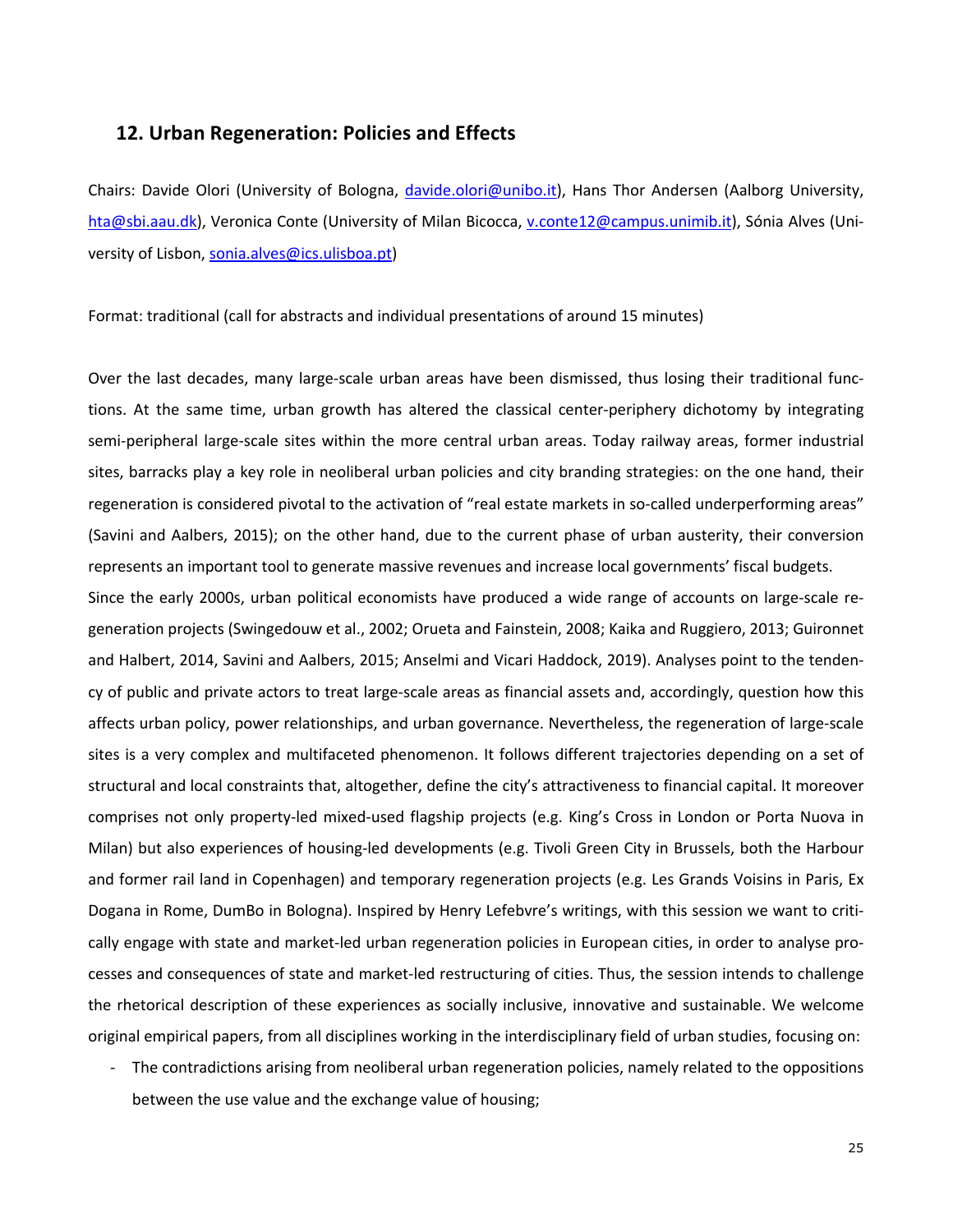- The political and financial logics driving urban regeneration experiences, the actors involved and resources mobilised;
- The regulation of urban regeneration;
- The relationships between such practices and the political and economic agendas of cities;
- The socio-spatial impacts of urban regeneration policies as a consequence of processes of commodifica-

tion and displacement.

#### References

Anselmi G and Vicari S (2019) Milan Makes It to the Big Leagues: A Financialized Growth Machine at Work, European Urban and Regional Studies, DOI: 10.1177/0969776419860871.

Guironnet A and Halbert L (2014) The Financialization of Urban Development: Projects, Concepts, Processes, and Implications, Document de travail du LATTS –Working Paper, n° 14-04, December 2014.

Kaika M and Ruggiero L (2013) Land Financialization as a "Lived" Process: The Transformation of Milan's Bicocca by Pirelli, European Urban and Regional Studies, DOI: 10.1177/0969776413484166.

Lefebvre H (1991) The production of space, Oxford, Blackwell.

Orueta FD and Fainstein SS (2008) The New Mega-Projects: Genesis and Impacts, International Journal of Urban and Regional Studies, 32: 759- 767.

Savini F and Aalbers MB (2016) The De-Contextualisation of Land Use Planning through Financialisation: Urban Redevelopment in Milan, European Urban and Regional Studies, 23 (4): 878–94.

Swyngedouw, Erik, Frank Moulaert, and Arantxa Rodriguez. 2002. 'Neoliberal Urbanization in Europe: Large–Scale Urban Development Projects and the New Urban Policy'. Antipode 34 (3): 542-77. https://doi.org/10.1111/1467-8330.00254.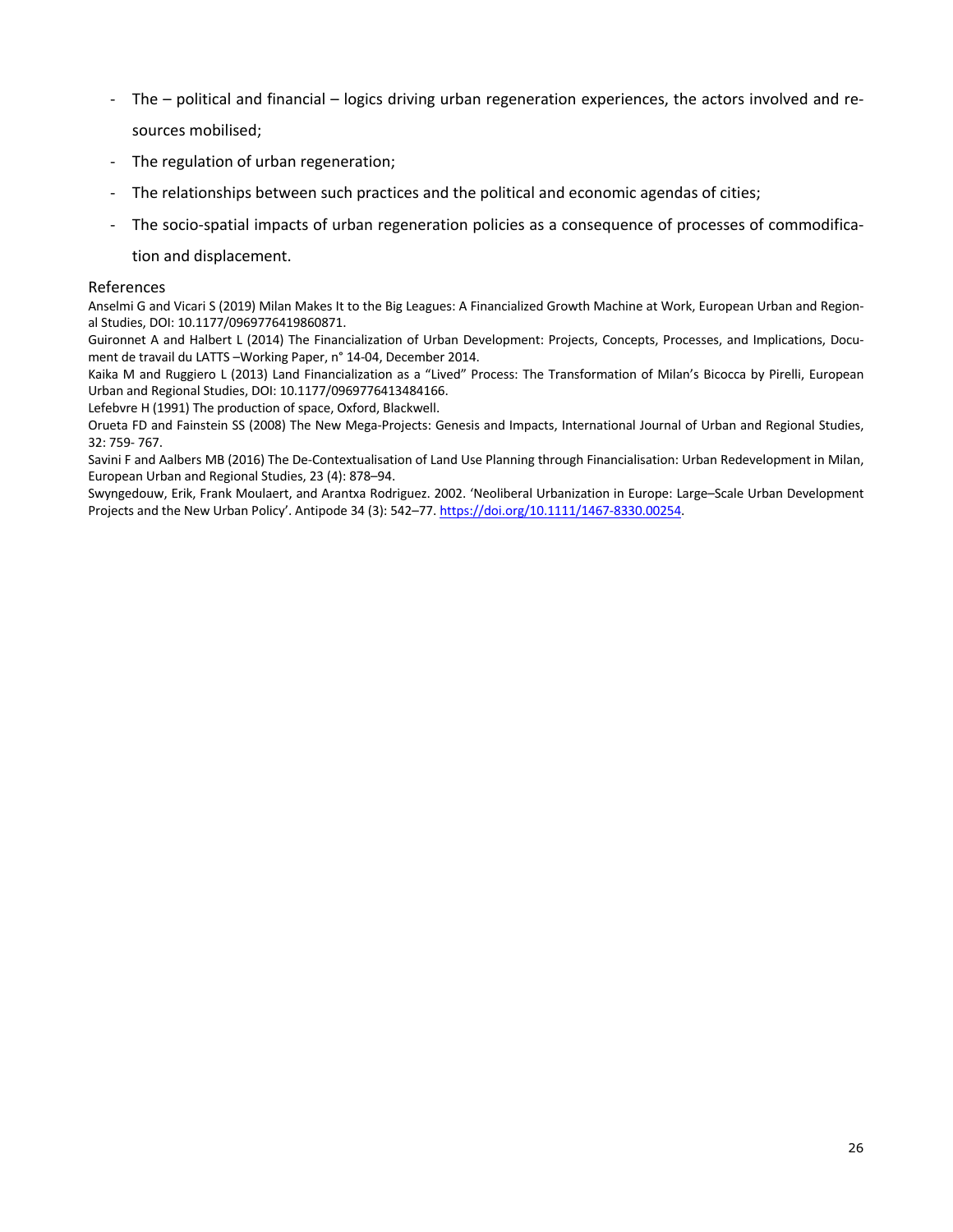## **13.Housing informality in the Global North: a socio-historical approach**

Chairs: Noel A. Manzano Gómez (Valladolid University/Bauhaus University of Weimar, noelantonio.manzano@uva.es), Gaja Maestri (Aston University of Birmingham, g.maestri@aston.ac.uk)

Format: Traditional format (call for abstracts and individual presentations of around 15 minutes)

Housing informality, in the sense of use of land or buildings outside the legal realm, has been widespread dwelling strategy for the urban poor in different geographical contexts and historical periods. Informality crucially shaped the "hidden history of housing" (Ward, 2002), as part of what Foucault (2013) calls "popular illegality". Still today these practices characterise the housing situation in many Global South countries, where hundreds million people live in so-called slum areas. Yet Europe is no exception: having witnessed informal housing practices in the past, they are re-emerging in present times as a diffused housing solution not only for marginalised and migrant populations, but also for the working class (see Mudu and Chattopadhyay, 2017).

This session aims to explore housing informality among urban poor, by comparing different historical periods in order to investigate the origins and developments of this phenomenon in the Global North. We believe that this socio-historical perspective can be particularly fruitful to shed light on informal housing processes that have been so far largely studied with reference to contemporary examples. Moreover, comparison of informal housing practices across different times in history can enrich the current attention to their geographical dimension, adding to the understanding of the evolution of these practices in the same cities and regions. Overall, through this approach we wish to bring to the fore the temporality of housing informality to better understand its long-lasting presence in Global North.

We welcome contributions addressing, but not limited to, the following topics:

- The transformation of materiality and everyday life of informal housing in different historical periods;
- The various forms of collective action around housing both in the present and past;
- § The genealogies, developments, legacies and travelling of public policy tools to govern housing informality and control land use;
- The evolution of the relationship between the real estate market and public authorities with regard to urban planning and informal housing;
- The representations of urban informal dwellers and how they changed (or not) in history;
- The changes in global capitalism and how they affect housing informality.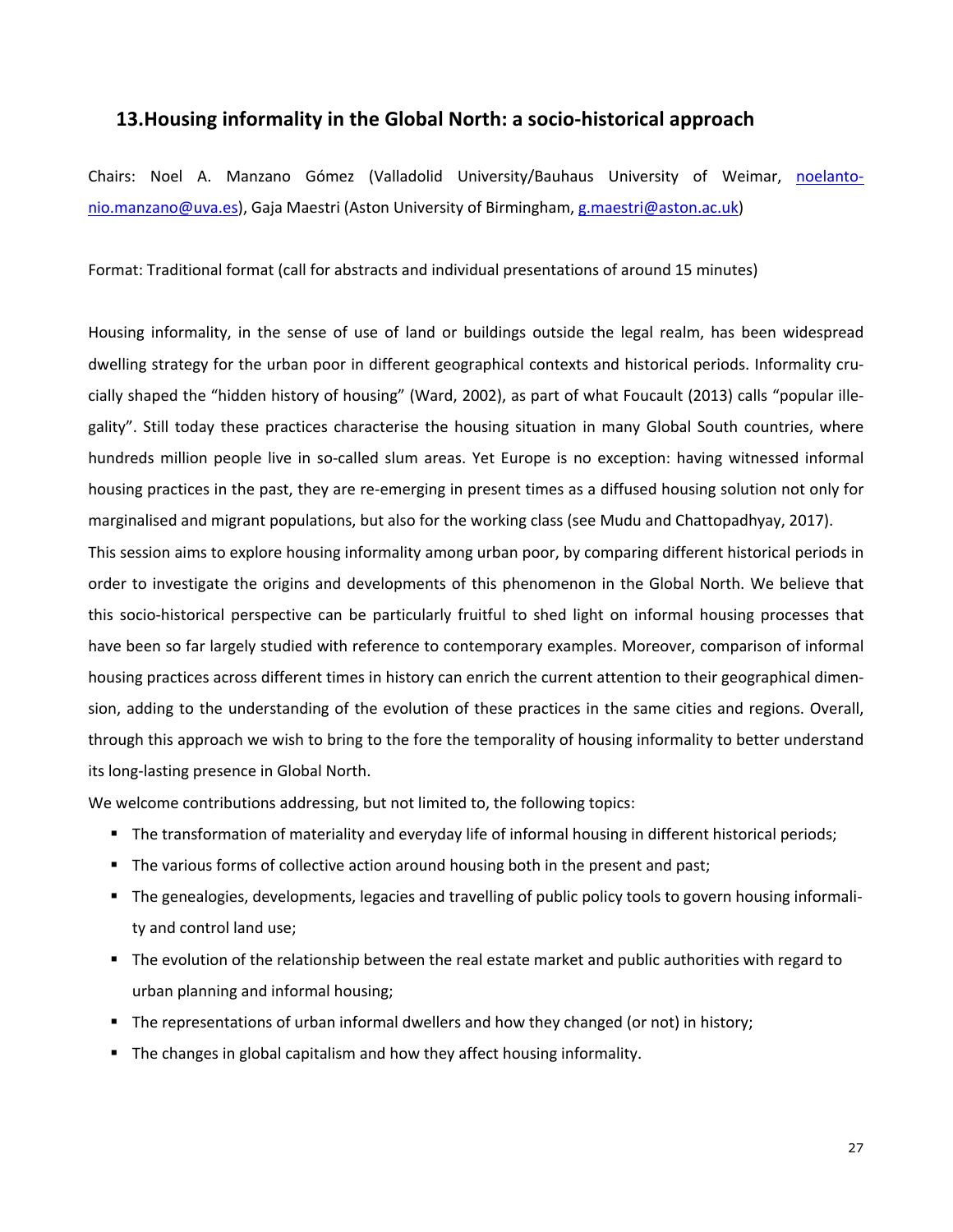# **14. Urban imagination and technology of data visualisation in urban studies**

Chairs: Maciej Kowalewski (University of Szczecin, maciej.kowalewski@usz.edu.pl), Sam Stehle (Maynooth University, sam.stehle@mu.ie)

Format: Traditional (call for abstracts and individual presentations of around 15 minutes)

The aim of the session is to analyse the intersections of urban imagination, technology, and politics of data visualisation (in the form of graphs, animations, infographics, interactive maps) in the field of urban studies. Scientific visualisation, once a tool for the closed communities of advanced commercial application and academic research, has now become part of popular culture and urban policy-making. Data visualisation – in the form of maps, graphs, interactive web formats, and more – have become the canvases of artists, urban planners, and scientists alike to show changes in time and space. The range of information and the sources it comes from makes data and visualisation part of the imagination about cities and global change. Visualisation is not a "data abbreviation" but a new text, a translation of data into images. It is about more than just imagining/presenting data: a graph, a graphic becomes a source of information and a basis for urban politics and decision making. We would like to take a closer look at data visualisation as not only an indicator of socio-spatial processes, but also as 'new urban narrative', constellations of images shaping understanding of global urban change. New visual technologies make it possible to depict the processes taking place over time - both in the perspective of one day (e.g. spatial mobility) and cumulative data showing the variability of phenomena in decades (e.g. demographic changes). Visual data in urban studies may work in the same way as a tourist brochure or as an architectural visualisation, which activates the imagination and convinces the investor of the validity of the expenditure.

We would like session participants to consider one or more of the following example questions in their contributions: How do science, urban politics and urban imagination (and poetics) intersect? In which way do visualisations create the images of the city and urban narratives? How is our urban imagination is shaped by GIS and geolocation tools? What kind of (global) urban change do visualisations present? How are they disseminated? For which target groups are they created?

We welcome contributions from research in areas including, but not limited to: Scientific visualisation methods, Urban art, Data dashboard design and management, Data-driven policy-making, Geographic information science and policy.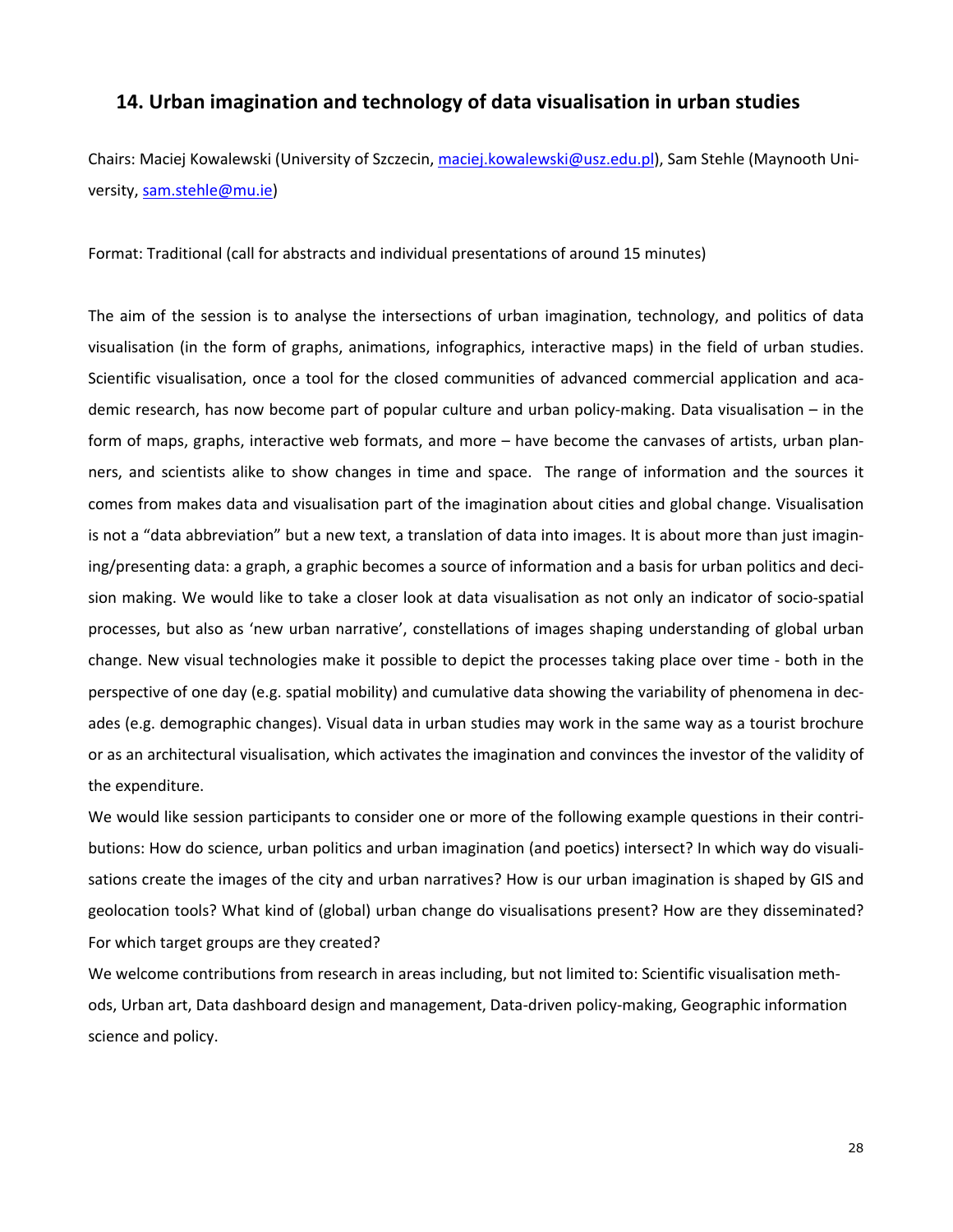# **15.Rewriting Belonging and Identity Through Urban Spaces: Everyday City-making in Turbulent Times**

Chairs: Ipek Demirsu (University of Padua, *ipek.demirsudibiase@phd.unipd.it*), Fabio Bertoni (University of Cagliari, fabio.bertoni.88@gmail.com)

Format: Traditional (call for abstracts and individual presentations of around 15 minutes)

The proximity of city life offers a particular socio-political setting which not only accommodates but is also a product of situated everyday practices of social actors from all walks of life. City-space presents the concrete conditions in which actors construct both exclusionary privileged spaces with reserved entry as well as alternative/radical/progressive counter-spaces that renegotiate terms of membership to an imagined community. As such, the city is an open and unfinished productive process of territorialization of wider political trends, reverberating in the everyday struggles of its inhabitants, who reappropriate and rearticulate urban spaces to demarcate inside/outside. The production of contending spaces is concurrently a process of (re)producing contending identities, be it inward looking/singular/particularistic or outward looking/multifarious/porous. Given the rise of reactionary nationalisms in multiple settings in our contemporary societies, as well as novel forms of resistance that challenge such static timeless construal of belonging, everyday struggles of city life prove to be a stimulating venue of research to unearth the concrete roots of collective identities that undergird political subjectivities as relational and sited daily practices. In this sense, the city not only is the spatial and social environment, but it assumes an active role in the making of the political.

Against this backdrop, the session invites contributions that are premised on sound (preferably interdisciplinary) theoretical grounds and rich empirical research, investigating everyday territorialization practices of social actors in the city-space that produce multiple and often contending place-based identities, as well as how such constructions of belonging in turn are translated into acts of city-making. Research that integrates new conceptual tools for understanding place-based identities in the city-space, novel methodological approaches that bring together a variety of data and methods (including visual methods), and case studies or comparative studies that demonstrate how wider political trends play out in everyday settings are welcome.

In an attempt to explore the often overlooked nexus of everyday spaces and subjectivities (and the ways in which they are mutually constructed), the session attempts to examine interconnected themes that include but are not limited to the following:

a. everyday situated practices of identity construction,

b. acts of territorialization to reframe the city and belonging to the city,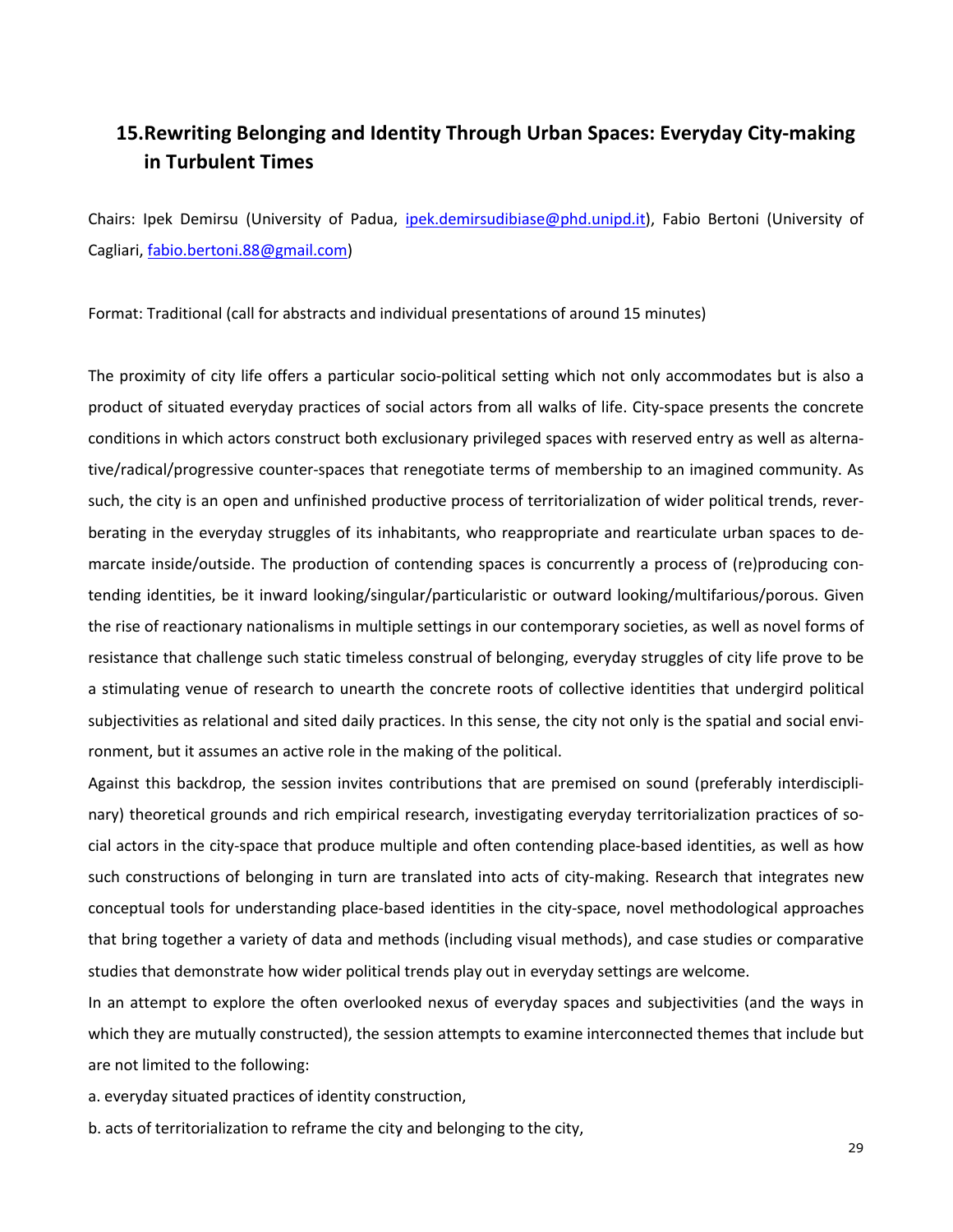c. social conflict between contending belongings in the city-space,

d. emotional and embodied dimensions of urban identities,

e. the interaction of place-based identities with wider socio-political trends,

f. as well as how local struggles in shared urban spaces reach out to the national, international, and transnational levels.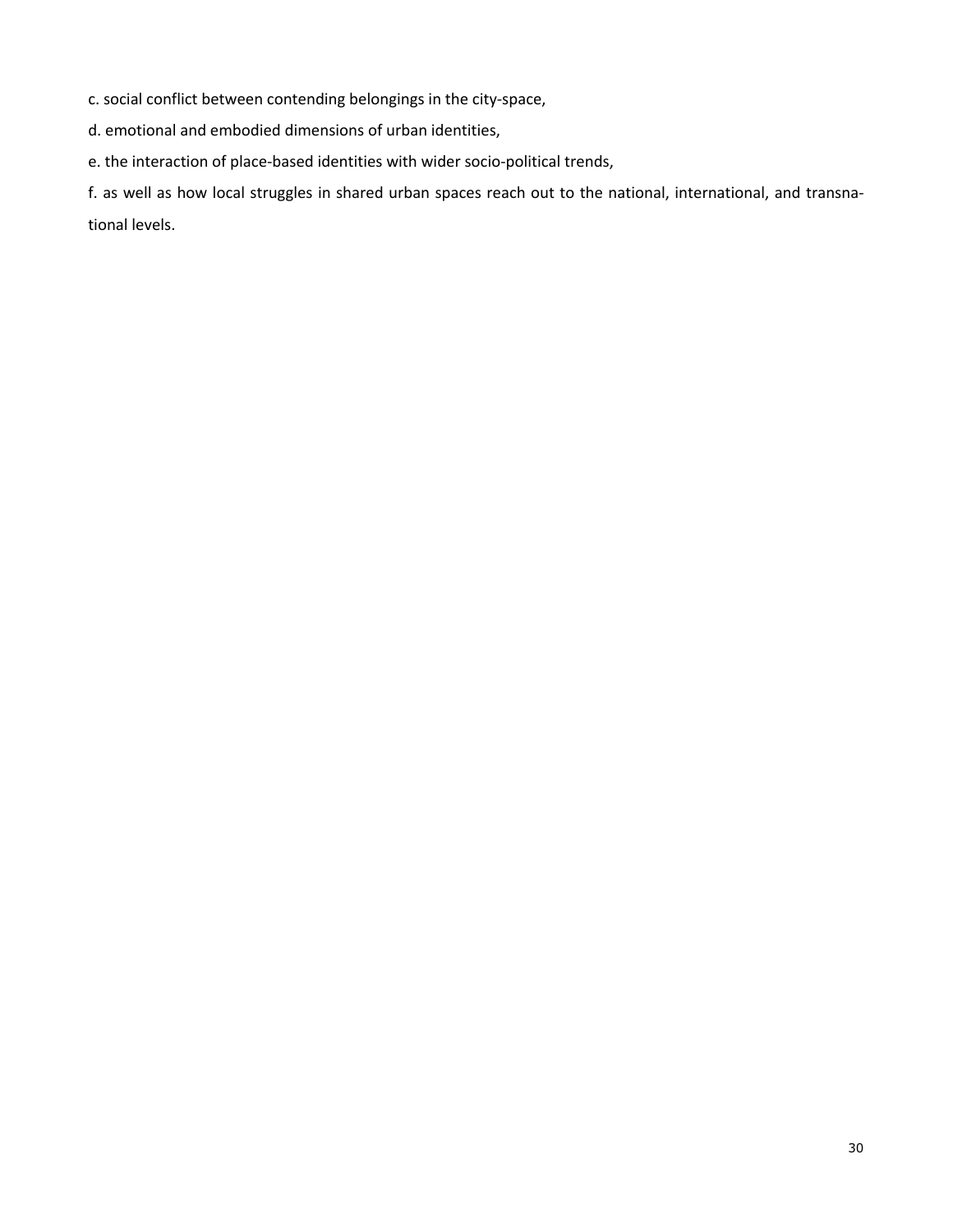# **16.Confronting urban regeneration policies in Europe between new forms of tourism, creativity and expulsions**

Chairs: Letizia Carrera (University of Bari "Aldo Moro", *letizia.carrera@uniba.it*), Antonietta Mazzette (University of Sassari, mazzette@uniss.it), Sara Spanu (University of Milan Bicocca, sara.spanu@unimib.it)

Format: Traditional (call for abstracts and individual presentations of around 15 minutes)

Forty years after the first urban regeneration policies, it is time to carefully consider the social effects generated by these policies that have led to profound transformations of form and content. Such transformations are today questioning the very meaning of the city and the urban, and thus a new epistemological status appears to be increasingly necessary. Following the crisis of Fordism, cities mobilized to: 1) turn historical-artistic heritage into economic assets; 2) renew the image of the city through new architectures; 3) revitalize former industrial parts of the city, by converting them for cultural and recreational purposes; 4) host national and international events. Within this framework, attracting more users and consumers is at the heart of the urban regeneration policies. We refer to a particular individual with several social garments, that daily interact with different parts of the city and performs in as many activities, such as working, visiting a museum, eating, entertaining during daytime and night-time, and so on. If cities manage to welcome visitors/tourists/temporary inhabitants, in whatever guise, their chances of success can improve.

The possibility to access and walk in the city, as also the possibility to have suitable areas for walkability, have become a goal for urban marketing policies aiming at revitalizing and increasing the tourist attractiveness of places. Moving on foot can represent a multisensory experience that allows urban subjects, citizens or tourists, to feel part of the places they are walking through, savouring signs, images and immaterial elements making up the atmosphere of the city. On the other hand, some citizens may take advantage from these urban policies, i.e. policies on walking in some historical areas as in suburbs, taking care of some problems referred to the presence of unsafe areas. Therefore, residents can be part of this entertainment and consumption system, even though their social role may conflict with the very assumptions of the urban revitalization policies. For instance, the needs of temporary and resident populations can be mutually incompatible, starting with housing costs. The renovation of buildings traditionally occupied by low-income populations has led to an exponential increase of purchasing and renting costs, thus pushing pre-existing populations to move to cheaper neighbourhoods. Furthermore, due to the growing urban attractiveness, short-term rentals for temporary populations have become more profitable. This twofold process is having an impact both on the social morphology of the cities that are undergoing such changes, and on the very nature of urban life that is gradually losing its primary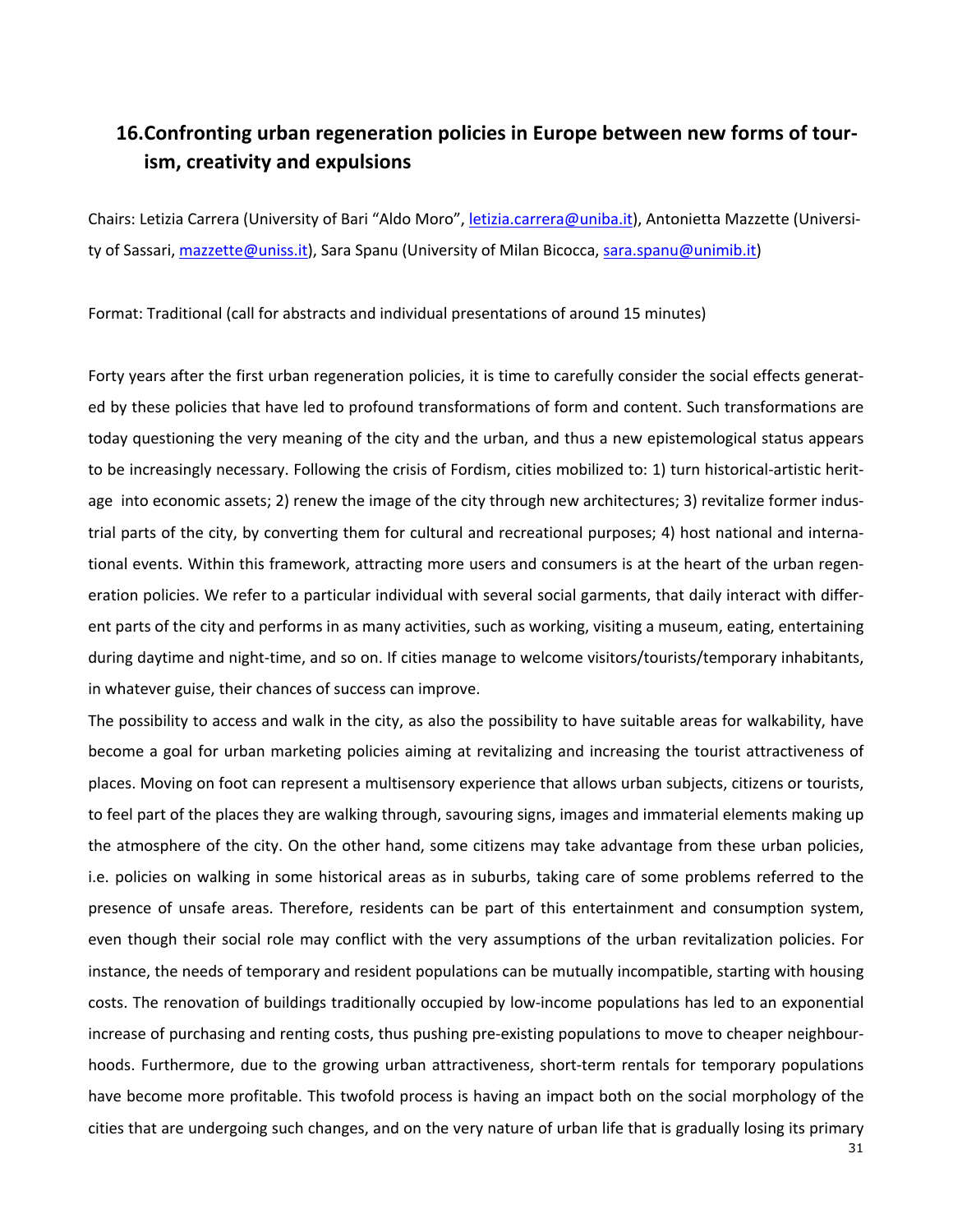functions – housing and material production – and consequently the strong social ties that these functions give rise to.

This session invites submissions that focus on theoretical and empirical discussions on new forms of tourism, with particular attention to proposals focused on walkability as social practise and urban experience, creativity and expulsions in contemporary cities and on the social and territorial effects arising from urban regeneration policies within urban neighbourhoods, integration between tourism policies and urban policies, mediating between the city of citizens and that of tourists.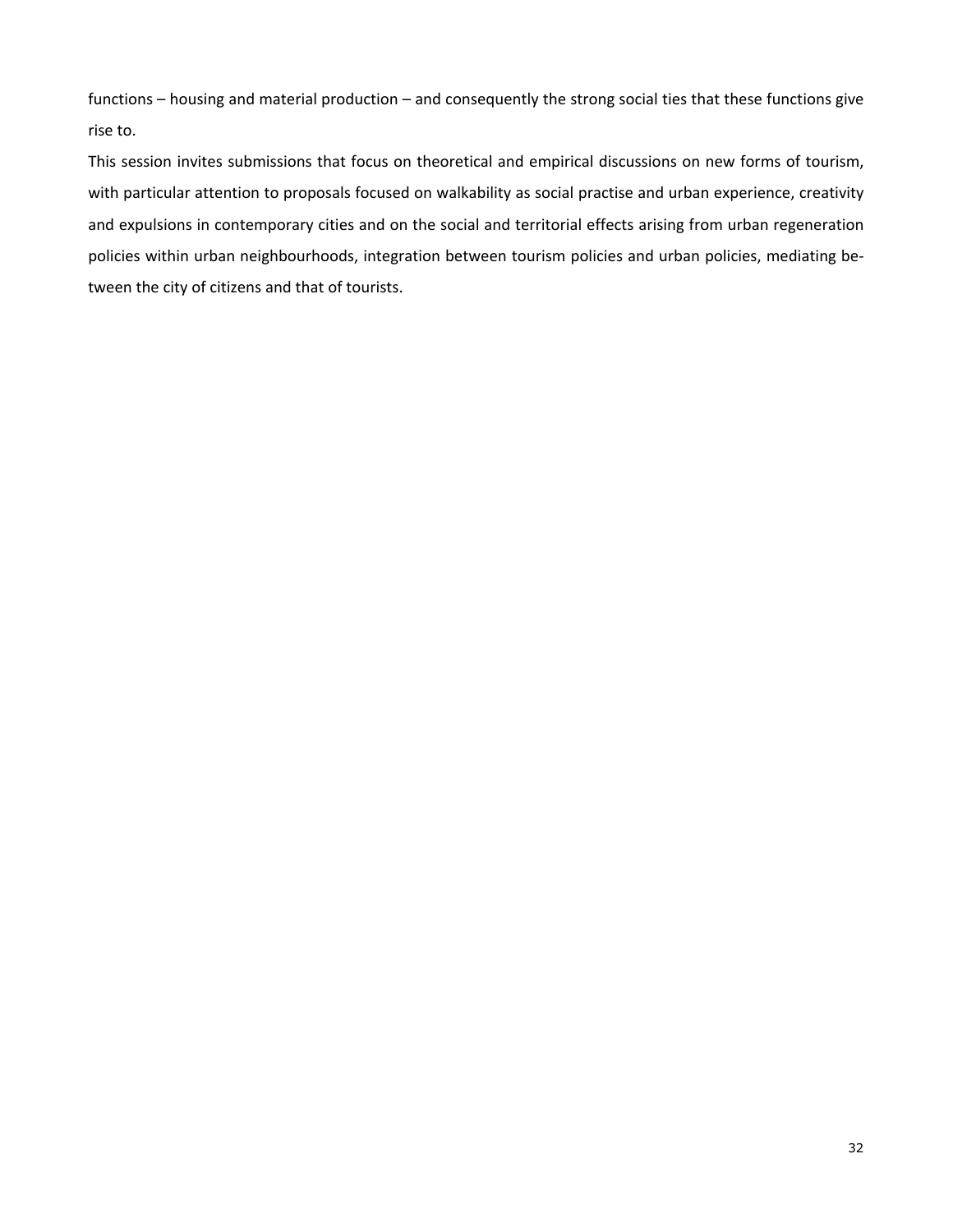# **17.Residential Segregation and the Study of Social Structure of Towns and Metropolises. Empirical and Methodological Advancements in Urban Sociology**

Chairs: Niccolò Morelli (University of Bologna, niccolo.morelli@unibo.it, Matteo Piolatto (University of Brescia, matteo.piolatto@inventati.org), Jonathan Pratschke (University of Naples "Federico II", jonathan.pratschke@unina.it), Tommaso Vitale (Sciences Po - Paris, tommaso.vitale@sciencespo.fr)

Session format: Traditional (call for abstracts and individual presentations of around 15 minutes)

The study of residential segregation is a fundamental research topic in the field of Urban Sociology. Research has flourished over the last century due to the interest of scholars and policy-makers in understanding the causes, forms, and effects of segregation (Oberti & Préteceille, 2016). American cities were the first to be analysed extensively, and a huge body of research subsequently developed on residential segregation mainly by ethnicity (Massey & Denton, 1989) and income (Bischoff & Reardon, 2014). In European countries, the studies on urban segregation focused mainly on the socio-professional dimension (for instance in France), on foreigners (for instance in Italy) or on other individual characteristics according to the priorities of the political agenda and depending on available data. Due in part to the difficulties involved in obtaining small area data on income and/or professional position, segregation by social status has not received enough attention in many national contexts. segregation. Another aspect that has been neglected is the relationship between urban segregation and housing prices. Recently, with the spread of Covid-19, the importance of relating epidemiological data to the structural characteristics of residential areas has also become more evident (Morelli & Sampson, 2020).

Broadly speaking, house prices have profound direct and indirect effects on the reproduction of inequalities and can exert a powerful impact on the distribution of life chances (Pierson, Le Galès, 2019). While housing prices have consequences in sorting individuals in the urban space, urban segregation also influences the differentiation of housing prices within the metropolis. Similarly, characteristics such as the reputation of the neighbourhood, of nearby schools, and crime levels, are sometimes studied in relation to the dynamics of housing prices but are rarely triangulated with social segregation (Seo, Simons, 2009). Moreover, ethnicity and socioeconomic position are not the only variables that are involved in processes of residential segregation and other dimensions require attention (Barbot, Percoco, 2019). Most scholars agree that the economic crisis of 2008, set against the backdrop of longer-term trends, has led to an increase in multidimensional inequalities with a pronounced spatial dimension (Leal et al., 2016). The study of these spatial inequalities has become more urgent in the last decade, a period dominated by the strong effect of financial and public debt crises. In fact, since the 2008-09 and 2011-13 crises the rapid growth of financial capital and low growth in the real

33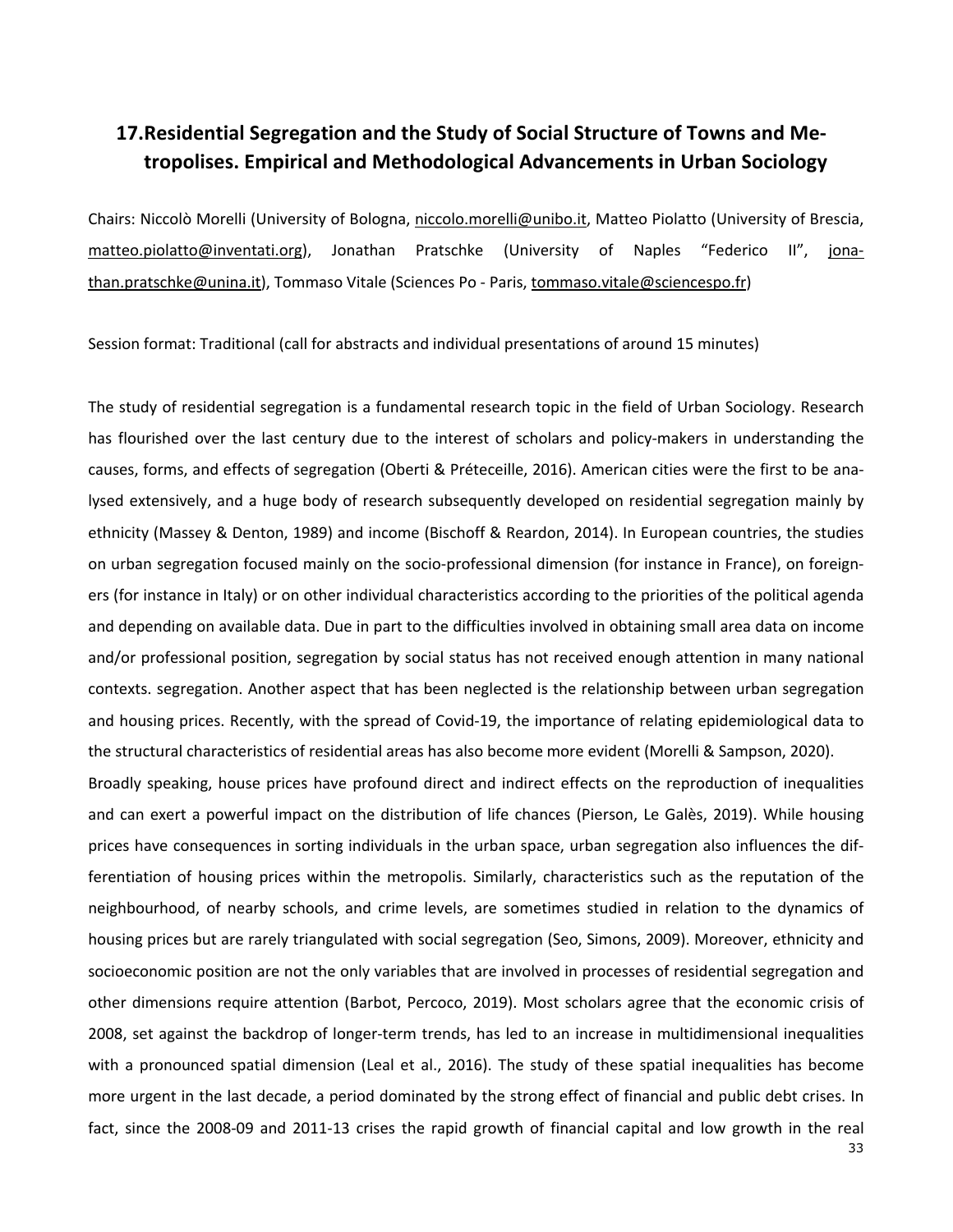economy, combined with low interest rates, have created asset bubbles in housing in many cities, not only in the most attractive and booming urban areas. This is also related to the unwillingness or inability of local and national government to tackle segregation through public policies. In both Europe and the US, commentators have drawn links between social inequalities, residential segregation, social cohesion, and political instability. This panel invites empirical investigations with the potential to advance our understanding of spatial relations between segregation dynamics and the social structure of neighbourhoods in metropolitan areas, as well as in middle-size cities and small towns. It will also seek to include research on relatively unexplored dimensions such as generational segregation or the relationship between segregation, valorisation processes, real estate prices. Abstracts must be sufficiently detailed to allow the organisers to assess the characteristics of each paper, including its theoretical framework, use of empirical data, time frame and research methods, and should highlight original findings and implications for Urban Sociology.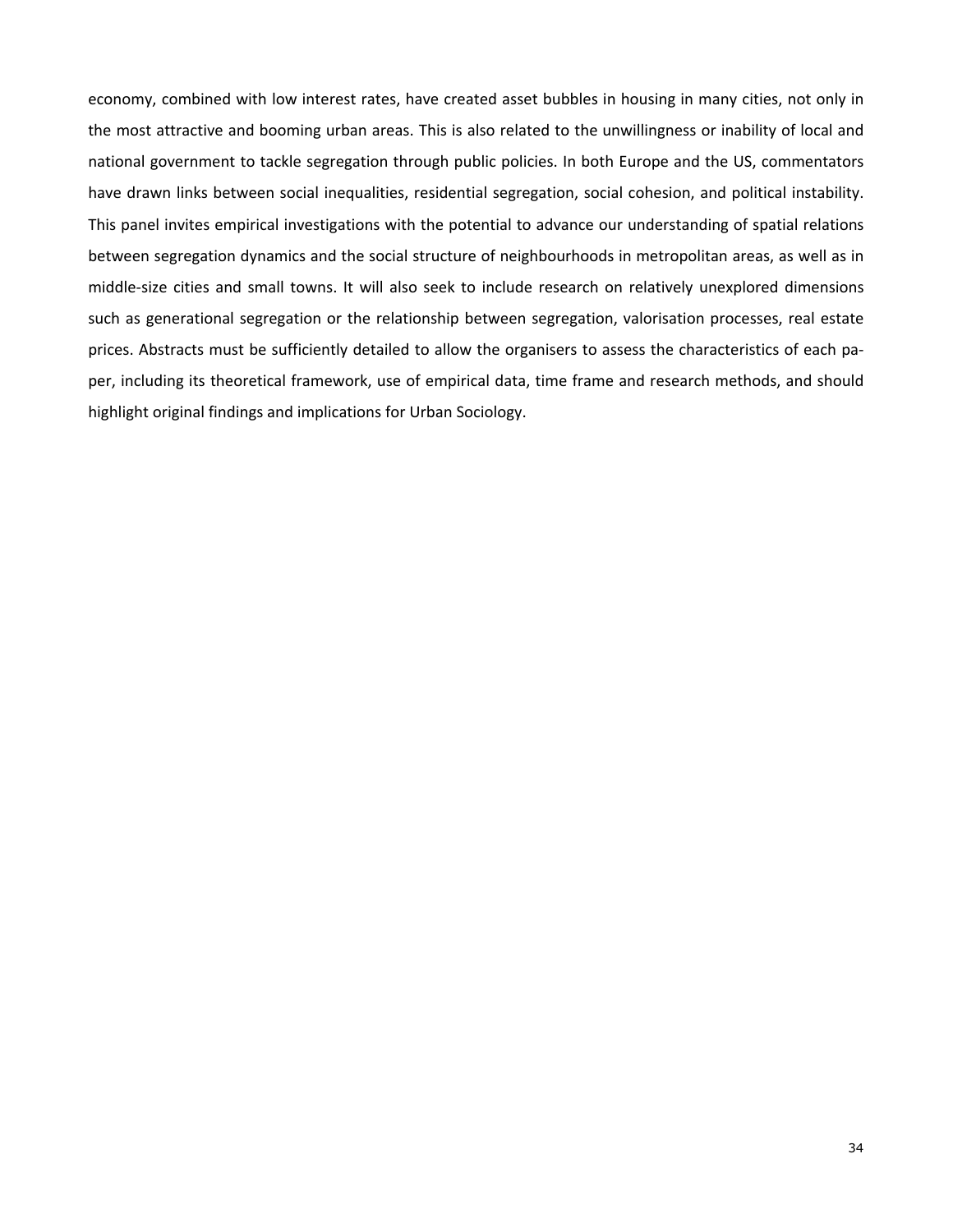## **18.Welcoming spaces? Opportunities and challenges for newcomers**

Chairs: Maurizio Bergamaschi (University of Bologna, maurizio.bergamaschi@unibo.it), Maxime Felder (EPFL – Federal Institute of Technology Lausanne, maxime.felder@epfl.ch), Pierluigi Musarò (University of Bologna, pierluigi.musaro@unibo.it), Luca Pattaroni (EPFL- Federal Institute of Technology Lausanne, luca.pattaroni@epfl.ch), Joan Stavo-Debauge (Federal Institute of Technology Lausanne, joan.stavodebauge@epfl.ch)

Session format: Traditional (call for abstracts and individual presentations of around 15 minutes)

Current migration scholarship documents conflicting and probably correlated trends. On the one hand, restrictive migration policies, anti-homelessness and anti-begging regulations restriction and privatisation of public space, disappearance of interstitial spaces and repressive measures against undeclared work has made life harder for newcomers. On the other hand, scholars also noted a proliferation of initiatives and NGOs aimed at welcoming newcomers. Initiatives aimed at (co-)creating 'welcoming spaces' are often citizen-driven but can equally be the outcome of initiatives by local governments, NGOs, businesses, or they can be migrant-initiated. Going against 'anti-migration' currents, such initiatives are often highly contested. Their success seems to depend on combinations of collective action, multi-stakeholder collaboration and institutional innovations. However, given the local scale of most of these initiatives, the dispersion in space and political sensitivity, much of what is happening around these 'welcoming spaces' remains under the radar. Also, such initiatives are well documented in large metropolitan areas. This session focuses instead on the development of the welcoming capacity of secondary cities, of towns, of villages, or of 'shrinking regions' that are undergoing demographic and economic decline.

In this session, we welcome papers analysing these trends over time, focusing on the evolution of policy or of infrastructure targeting newcomers or used by newcomers. How do 'welcoming spaces' appear and evolve? How can local initiatives be upscaled? Have some categorical differences (of age, gender, status, etc.) become more or less relevant in shaping these 'welcoming spaces'? Finally, do revitalisation, inclusive and sustainable development of shrinking regions or less urbanised areas improve hospitality towards newcomers and increase opportunities for migrants to build meaningful lives?

The session is related to two distinct research projects. The first is the Horizon 2020 project WELCOMING SPACES, composed of different universities, stakeholders and research centres located in five European countries. The second is named 'Urban (In)Hospitality: What place for precarious newcomers in European cities' and is funded by the Swiss National Science Foundation.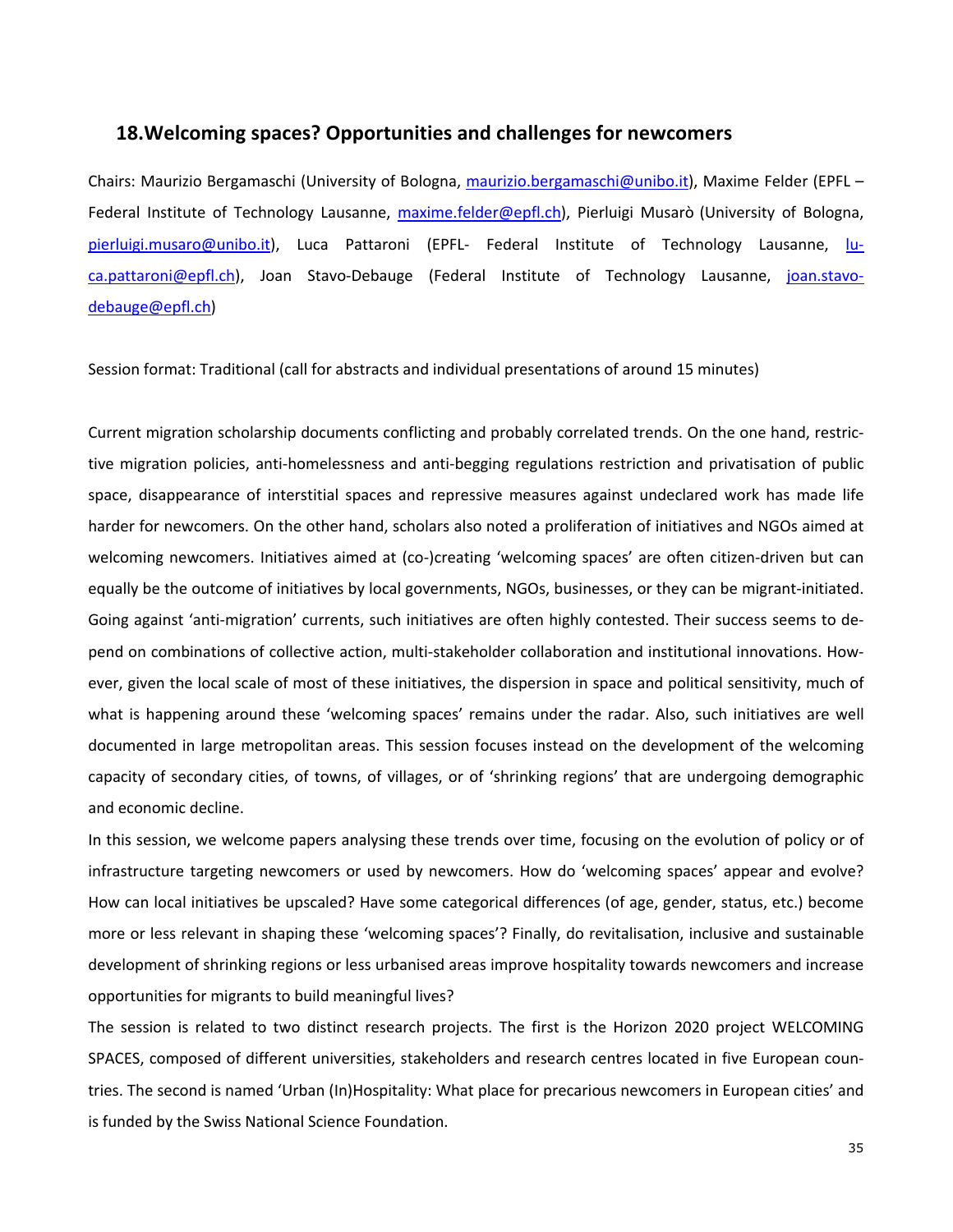# **19.Urban Practices and Urban Institutions: Thoughts on Segregation and the Spatiality of Everyday Resource Organization, Social Networks and Social Capital**

Chairs: Talja Blokland (Humboldt University of Berlin, talja.blokland@sowi.hu-berlin.de), Daniela Krüger (Humboldt University of Berlin, daniela.krueger@hu-berlin.de), Henrik Schultze (Humboldt University of Berlin, henrik.schultze@hu-berlin.de), Robert Vief (Humboldt University of Berlin, robert.vief@hu-berlin.de)

Session format: Traditional (call for abstracts and individual presentations of around 15 minutes)

Spatial residential inequalities are becoming more and more complex. While we observe overall rising socioeconomic inequalities, combined with rising socio-economic segregation, spatial disparities by race and/or ethnicity seem to converge. At the same time, more research challenges assumptions about the importance of where people are actually registered, most often the main criteria to measure segregation developments. Residents in cities both in the Global South and North have, overall, increased access to better mobility structures and digital means of communication to connect with others and to manage their daily routines. Does this change the way *where* urban residents organize their everyday lives? And if so, how? Does spatial segregation and the local neighbourhood still matter at all today? Studies investigating neighbourhood effects argued, most often, along a line of spatial determinism (van Ham and Manley 2012). Explicitly, or implicitly, researchers often underline that the neighbourhood becomes relevant through place-specific social networks and social capital. However, we do not know enough to what extent the organization of resources is spatially mediated. Some emphasize that disadvantaged residents depend on the local scale while the cosmopolite urban middle- and upper-class accesses their social support more and more independently from physical proximity. In contrast, others find that the urban poor are significantly more mobile within cities than affluent counterparts. What is more, studies on social mix of neighbourhoods showed that residential mix *might* converge with social mix. Physical proximity does, however, not automatically produce social exchanges. Neighbourhood institutions may feature interactions among neighbourhood residents, but when and why an encounter builds up to be a resourceful exchange, and whether this necessarily has to be a *neighbourhood* institution is rarely discussed or empirically shown. Questions remain open, where people actually use urban institutions and if the neighbourhood level is actually that crucial to organize people's everyday lives. To sum up, where residents organize their everyday lives might be related to the study of practices and urban institutions.

For this session, we invite scholars to engage with perspectives that advance the study of social network and social capital theory to complement the research agenda of neighbourhood effects and spatial segregation. We think that urban sociology might gain explanatory depth in the study of urban inequalities by studying practices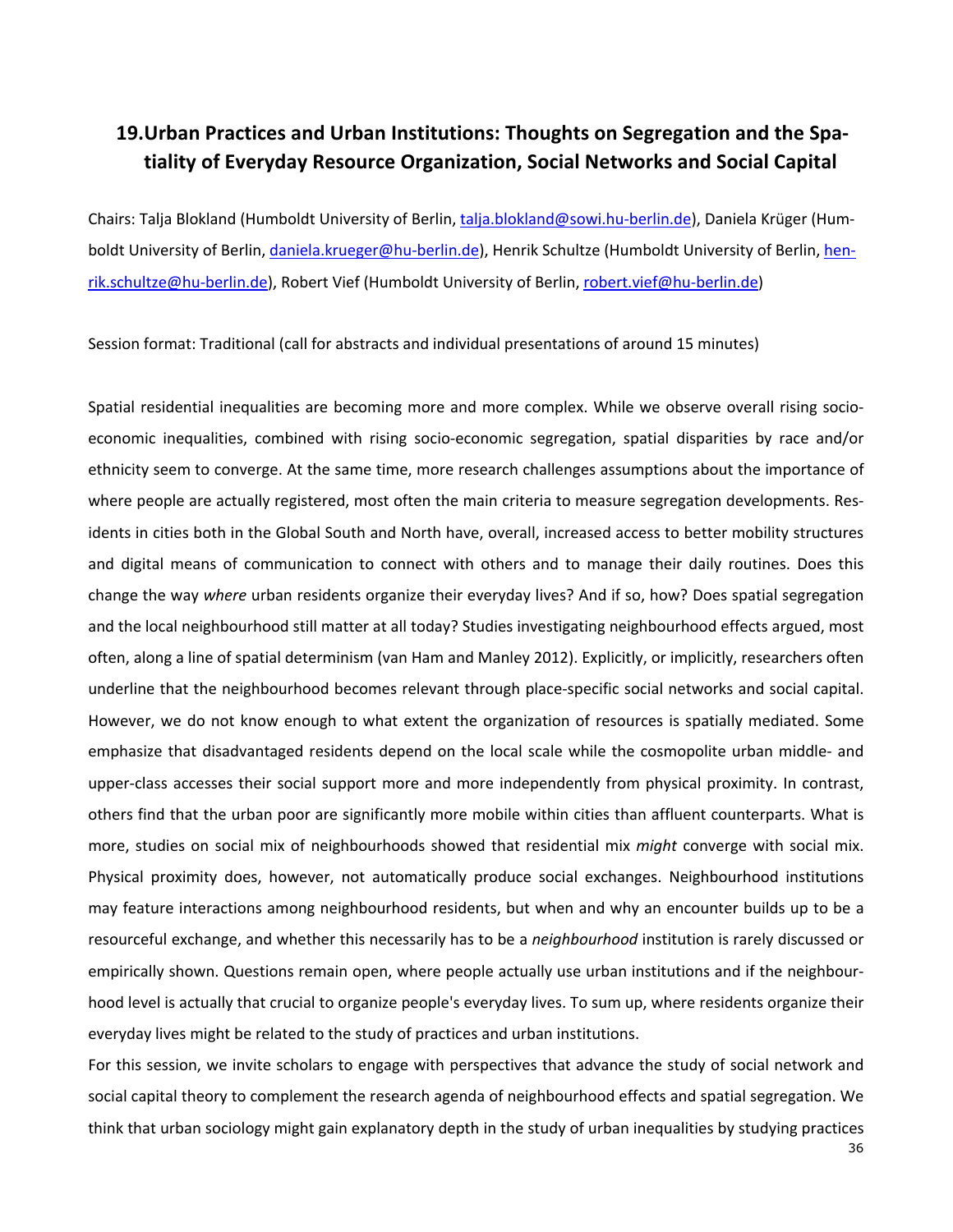and daily routines of people, and we suggest to rather follow the *routes* instead of *roots* of urban residents (Blokland, 2018). Submissions discussing the role of urban institutions, (local, city-wide or even trans-local) spatial routines as well as the role of belonging and/or public familiarity (e.g. Blokland and Nast, 2014) are especially welcomed. We invite quantitative, qualitative as well as mixed-methods approaches.

#### *References*

Van Ham, Maarten and David Manley. 2012. "Neighbourhood Effects Research at a Crossroads. Ten Challenges for Future Research Introduction." Environment and Planning A: Economy and Space 44(12): 2787-2893.

Blokland, Talja. 2018. "On Roots and Routes." In Moving Cities – Contested Views on Urban Life, edited by Lígia Ferro, Marta Smagacz-Poziemska, M. Victoria Gómez, Sebastian Kurtenbach, Patrícia Pereira and Juan José Villalón, 29-42. Wiesbaden: Springer.

Blokland, Talja, and Julia Nast. 2014. "From Public Familiarity to Comfort Zone: The Relevance of Absent Ties for Belonging in Berlin's Mixed Neighbourhoods." International Journal of Urban and Regional Research 38(4): 1142-1159.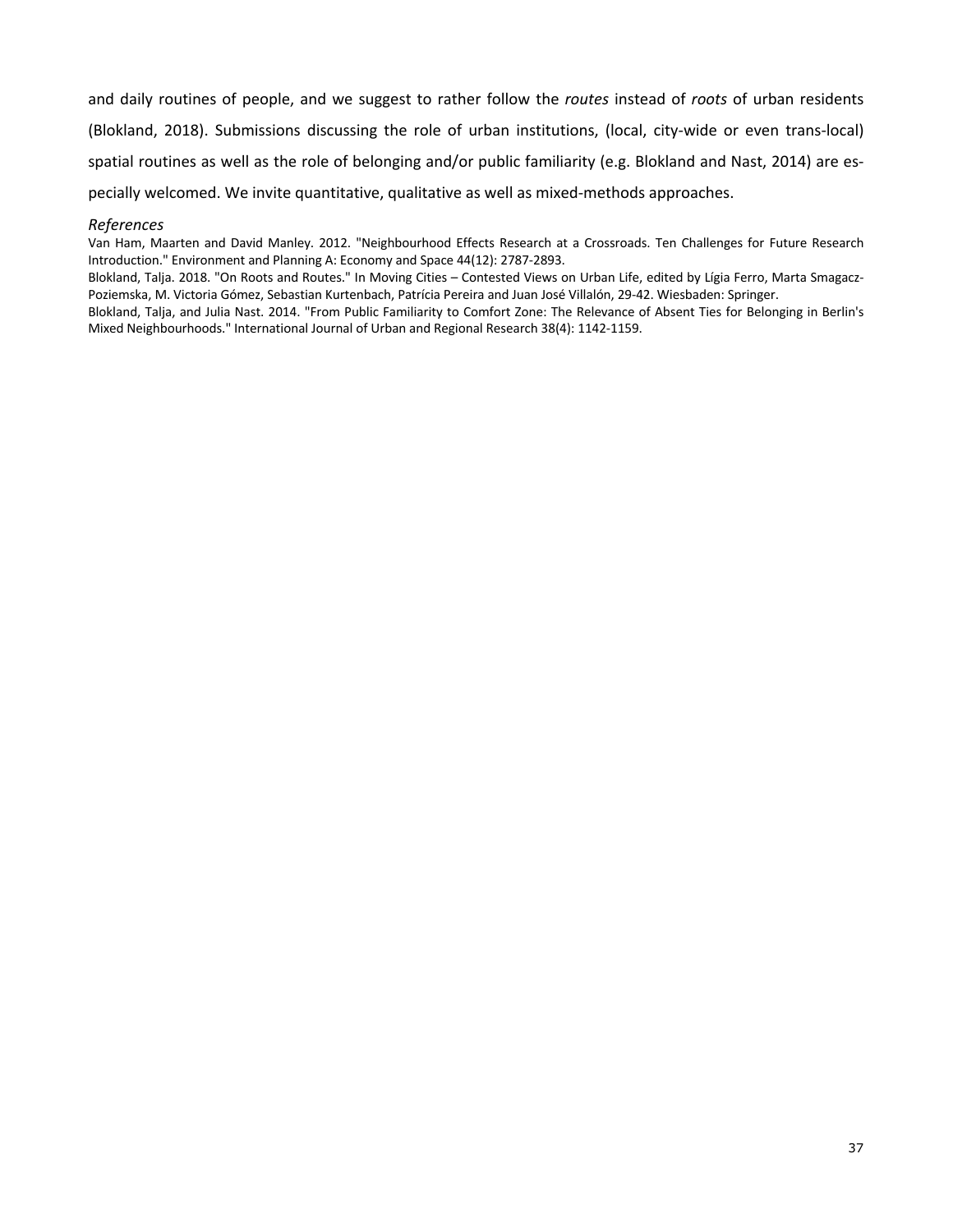# **20.Unlocking action/research on urban transformations**

Chair: Roberto Falanga (University of Lisbon, roberto.falanga@hotmail.it)

#### Format: roundtable

Academic has increasingly become an anchor source of inter and transdisciplinary knowledge on urban transformations. While action research has helped shift the paradigm of scientific knowledge production by engaging with local actors, its application is often oriented – and/or constrained – by dominant political narratives and overarching policy goals of urban transformations that influence research funding schemes. The mushrooming of initiatives led by partnerships composed of public and private agencies, including universities, testifies that action/research is currently framed within a new transnational and multi-layered space where different – opposite, at occasion – views on urban transformations create new fields of forces. Action/researchers are expected to produce highly qualified evidence-based knowledge at the intersection of these forces, which raises new interlocked issues in the light of the impacts of the Covid19 pandemic.

Is it always possible to conduct genuine interdisciplinary investigation within certain policy-oriented funding schemes today? How to ensure that the ethical requirements of action/research are appropriately observed and accomplished when considering the exacerbation of urban problems and inequalities occurred in the last few weeks? And, regardless the duration of confinement and social distancing measures, how to effectively implement transdisciplinary approaches to engage with multiple publics and make findings available to social and policy-based purposes in the light of the dramatic socioeconomic impacts of the pandemic?

At the edges of these issues, the *realpolitik* of everyday life of researchers matters more than ever. The accelerated course of events related to the spread of the covid19 has worsened, in many cases, life and labor conditions of precarious workers, with a negative impact over the practical chance (and availability of time) to make a significant meta-reflection on work. From a broader angle, action/research requires situated practice that may end up blurring the agendas in place. In some cases, research and policy agendas may overlap – or conflict – and widen the gap with social needs. This raises, furthermore, ethical concerns as to the role of the academic in the pasteurization of proper state and/or market functions with local communities. Last but not least, the legitimate ambition to publish research outputs in top-ranked peer-reviewed journals may lead academics to face the dilemma on whether and how local participants will ever read and have the ownership over their original contributions.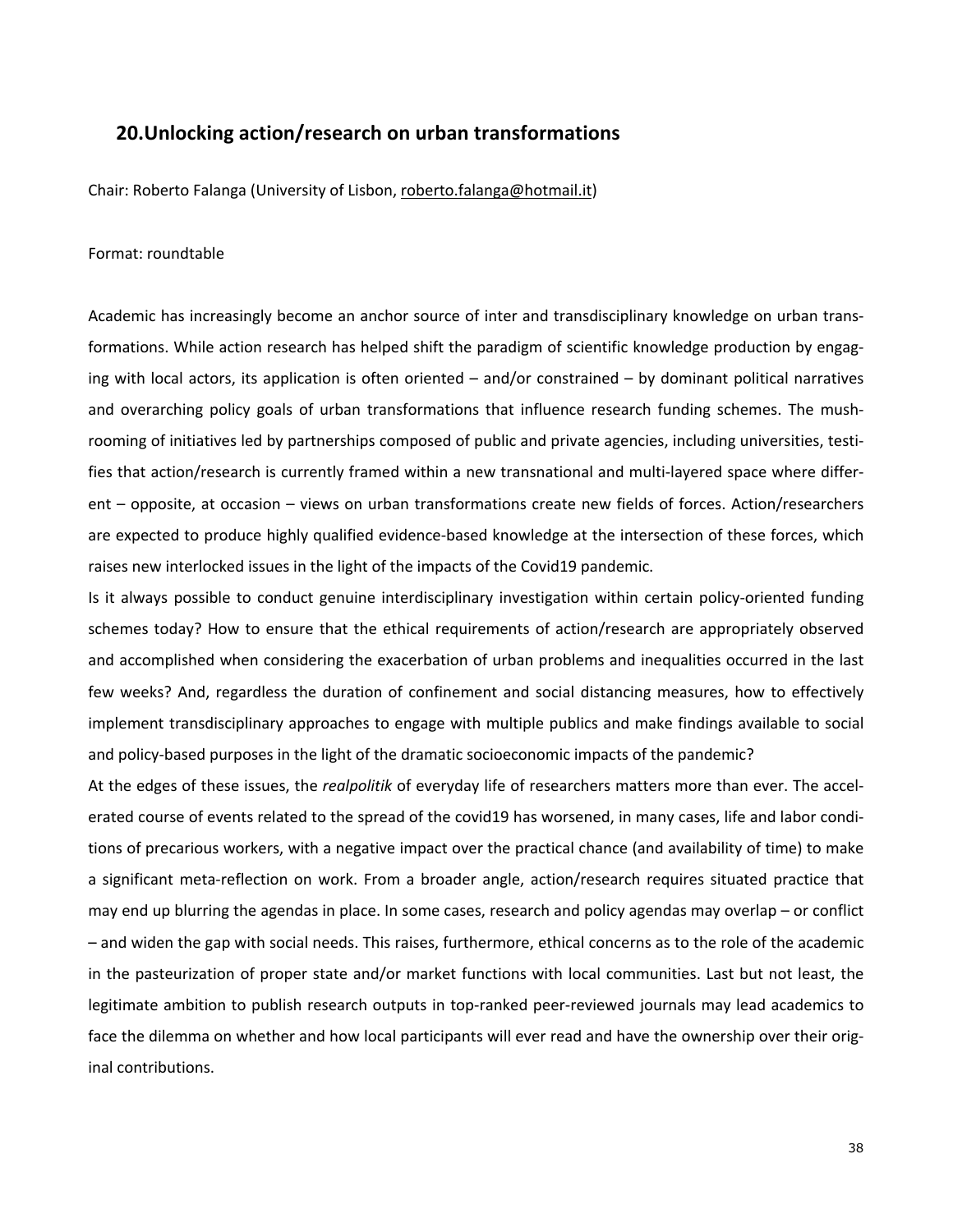This roundtable is open to researchers and practitioners that wish to address some or all the issues above to unfold a collective meta-reflection on action/research and urban transformations.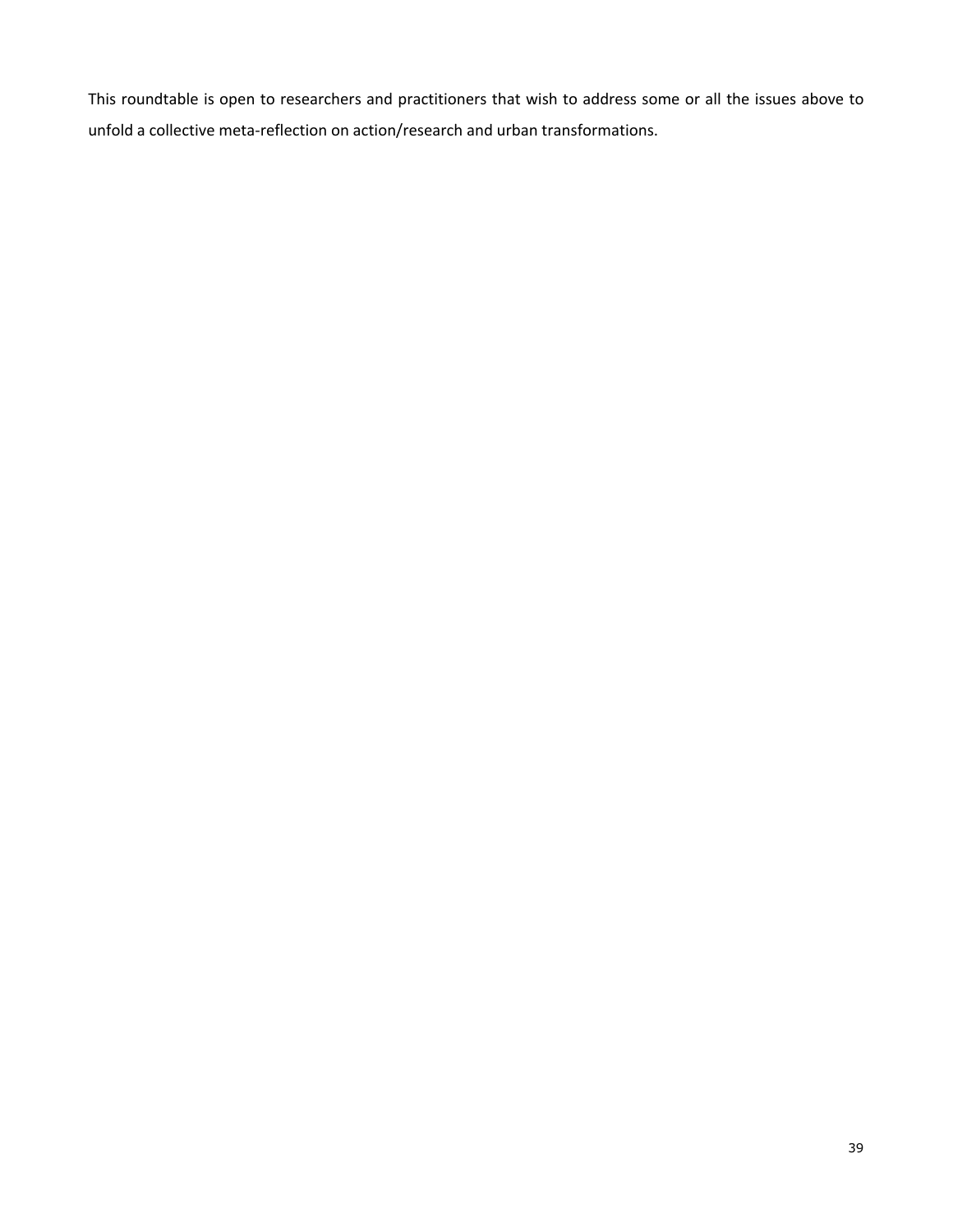## **21.Social Innovation in the Cities: Politics, Policies and Actors**

Chairs: Adriano Cirulli (University of Rome "La Sapienza", adriano.cirulli@uniroma1.it), Chiara Davoli (Istituto di Studi Politici "S. Pio V" of Rome, *chiaradav@hotmail.it*), Luca Raffini (University of Genoa, luca.raffini@unige.it)

Format: traditional (call for abstracts and individual presentations of around 15 minutes)

The theme of Urban Social Innovation is today pivotal to rethink forms and contents of the urban governance of social services, integrating in a unitary framework the debate on the transformation of democracy and the Welfare State, the relations between State, Market and the Third Sector, finally the relationship between institutional vs bottom-up action on the territories. At the same time, the concept of Social Innovation risks to become a passe-partout and ambiguous concept. It can refer: 1) to new urban and territorial movements, generating alternative discourses, performing new practices, and rethinking new types of relationship with the local authority to answer social demands that neither the market nor the State have responded; 2) to a renewed equilibrium between the "institutional" and the "non-institutional field", as the public actor engages itself in promoting citizens' activism, with the result of widening public institutions' sphere, and inverting the privatization of public sector; 3) to a laissez-faire strategy, rather than being part of a new season of collaborative governance. By this way, the final effect would be exacerbating, rather than reducing, the gap between those who have the resources to act and those who are deprived of it, and then being placed in conditions of marginality. Social Innovation can be defined as an answer to the erosion of social capital, and as an instrument for building a new urban welfare that focuses on the activation of civil society, but also as a framework for the expression of new forms of grassroots participation and as the experimentation of direct democracy and self-organization practices, in response to the crisis of traditional forms of representation. Although, under the umbrella of Social Innovation we can identify also practices that act "legitimizing" neoliberalism by "softening" it and activating individuals in order to compensate the weakening of public intervention through a sort of "caring neoliberalism", in which the inclusion of civil society serves to partially balance the retreat of the State, offering cheaper services.

Within such a theoretical frame, we wonder if Social Innovation refers to grassroots mobilization and community self-organization, practiced by the subalterns. Is it expression of a form of bottom-up re-politicization? Or, on the contrary, behind the rhetoric of Social Innovation we find an adaptation and a fully acceptance of the dismantling of social rights and the end of the "public city"?

40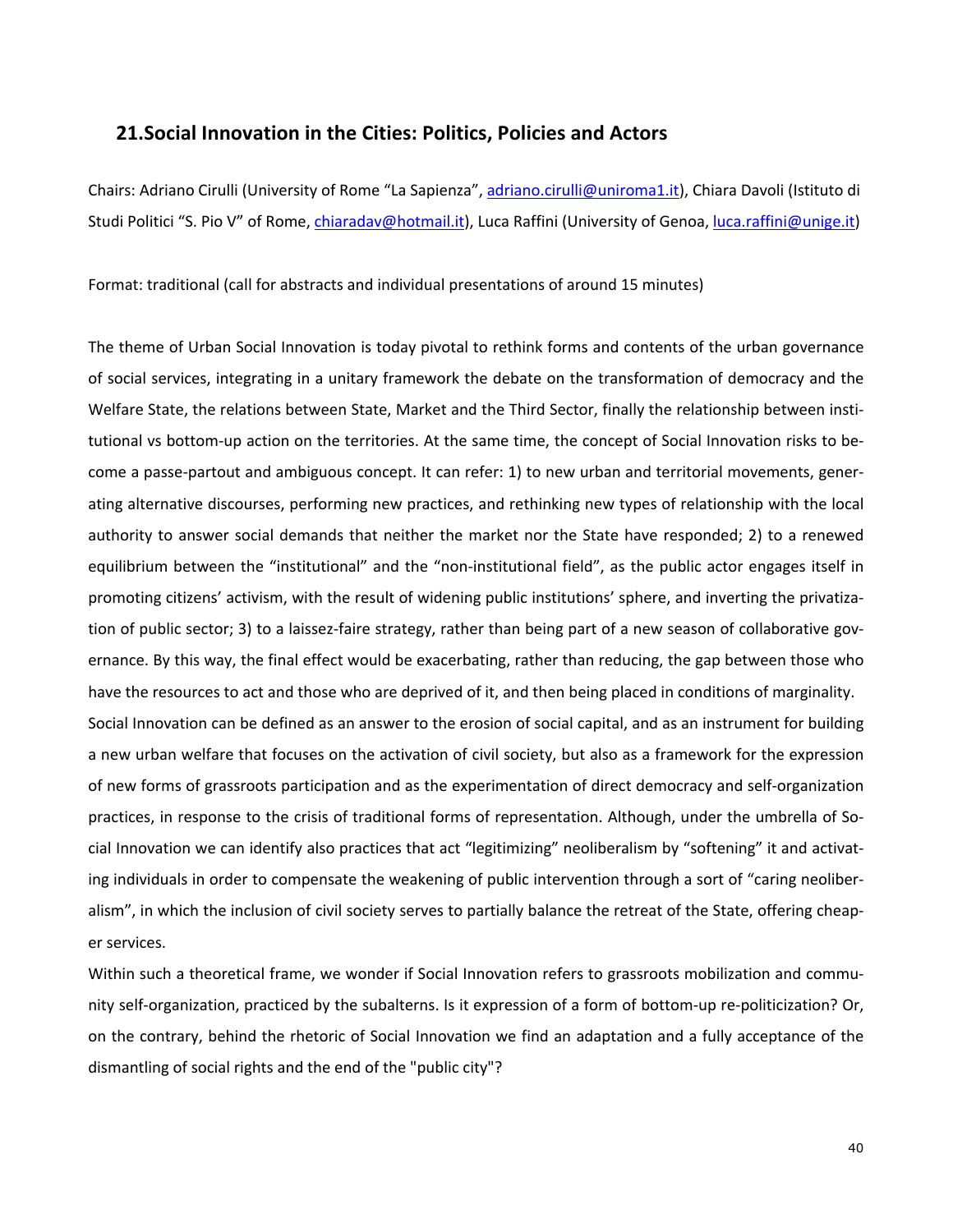Far from aiming only at questioning the widely argued negative effects of neoliberal urban policy, the panel is open to papers that, focusing on the relations between grassroots practices and institutional change, critically investigate a plurality of practices of innovation, adaptation and resilience. We are interested both on theoretically contributions – focusing on how practices of social innovation express an alternative (or end up to comply with) to the neoliberal model grounded on commodification, privatization, and competition – and empirically research on experiences of alternative models of cooperation, aimed to recreate public spaces and services, opposing (or going along) the processes of gentrification, privatization, and commodification. Both case-studies and comparative papers are welcome.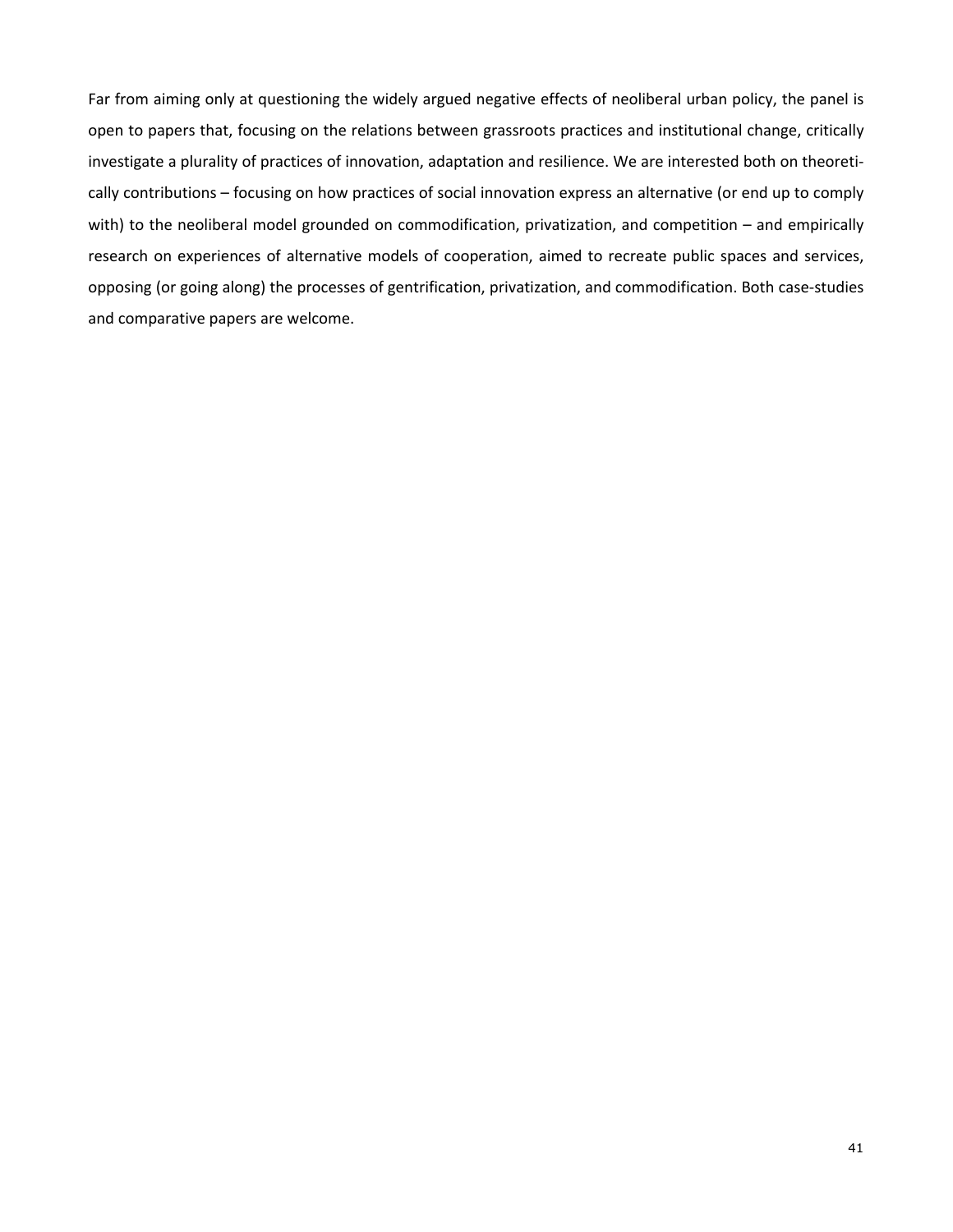## **22.Responsible cities: imaginaries, practices, and policies in a challenging Era**

Chairs: Giulia Allegrini (University of Bologna, giulia.allegrini2@unibo.it), Stefano Spillare (University of Bologna, stefano.spillare2@unibo.it )

Format: traditional (call for abstracts and individual presentations of around 15 minutes)

The purpose of this session is to use the dimension of responsibility as an analytical framework of current cities, taking in consideration multiple levels of analysis: imaginaries, theoretical paradigms, practices, policies, and forms of governance. The dimensional growth and the complexification of the urban sphere and environment recall the urgency to improve the studies and researches around this concept.

If there is no real definition of the concept of responsible city today, still it is possible to identify some prevailing interpretations in the current debate that call into question three crucial dimensions: 1) sharing, 2) collaboration and 3) sustainability.

On one hand, these dimensions seem nowadays to outline the semantic framework of different policies, which try to redesign the dialogue and relationship among citizens and institutions, as well as to reformulate the paradigms of local and economic development. On the other hand, those dimensions define a field of practices that move "from the bottom" and within the social fabric of the cities.

In this perspective, some emerging paradigms might be identified: the ones of "sharing cities" and "collaborative cities" - this latter is often alternatively declined as "common city"- and, finally, the one of the "circular city". Each of these paradigms shed light on several elements which are useful to redesign more fair, inclusive, sustainable and common's-oriented cities, where it is possible to enact forms of shared social responsibility.

However, it seems more and more necessary to overcome a reductive perspective, "flattened" on the "technological" element – such as in the variation of the "smart cities" as well as sometimes in the circular and sharing cities frames – towards a more "substantial" reading, which focuses not only on "how", but also on the purpose of the change that we want to produce on the social, economic and environmental level.

Technology is certainly an enabling factor, although never neutral. Technological innovation should rather be framed within socio-technical systems, taking in consideration the different cultural aspects and the nature of the economic system within which innovation is produced and do operate.

More recently, also the current pandemic crisis is calling for a responsible approach to globalization, reminding us the need to constantly balance the relationship among social justice and urban, environmental, and technological development.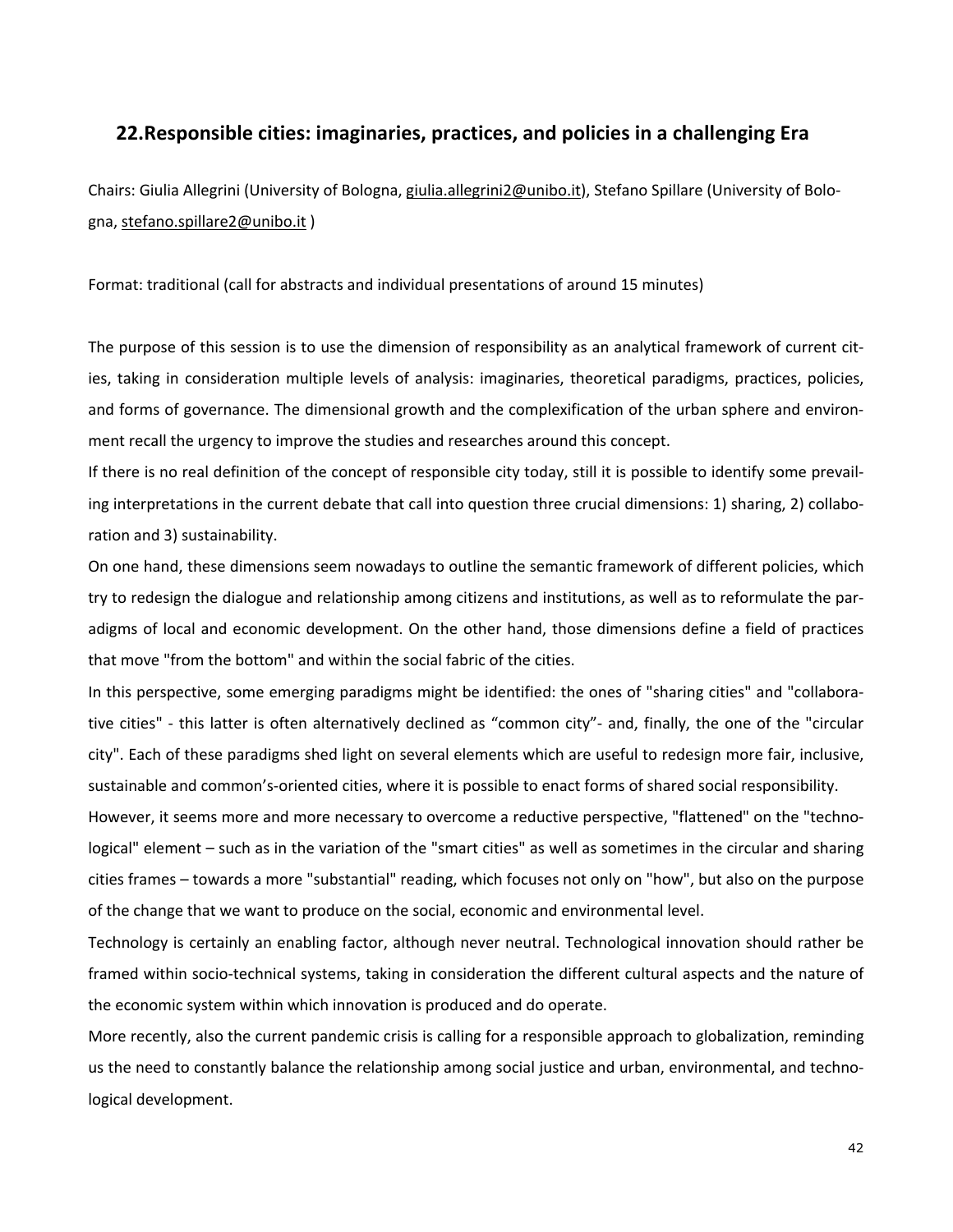Therefore, without the intention of defining in a normative sense what a responsible city is or should be, in this session we want to discuss and explore some issues: which kind of imaginaries, paradigms, practices and policies might reshape and foster the co-construction of responsible cities? Which new narratives and practices as well as urban, social, and cultural challenges for a "responsible city" are emerging from the "Covid-19 crisis"? Which ambivalences do we need to overcome, in order to make this concept substantial, getting it back to its political dimension?

This call intends to invite for any proposals that help to compare these questions with some theoretical as well as empirical contributions in relation to different spheres of urban life. Among the many issues that may be investigated, the following ones are an example of the areas of interest:

- Collaborative consumption.
- Circularity of production and consumption (reduction, reuse, and recycling).
- Solidarity economy.
- Responsible tourism.
- Urban commoning.
- Community and new forms of proximity.
- Collaborative governance and bottom-link governance.
- Socially innovative policies for sustainable cities.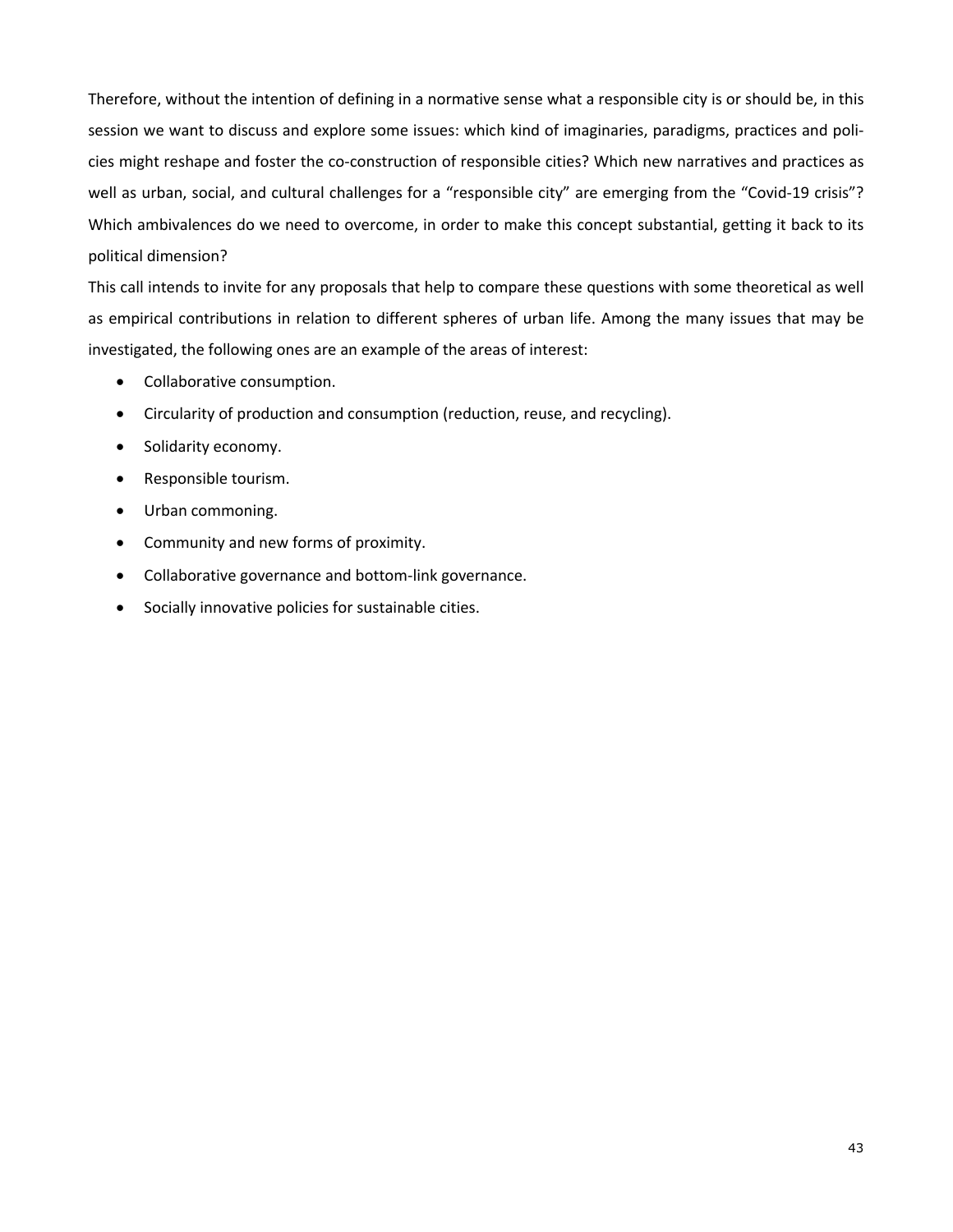## **23.Debating Urban Ethnography: limits and potentialities**

Chairs: Patrícia Pereira (NOVA University of Lisbon, patricia.pereira@fchs.unl.pt), Lígia Ferro (University of Porto), Rita Cachado (ISCTE - University Institute of Lisbon, rita.cachado@iscte-iul.pt), Renata Sá Gonçalves (Fluminense Federal University, renatagoncalves@id.uff.br)

### Format: Roundtable

Magnani's suggestion of a qualitative urban approach through the use of ethnography is seeing "social actors not as isolated elements… but that, through the vernacular use of the city (of space, equipment, institutions) in the spheres of work, religiosity, leisure, culture, and strategies of survival, they are responsible for its daily dynamics." (2002: 18) Hence, we believe that urban ethnography, through individuals' lenses, and by analysing the present (or the past through testimonies and life trajectories) can contribute to better understand urban contexts, processes, and dynamics. There are three main questions that we want to approach in this session: Thinking of urban ethnography as a qualitative method, how is it used by different social sciences? What skills do urban ethnography courses offer to researchers?

Therefore, we invite urban researchers that have formerly included ethnography in their methodological approaches; other researchers that specifically identify themselves with urban ethnography as a qualitative method that lives by itself as a branch in the tree of socio-anthropological; researchers that wish to discuss the limits and potentialities of urban ethnography; other researchers and teachers interested in this kind of urban approach.

Specific topics may include:

- Urban ethnography and interdisciplinarity;
- Urban ethnography practiced by sociologists and other social scientists;
- Urban ethnography and social responsibility;
- Urban ethnographic records and archives;
- Network analysis resulting from urban ethnographies;

- Ethnographic short incursions and its usefulness.

Additionally, because we could not ignore the challenges the world currently faces, we propose to debate how Urban Etnography can contribute to make sense of the different urban realities lived during and after the 2020 pandemic.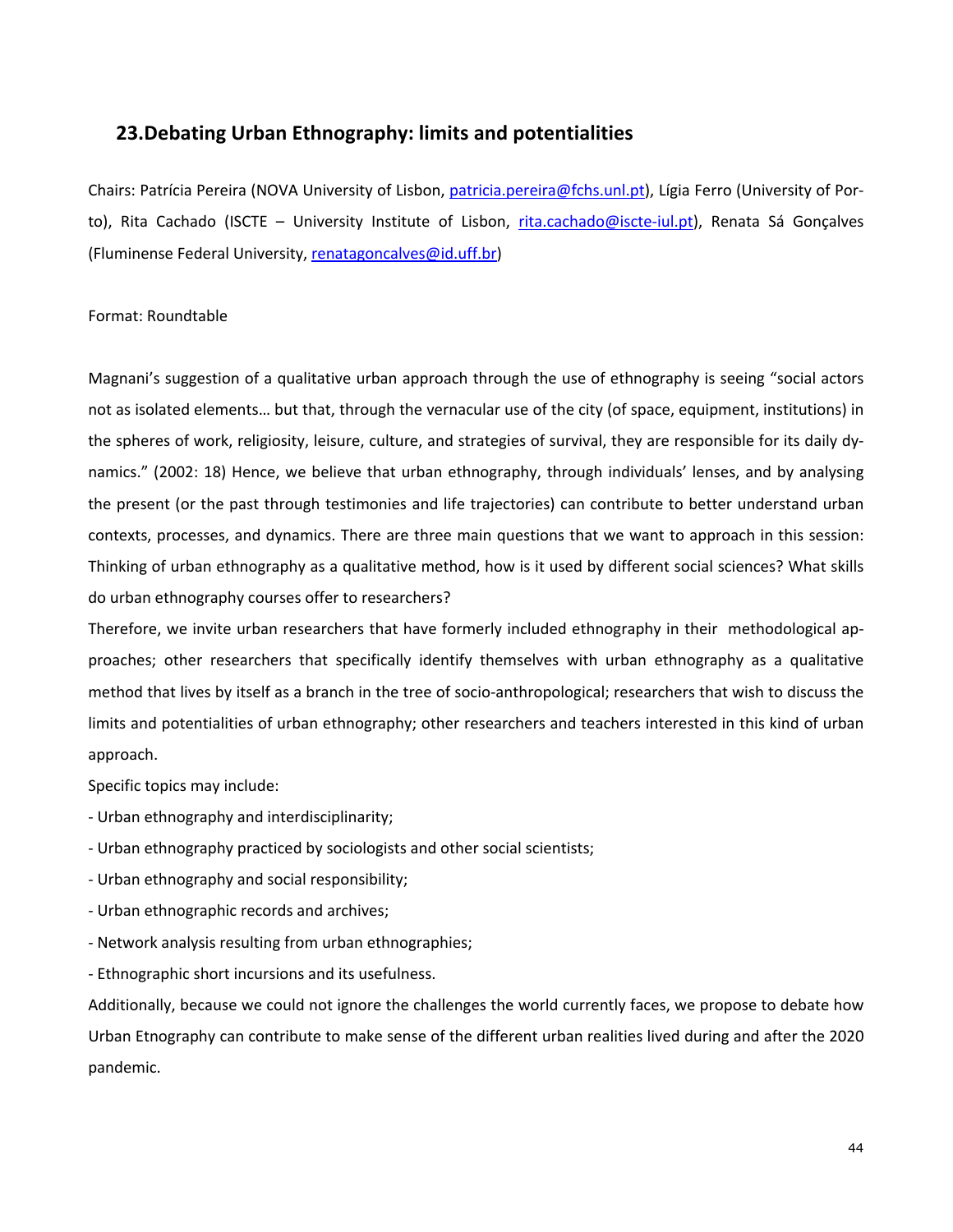This session is organized by the coordinators of ETNO.URB (Urban Ethnography Network), an international network of researchers, mostly sociologists and anthropologists but also historians and architects, working mainly in Portuguese speaking contexts. The session is an opportunity for us to debate with other urban researchers and to share the history of our network in two dimensions: (i) the process of making this network a formal one, and (ii) describing the diversity of researchers and disciplines among members.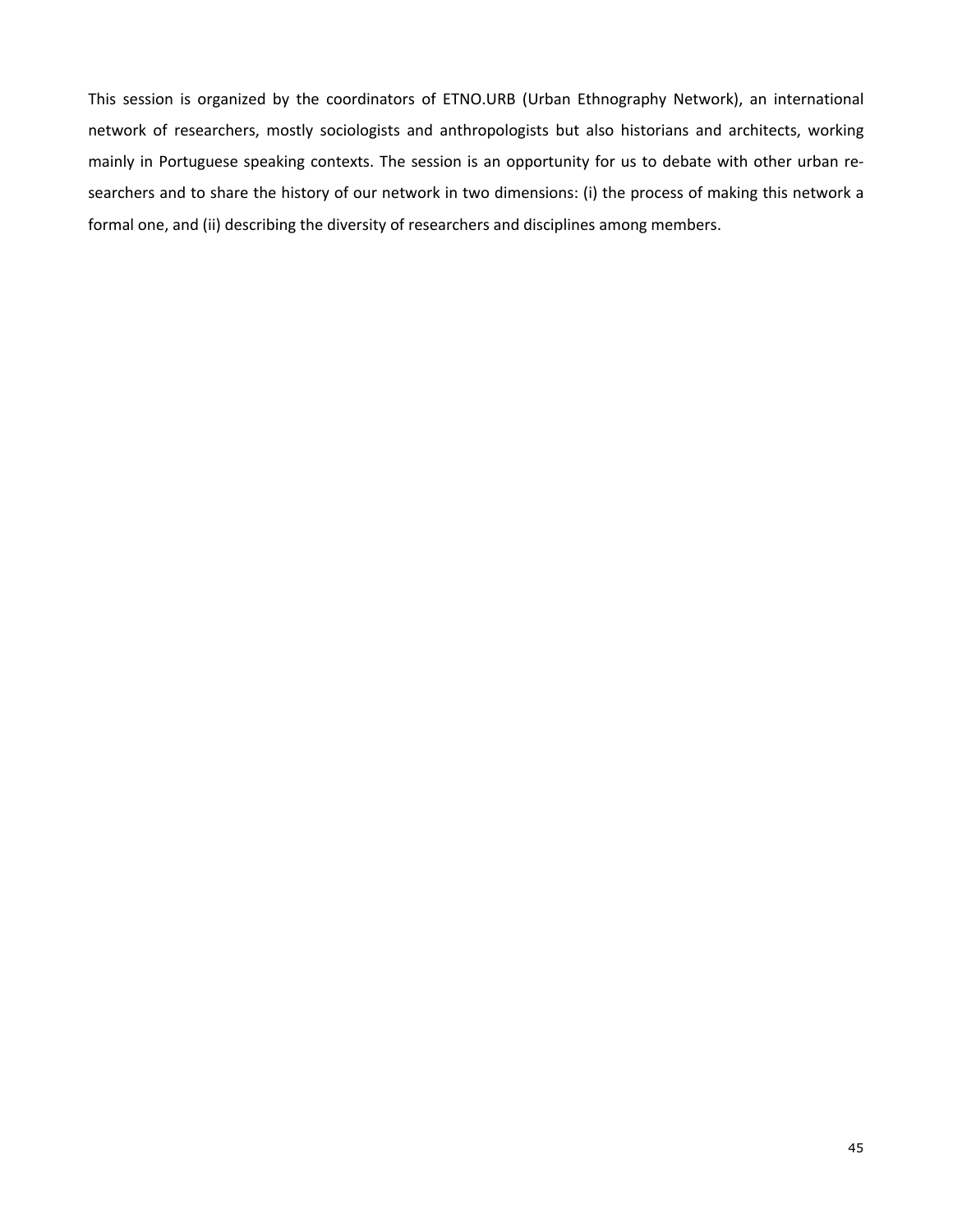### **24.Migrations, urban transformations and ICT solutions**

Chairs: Alice Lomonaco (University of Bologna, alice.lomonaco@unibo.it), Carolina Mudan Marelli (University of Bologna, carolina.marelli@unibo.it), Teresa Carlone (University of Bologna, teresa.carlone2@unibo.it), Hanne Apers (University of Antwerp, Hanne.Apers@uantwerpen.be), Lore Van Praag (University of Antwerp, Lore.VanPraag@uantwerpen.be), Marie Malchow (HafenCity University of Hamburg, marie.malchow@hcuhamburg.de), Rosa Thoneick (HafenCity University of Hamburg, rosa.thoneick@hcu-hamburg.de), Javier Lorenzo Rodriguez (University Carlos III of Madrid, jlorenzo@polsoc.uc3m.es)

#### Format: On-line roundtable

This round table aims to analyze the points of convergence between migration studies and those devoted to cities and technological services. On the other hand, it aims to create a dialogue between specialists in migration, citizen sciences and ICT solutions.

As an urban fact, immigration participates in the reproduction and transformation of the city not only by stimulating the processes of city renovation and rehabilitation, but also by redefining the relationship between the needs of migrants and public services, as well as the relationship between para-institutional actors (associations, cooperatives, etc.) and public authorities. The need for profound changes in the relationships between actors, services and the urban space is thus emerging. Indeed, to the migratory flows of previous decades must be added the high influx of asylum seekers and refugees in Europe from 2015 onwards.

These processes have thus generated questions relating to the integration of migrant population (legal status procedures, legislative and policy changes, and longer-term issues relating to integration policies, etc.). In addition, there has also been an increased interest in social inclusion measures within the EU and Member States (Eurofound, 2018).

As a result, the presence of migrant populations participates in the redistribution and creation of new urban functions (social centres, listening centres, hubs, etc.) and their spatial integration. At the same time, this transformation of the urban space and its population increasingly requires a capacity to coordinate the actions of the different actors in the city who deal with migration, especially those involved in the integration process of migrant populations. On the other hand, these transformations generate a new demand for comparable and above all shared data between different actors, as well as a facilitation of the relationship between migrants' needs and public services. In this sense, the role that ICT solutions can play is central and is increasingly at the heart of research programs and projects and actions funded at different levels of governance. ICT solutions,